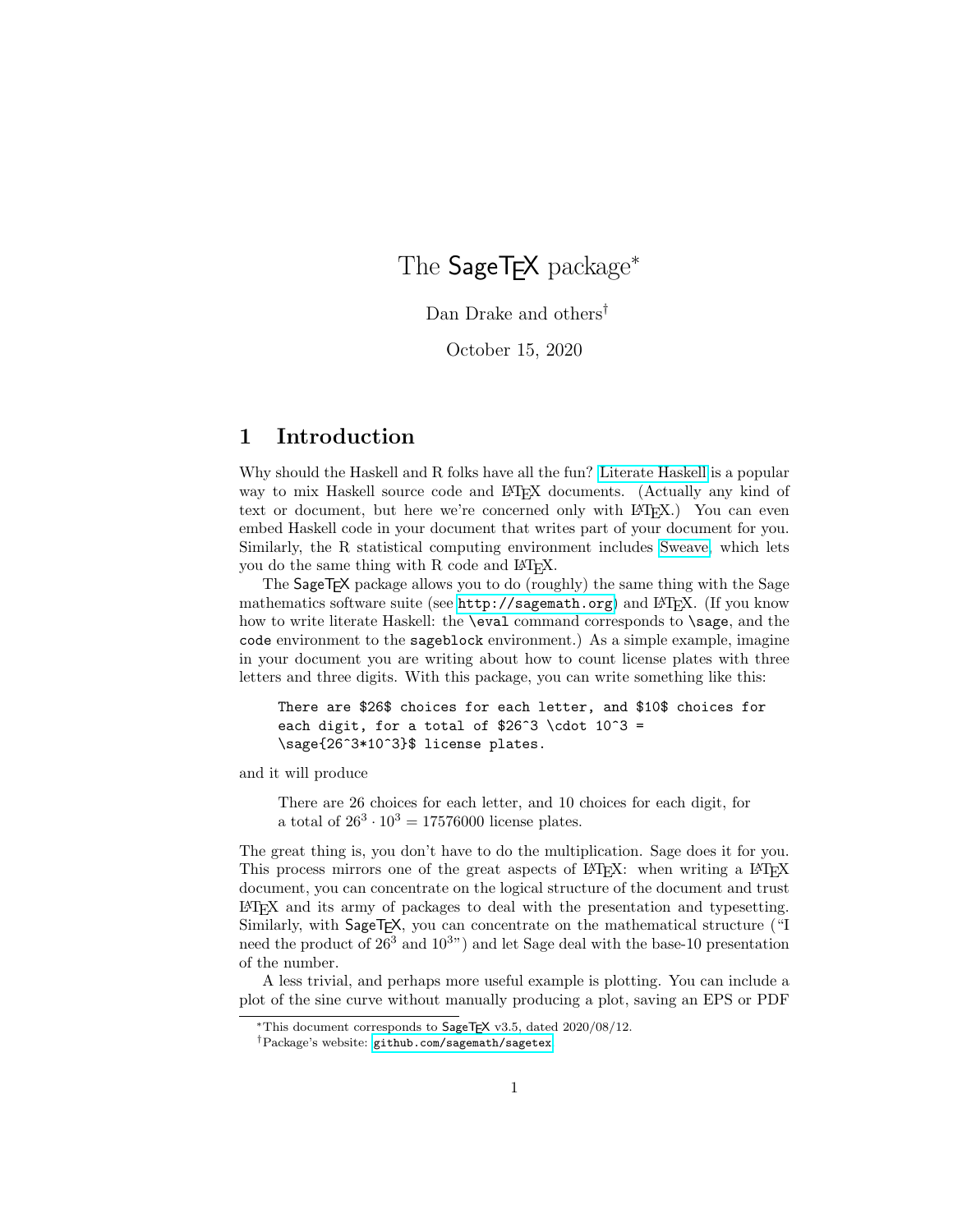file, and doing the \includegraphics business with the correct filename yourself. If you write this:

Here is a lovely graph of the sine curve:

\sageplot[width=.75\textwidth]{plot(sin(x), x, 0, 2\*pi)}

in your LATEX file, it produces

Here is a lovely graph of the sine curve:



Again, you need only worry about the logical/mathematical structure of your document ("I need a plot of the sine curve over the interval  $[0, 2\pi]$  here"), while SageT<sub>F</sub>X takes care of the gritty details of producing the file and sourcing it into your document.

But \sageplot isn't magic I just tried to convince you that SageT<sub>F</sub>X makes putting nice graphics into your document very easy; let me turn around and warn you that using graphics well is not easy, and no LATEX package or Python script will ever make it easy. What  $\text{SageTrX}$  does is make it easy to use Sage to create graphics; it doesn't magically make your graphics good, appropriate, or useful. (For instance, look at the sine plot above—I would say that a truly lovely plot of the sine curve would not mark integer points on the x-axis, but rather  $\pi/2$ ,  $\pi$ ,  $3\pi/2$ , and  $2\pi$ . Incidentally, you can do this in Sage: do sage.plot.plot? and look for ticks and tick\_formatter.)

Till Tantau has some good commentary on the use of graphics in the ["Guide](http://www.ctan.org/tex-archive/help/Catalogue/entries/pgf.html)[lines on Graphics" section of the](http://www.ctan.org/tex-archive/help/Catalogue/entries/pgf.html) pgf manual (chapter 7 of the manual for version 2.10). You should always give careful thought and attention to creating graphics for your document; I have in mind that a good workflow for using SageTEX for plotting is something like this: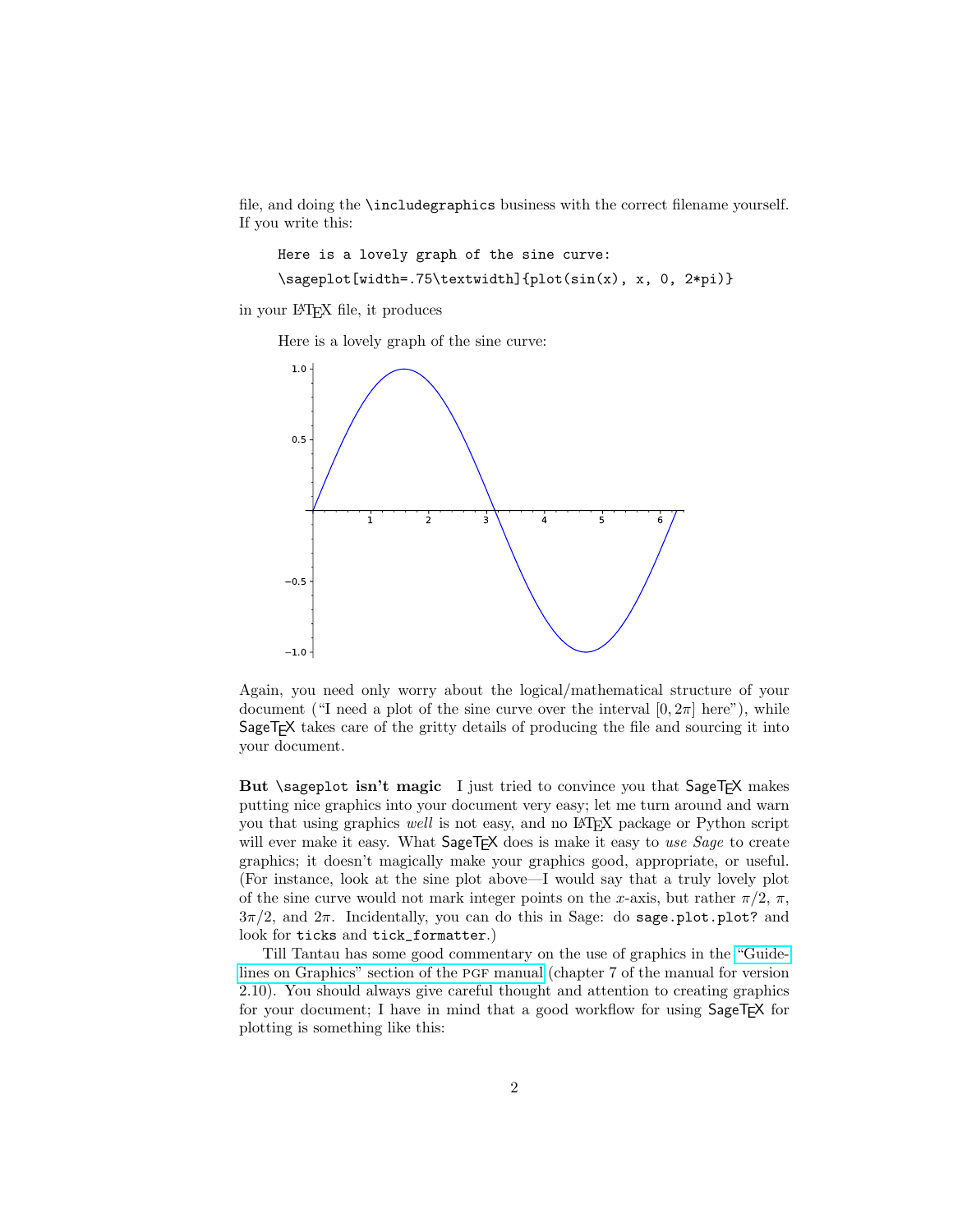- 1. Figure out what sort of graphic you need to communicate your ideas or information.
- 2. Fiddle around in Sage until you get a graphics object and set of options that produce the graphic you need.
- 3. Copy those commands and options into SageTEX commands in your IATEX document.

The SageT<sub>F</sub>X package's plotting capabilities don't help you find those Sage commands to make your lovely plot, but they do eliminate the need to muck around with saving the result to a file, remembering the filename, including it into your document, and so on. In [section 3,](#page-4-0) we will see what what we can do with SageTEX.

# 2 Installation

SageT<sub>E</sub>X needs two parts to work: a Python module known to Sage, and a L<sup>AT</sup>EX package known to TEX. These two parts need to come from the same version of SageTEX to guarantee that everything works properly. As of Sage version 4.3.1, SageT<sub>E</sub>X comes included with Sage, so you only need to make sagetex.sty, the LAT<sub>E</sub>X package, known to T<sub>E</sub>X. Full details of this are in the Sage tutorial at [doc.sagemath.org/html/en/tutorial/sagetex.html](http://doc.sagemath.org/html/en/tutorial/sagetex.html) in the obviously-named section "Make SageT<sub>F</sub>X known to T<sub>F</sub>X". Here's a brief summary of how to do that:

- Copy sagetex.sty to the same directory as your document. This always works, but requires lots of copies of sagetex.sty and is prone to version skew.
- Copy the directory containing sagetex.sty to your home directory with a command like

cp -R \$SAGE ROOT/local/share/texmf ~/

where \$SAGE ROOT is replaced with the location of your Sage installation.

• Use the environment variable TEXINPUTS to tell T<sub>F</sub>X to search the directory containing sagetex.sty; in the bash shell, you can do

export TEXINPUTS=\$SAGE ROOT/local/share/texmf//:

You should again replace  $$SAGE_R$ 00T with the location of your Sage installation.

The best method is likely the second; while that does require you to recopy the files every time you update your copy of Sage, it does not depend on your shell, so if you use, say, Emacs with AucTEX or some other editor environment, everything will still work since T<sub>E</sub>X's internal path-searching mechanisms can find sagetex.sty.

Note that along with sagetex.sty, this documentation, an example file, and other useful scripts are all located in the directory \$SAGE ROOT/local/share/texmf.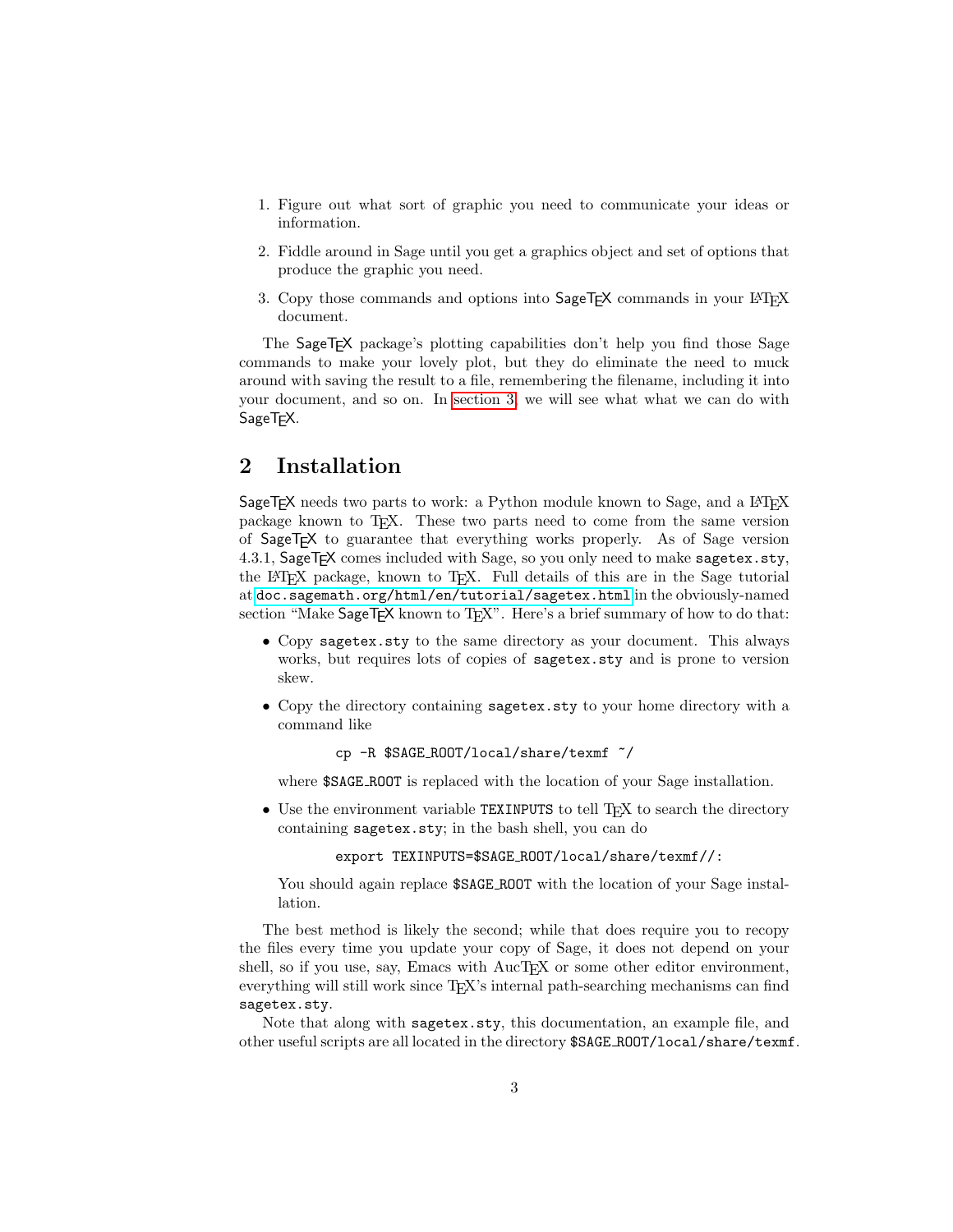## 2.1 SageTEX and TFXLive

SageT<sub>F</sub>X was included in T<sub>F</sub>XLive, which seemed nice, except that the Python module and LAT<sub>EX</sub> package for SageT<sub>F</sub>X need to be synchronized and the Python module in Sage was much easier to update than the LAT<sub>EX</sub> style file in T<sub>EX</sub>XLive. If you are so unlucky as to be using a version of T<sub>E</sub>XLive that includes SageT<sub>F</sub>X, I strongly recommend using SageTEX only from what is included with Sage and ignoring what's included with T<sub>E</sub>XLive.

### 2.2 The noversioncheck option

As of version 2.2.4, SageT<sub>F</sub>X automatically checks to see if the versions of the style file and Python module match. This is intended to prevent strange version mismatch problems, but if you would like to use mismatched sources, you can—at your peril—give the noversioncheck option when you load the SageT<sub>F</sub>X package. Don't be surprised if things don't work when you do this.

If you are considering using this option because the Sage script complained and exited, you really should just get the LATEX and Python modules synchronized. Every copy of Sage since version 4.3.2 comes with a copy of sagetex.sty that is matched up to Sage's baked-in SageT<sub>F</sub>X support, so you can always use that. See the SageT<sub>F</sub>X [section of the Sage tutorial.](http://doc.sagemath.org/html/en/tutorial/sagetex.html)

### 2.3 Using T<sub>E</sub>XShop

Starting with version 2.25, T<sub>EXShop</sub> includes support for SageT<sub>E</sub>X. If you move the file sage.engine from ~/Library/TeXShop/Engines/Inactive/Sage to ~/Library/TeXShop/Engines and put the line

#### %!TEX TS-program = sage

at the top of your document, then TEXShop will automatically run Sage for you when compiling your document.

Note that you will need to make sure that LAT<sub>EX</sub> can find sagetex.sty using any of the methods above. You also might need to edit the sage.engine script to reflect the location of your Sage installation. TFXShop includes further documentation in the ~/Library/TeXShop/Engines/Inactive/Sage folder; be sure to check out the "About Sage" PDF there, which has good advice on setting up things so that typesetting SageTEX-ified documents works automatically, and so that it continues to work when you upgrade your Sage installation.

### 2.4 Other scripts included with SageTFX

SageTEX includes several Python files which may be useful for working with "SageTEX-ified" documents. At this point they have likely bitrotted but are, for now, included for archaeological purposes.

The remote-sagetex.py script allows you to use SageT<sub>F</sub>X on a computer that doesn't have Sage installed; see [section 5](#page-16-0) for more information.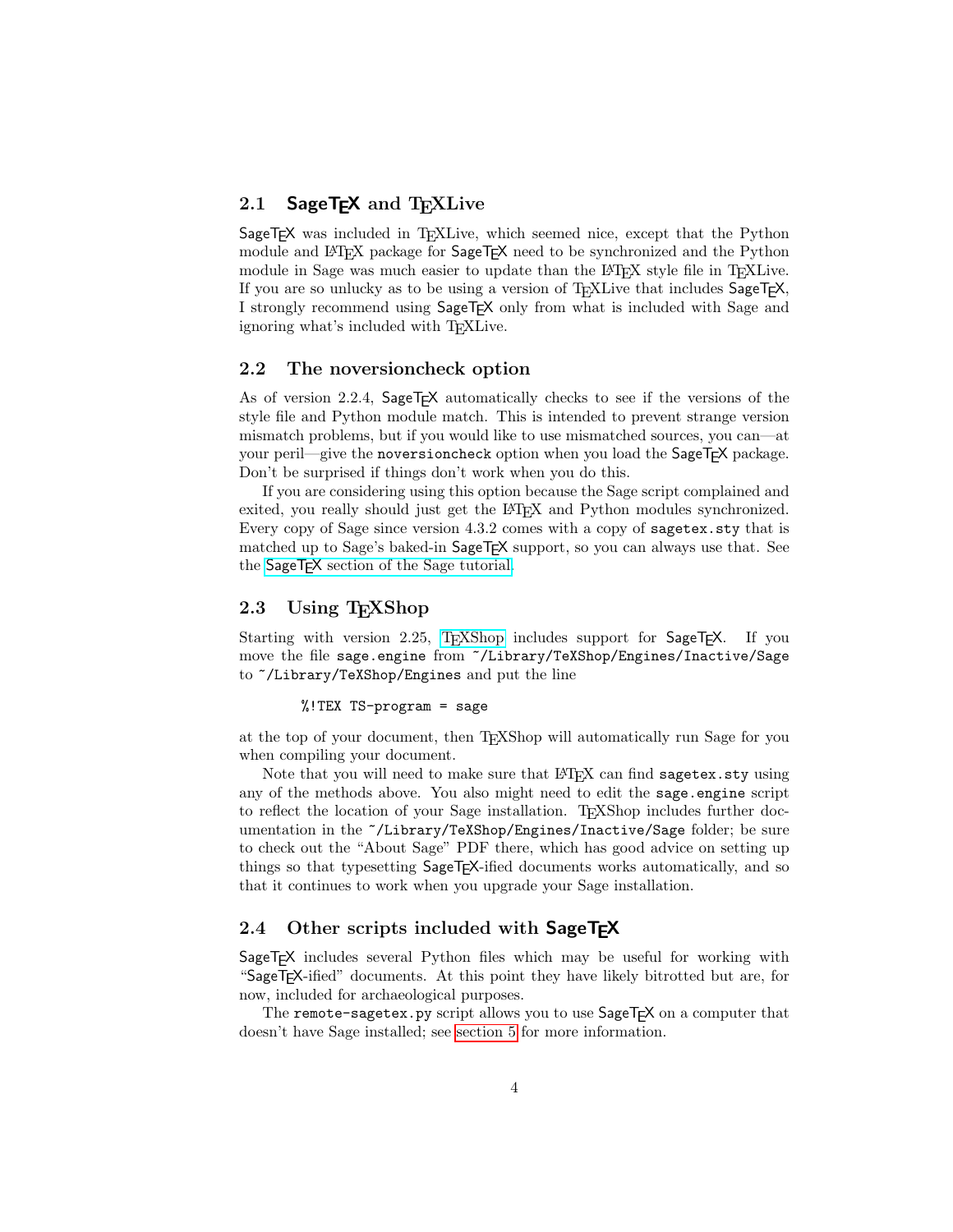Also included are makestatic.py and extractsagecode.py, which are convenience scripts that you can use after you've written your document. See [section 4.7](#page-15-0) and [section 4.8](#page-16-1) for information on using those scripts. The file sagetexparse.py is a module used by both those scripts. These three files are independent of SageT<sub>F</sub>X. If you install from a spkg, these scripts can be found in \$SAGE ROOT/local/share/texmf/.

# <span id="page-4-0"></span>3 Usage

Let's begin with a rough description of how  $\text{SageTrX}$  works. Naturally the very first step is to put \usepackage{sagetex} in the preamble of your document. When you use macros from this package and run LATEX on your file, along with the usual zoo of auxiliary files, a .sage file is written with the same basename as your document. This is a Sage source file that uses the Python module from this package and when you run Sage on that file, it will produce a .sout and a .scmd file. The .sout file contains LAT<sub>EX</sub> code that, when you run LAT<sub>EX</sub> on your source file again, will pull in all the results of Sage's computation.

The sagecommandline environment additionally logs the plain sage commands and output furthermore in a .scmd file.

All you really need to know is that to typeset your document, you need to run LATEX, then run Sage, then run LATEX again.

Also keep in mind that everything you send to Sage is done within one Sage session. This means you can define variables and reuse them throughout your LATEX document; if you tell Sage that foo is 12, then anytime afterwards you can use foo in your Sage code and Sage will remember that it's 12—just like in a regular Sage session.

Now that you know that, let's describe what macros SageT<sub>F</sub>X provides and how to use them. If you are the sort of person who can't be bothered to read documentation until something goes wrong, you can also just look through the example.tex file included with this package.<sup>[1](#page-4-1)</sup>

**WARNING!** When you run LAT<sub>F</sub>X on a file named  $\langle filename \rangle$ .tex, the file  $\langle$ filename $\rangle$ .sagetex.sage is created—and will be *automatically overwritten* if it already exists. If you keep Sage scripts in the same directory as your SageT<sub>F</sub>X-ified L<sup>AT</sup>F<sub>X</sub> documents, use a different file name!

WARNING! Speaking of filenames, SageT<sub>E</sub>X really works best on files whose names don't have spaces or other "funny" characters in them. SageTEX should work on such files—and you should let us know if it doesn't—but it's safest to stick to files with alphanumeric characters and "safe" punctuation (i.e., nothing like  $\leq$ , ", !,  $\setminus$ , or other characters that would confuse a shell).

<span id="page-4-1"></span><sup>&</sup>lt;sup>1</sup>Then again, if you're such a person, you're probably not reading this, and are already fiddling with example.tex. . .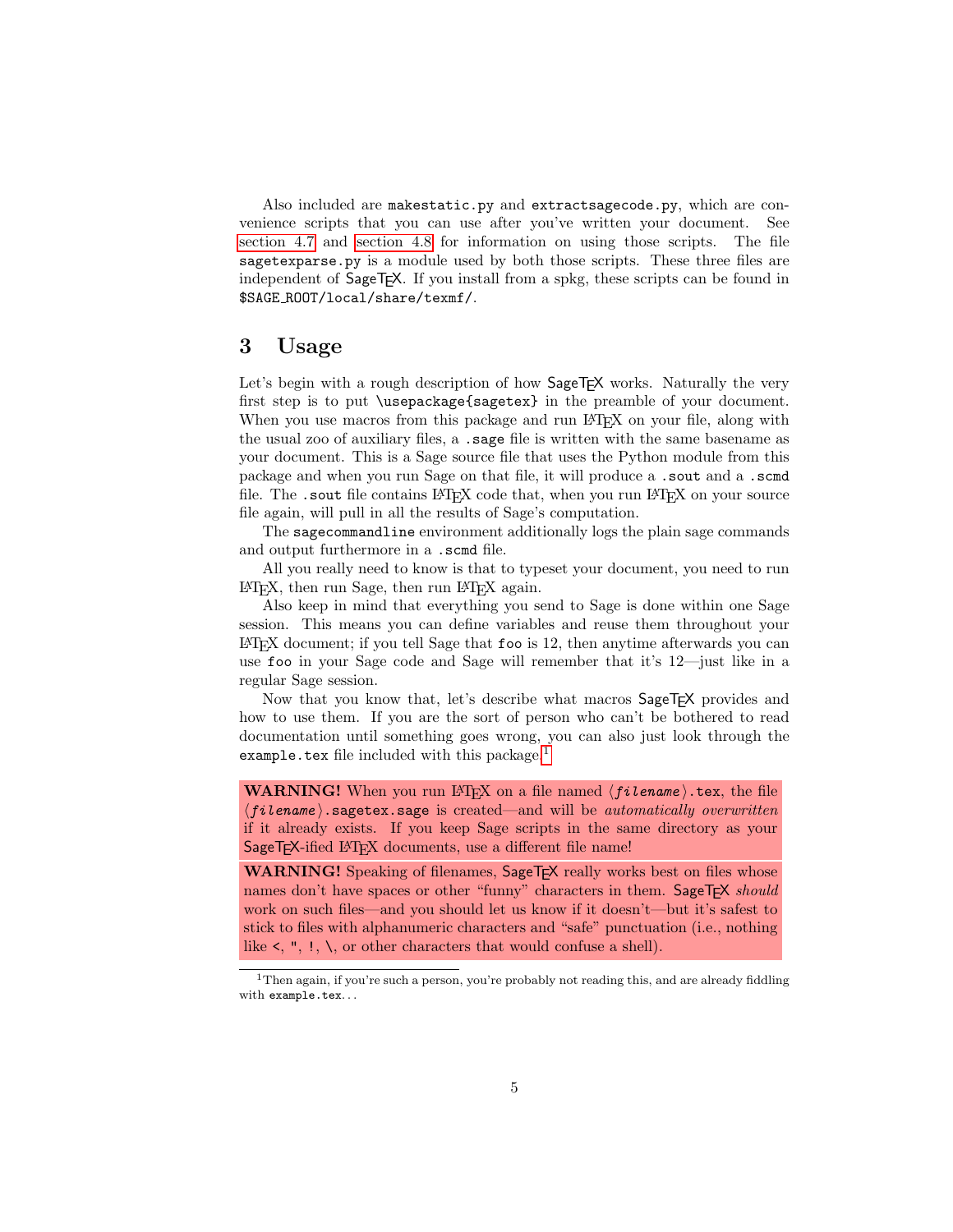The final option On a similar note, SageT<sub>E</sub>X, like many L<sup>AT</sup>EX packages, accepts the final option. When passed this option, either directly in the \usepackage line, or from the \documentclass line, SageT<sub>F</sub>X will not write a .sage file. It will try to read in the . sout file so that the SageT<sub>F</sub>X macros can pull in their results. However, this will not allow you to have an independent Sage script with the same basename as your document, since to get the .sout file, you need the .sage file.

### 3.1 Inline Sage

sage  $\simeq$   $\simeq$   $\simeq$   $\simeq$   $\simeq$   $\simeq$   $\simeq$   $\simeq$   $\simeq$   $\simeq$   $\simeq$   $\simeq$   $\simeq$   $\simeq$   $\simeq$   $\simeq$   $\simeq$   $\simeq$   $\simeq$   $\simeq$   $\simeq$   $\simeq$   $\simeq$   $\simeq$   $\simeq$   $\simeq$   $\simeq$   $\simeq$   $\simeq$   $\simeq$   $\simeq$ function on it, and puts the result into your document.

For example, if you do \sage{matrix( $[1, 2]$ ,  $[3, 4]$ ])^2}, then that macro will get replaced by

\left(\begin{array}{rr} 7 & 10 \\ 15 & 22 \end{array}\right)

in your document—that LATEX code is exactly exactly what you get from doing

 $later(maxrix([1, 2], [3, 4]])$ <sup>2</sup>)

in Sage.

Note that since  $\mathbb{B}T_FX$  will do macro expansion on whatever you give to  $\simeq$ you can mix LATEX variables and Sage variables! If you have defined the Sage variable foo to be 12 (using, say, the sageblock environment), then you can do something like this:

### The prime factorization of the current page number plus foo is \$\sage{factor(foo + \thepage)}\$.

Here, I'll do just that right now: the prime factorization of the current page number plus  $12$  $12$  is  $2 \cdot 3^2$ . (Wrong answer? See footnote.<sup>2</sup>) The **\sage** command doesn't automatically use math mode for its output, so be sure to use dollar signs or a displayed math environment as appropriate.

\sagestr \sagestr{ $\langle Sage\ code \rangle$ } is identical to \sage, but is does not run Sage's latex function on the code you give it; it simply runs the Sage code and pulls the result into your LAT<sub>E</sub>X file. This is useful for calling functions that return LAT<sub>E</sub>X code;

<span id="page-5-0"></span><sup>&</sup>lt;sup>2</sup>Is the above factorization wrong? If the current page number plus 12 is one larger than the claimed factorization, another Sage/LATEX cycle on this source file should fix it. Why? The first time you run LATEX on this file, the sine graph isn't available, so the text where I've talked about the prime factorization is back one page. Then you run Sage, and it creates the sine graph and does the factorization. When you run LATEX again, the sine graph pushes the text onto the next page, but it uses the Sage-computed value from the previous page. Meanwhile, the .sage file has been rewritten with the correct page number, so if you do another Sage/LATEX cycle, you should get the correct value above. However, in some cases, even that doesn't work because of some kind of TEX weirdness in ending the one page a bit short and starting another.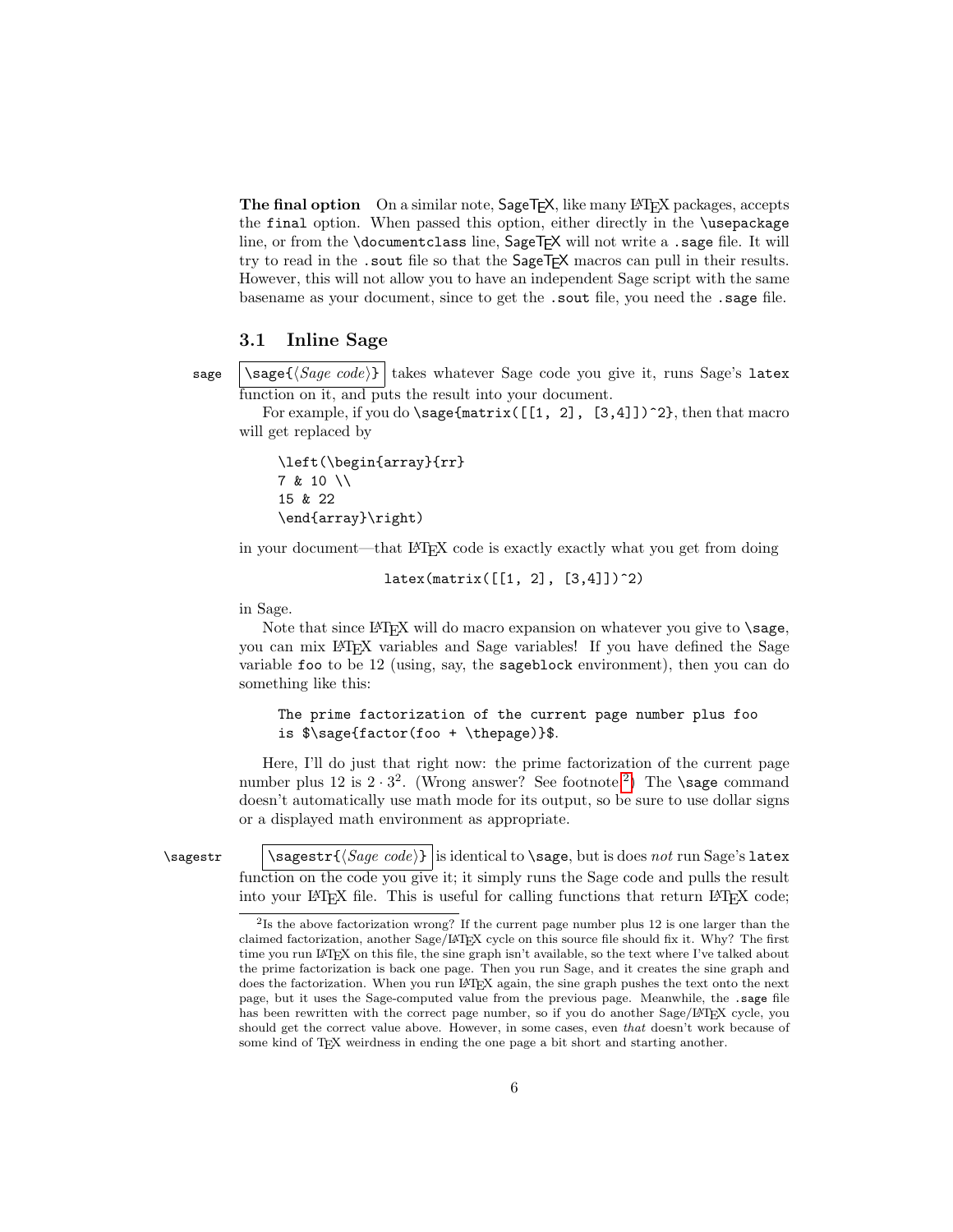see the example file distributed along with SageT<sub>E</sub>X for a demonstration of using this command to easily produce a table.

\percent If you are doing modular arithmetic or string formatting and need a percent sign in a call to **\sage** (or **\sageplot**), you can use **\percent**. Using a bare percent sign won't work because LATEX will think you're starting a comment and get confused; prefixing the percent sign with a backslash won't work because then "\%" will be written to the .sage file and Sage will get confused. The \percent macro makes everyone happy.

> Note that using \percent inside the verbatim-like environments described in [section 3.3](#page-9-0) isn't necessary; a literal "%" inside such an environment will get written, uh, verbatim to the .sage file.

> Arguments with side effects Be careful when feeding \sage and \sagestr arguments that have side effects, since in some situations they can get evaluated more than once; see section [4.1.](#page-12-0)

### 3.2 Graphics and plotting

\sageplot  $\setminus$  \sageplot  $[\langle \text{true }\rangle]$   $[\langle \text{true }\rangle]$  { $\langle \text{graphics }\text{obj} \rangle$ ,  $\langle \text{keyword }\text{args} \rangle$ } plots the given Sage graphics object and runs an \includegraphics command to put it into your document. It does not have to actually be a plot of a function; it can be any Sage graphics object. The options are described in [Table 1.](#page-6-0)

| Option                                  | Description                                                |  |  |
|-----------------------------------------|------------------------------------------------------------|--|--|
| $\langle$ <i>ltx options</i> $\rangle$  | Any text here is passed directly into the optional         |  |  |
|                                         | arguments (between the square brackets) of an              |  |  |
|                                         | \includegraphics command.                                  |  |  |
| $\langle \textit{fmt} \rangle$          | You can optionally specify a file extension here; Sage     |  |  |
|                                         | will then try to save the graphics object to a file with   |  |  |
|                                         | extension $fmt$ . If not specified, $SageTFX$ will save to |  |  |
|                                         | EPS and PDF files; if saving to those formats does         |  |  |
|                                         | not work, SageT <sub>F</sub> X will save to a PNG file.    |  |  |
| $\langle$ <i>graphics obj</i> $\rangle$ | A Sage object on which you can call . save () with a       |  |  |
|                                         | graphics filename.                                         |  |  |
| $\langle keyword \; args \rangle$       | Any keyword arguments you put here will all be put         |  |  |
|                                         | into the call to .save().                                  |  |  |

<span id="page-6-0"></span>Table 1: Explanation of options for the \sageplot command.

This setup allows you to control both the Sage side of things, and the LATEX side. For instance, the command

\sageplot[angle=30, width=5cm]{plot(sin(x), 0, pi), axes=False, chocolate=True}

will run the following command in Sage: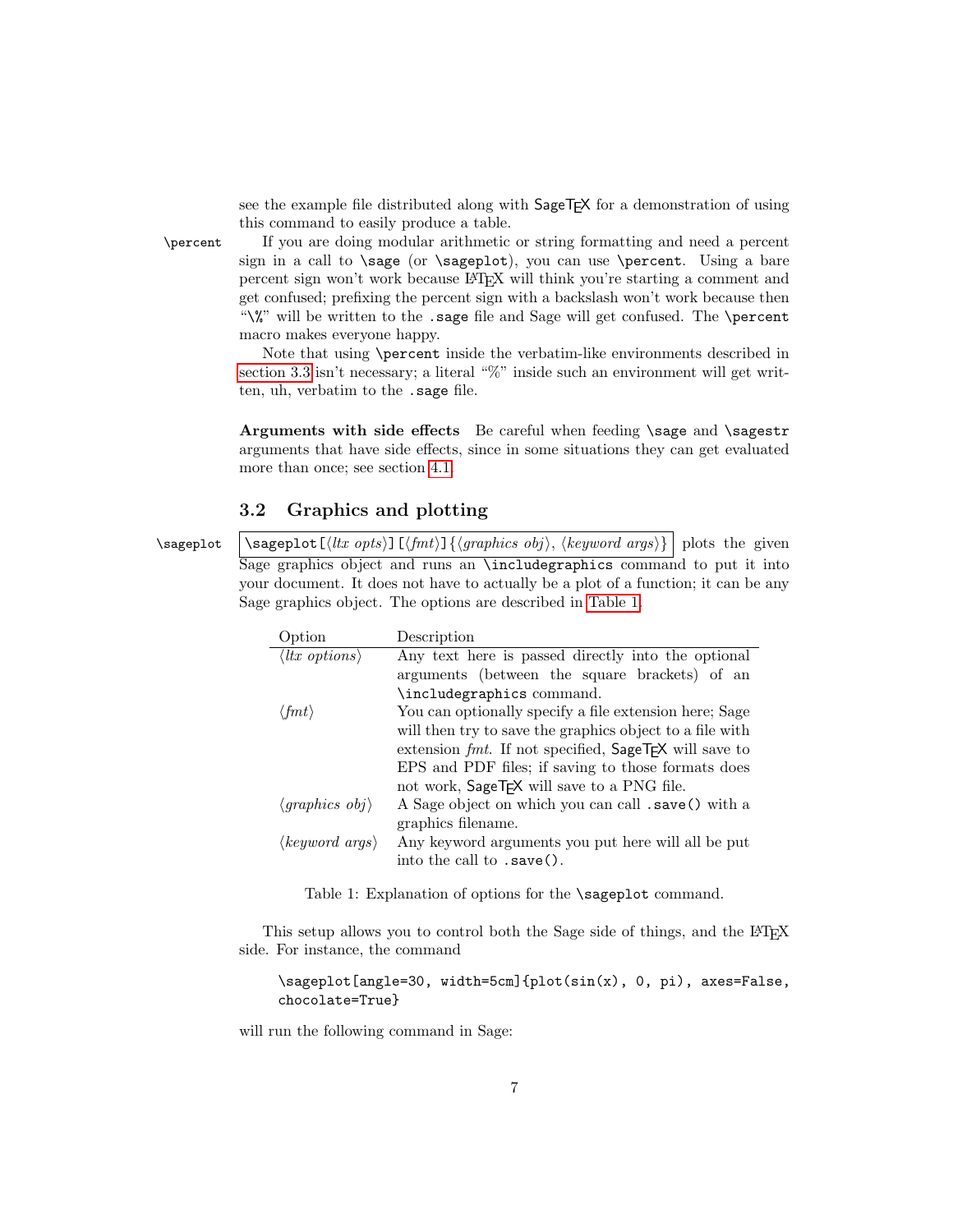sage: plot(sin(x), 0, pi).save(filename=autogen, axes=False, chocolate=True)

Then, in your LAT<sub>EX</sub> file, the following command will be issued automatically:

### \includegraphics[angle=30, width=5cm]{autogen}

You can specify a file format if you like. This must be the *second* optional argument, so you must use empty brackets if you're not passing anything to \includegraphics:

### \sageplot[][png]{plot(sin(x), x, 0, pi)}

The filename is automatically generated, and unless you specify a format, both EPS and PDF files will be generated. This allows you to freely switch between using, say, a DVI viewer (many of which have support for automatic reloading, source specials and make the writing process easier) and creating PDFs for posting on the web or emailing to colleagues. Sage $TFX$  will fall back to creating a PNG file for any graphics object that cannot be saved as an EPS or PDF file; this is useful for three dimensional plot objects, which currently cannot be saved as EPS or PDF files.

If you ask for, say, a PNG file (or if one is automatically generated for you as described above), keep in mind that ordinary latex and DVI files have no support for PNG files; SageT<sub>F</sub>X detects this and will warn you that it cannot find a suitable file if using latex.<sup>[3](#page-7-0)</sup> If you use pdflatex, there will be no problems because PDF files can include PNG graphics.

When SageTEX cannot find a graphics file, it inserts this into your document:

??

That's supposed to resemble the image-not-found graphics used by web browsers and use the traditional "??" that LAT<sub>EX</sub> uses to indicate missing references.

You needn't worry about the filenames; they are automatically generated and will be put into the directory sage-plots-for-filename.tex. You can safely delete that directory anytime; if  $\text{SageTFX}$  can't find the files, it will warn you to run Sage to regenerate them.

WARNING! When you run Sage on your .sage file, all files in the sage-plots-for- $\langle filename \rangle$ .tex directory will be deleted! Do not put any files into that directory that you do not want to get automatically deleted.

<span id="page-7-0"></span><sup>&</sup>lt;sup>3</sup>We use a typewriter font here to indicate the executables which produce DVI and PDF files, respectively, as opposed to "LATEX" which refers to the entire typesetting system.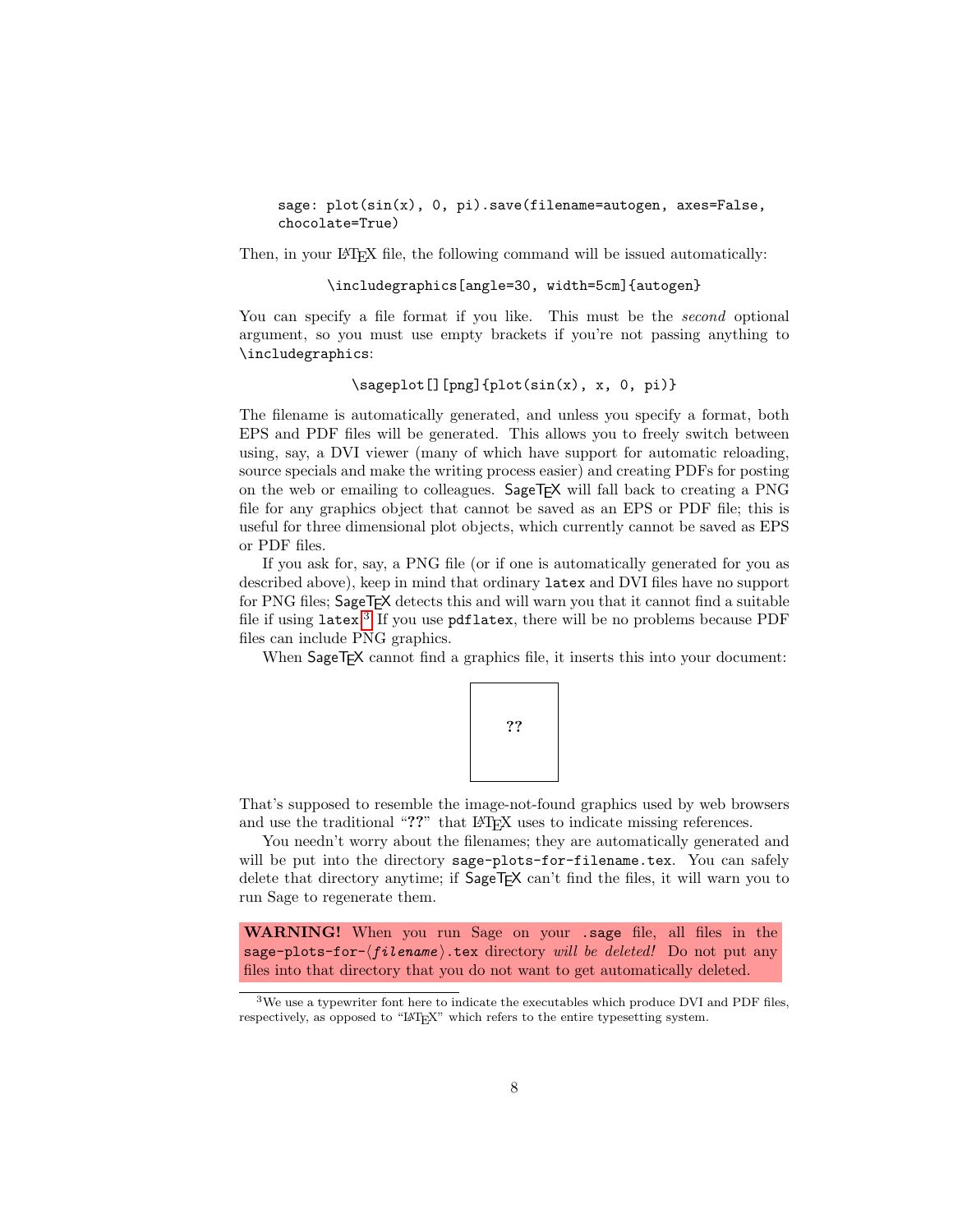The epstopdf option One of the graphics-related options supported by SageTEX is epstopdf. This option causes SageTEX to use the epstopdf command to convert EPS files into PDF files. Like with the imagemagick option, it doesn't check to see if the epstopdf command exists or add options: it just runs the command. This option was motivated by a bug in the matplotlib PDF backend which caused it to create invalid PDFs. Ideally, this option should never be necessary; if you do need to use it, file a bug!

This option will eventually be removed, so do not use it.

### 3.2.1 3D plotting

Right now there is, to put it nicely, a bit of tension between the sort of graphics formats supported by latex and pdflatex, and the graphics formats supported by Sage's 3D plotting systems. LATEX is happiest, and produces the best output, with EPS and PDF files, which are vector formats. Tachyon, Sage's 3D plotting system, produces bitmap formats like BMP and PNG.

SageT<sub>F</sub>X will automatically fall back to saving plot objects in PNG format if saving to EPS and PDF fails, so it should automatically work with 3D plot objects. However, since latex does not support PNGs, when using 3D plotting (and therefore a bitmap format like  $PNG$ ), SageT<sub>F</sub> $X$  will always issue a warning about incompatible graphics if you use latex, provided you've processed the .sage file and the PNG file exists. The only exception is if you're using the imagemagick option below.

The imagemagick option As a response to the above issue, the SageT<sub>F</sub>X package has an imagemagick option. If you specify this option in the preamble of your document with the usual "\usepackage[imagemagick]{sagetex}", then when you are compiling your document using latex, any \sageplot command which requests a non-default format will cause the SageTEX Python script to convert the resulting file to EPS using the Imagemagick convert utility. It does this by executing "convert filename.EXT filename.eps" in a subshell. It doesn't add any options, check to see if the convert command exists or belongs to Imagemagick—it just runs the command.

The resulting EPS files are not very high quality, but they will work. This option is not intended to produce good graphics, but to allow you to see your graphics when you use latex and DVI files while writing your document.

#### <span id="page-8-0"></span>3.2.2 But that's not good enough!

The \sageplot command tries to be both flexible and easy to use, but if you are just not happy with it, you can always do things manually: inside a sagesilent environment (see the next section) you could do

```
your special commands
x = your graphics object
x.save(filename=myspecialfile.ext, options, etc)
```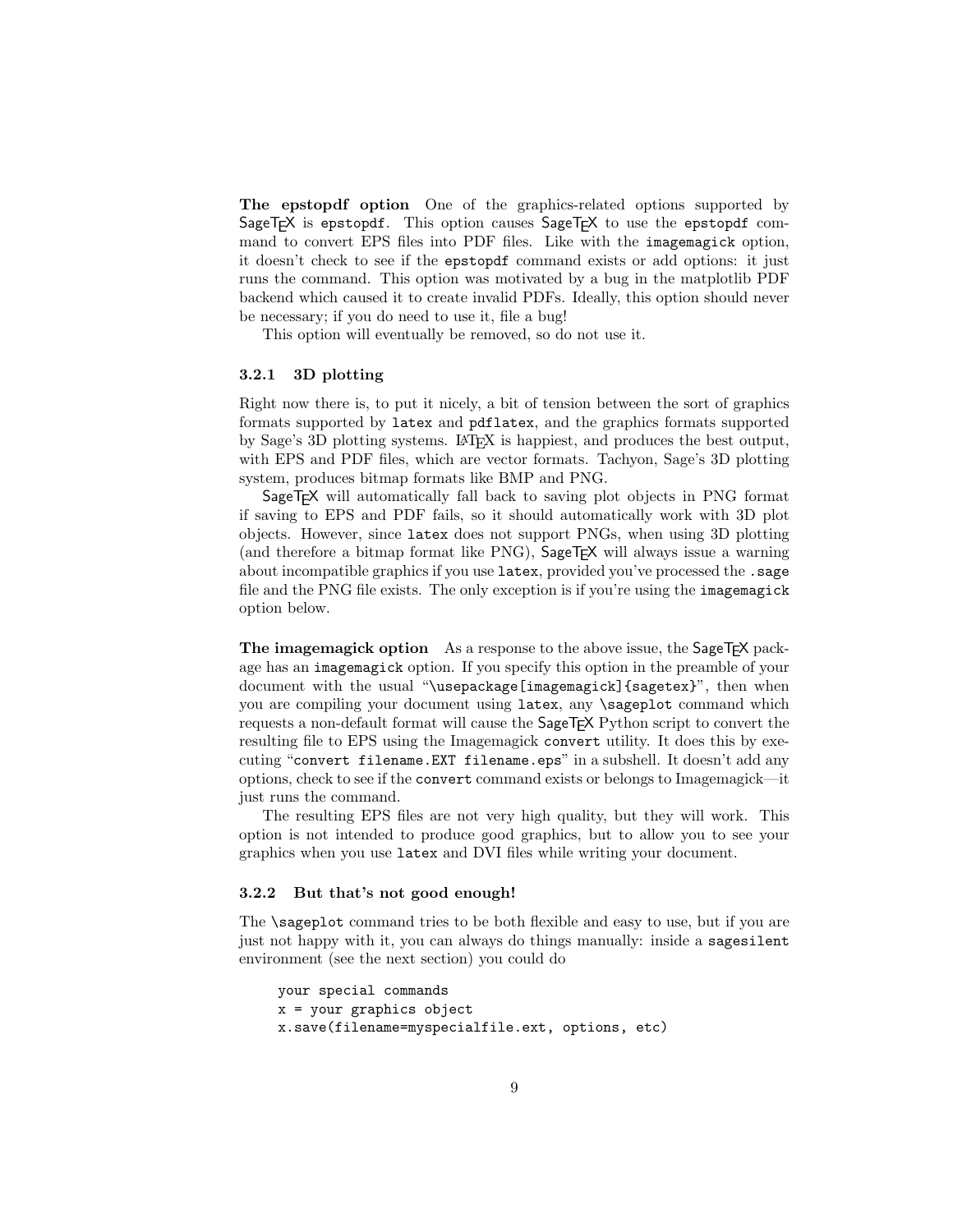and then, in your source file, do your own \includegraphics command. The SageT<sub>E</sub>X package gives you full access to Sage and Python and doesn't turn off anything in LATEX, so you can always do things manually.

### <span id="page-9-0"></span>3.3 Verbatim-like environments

The SageTEX package provides several environments for typesetting and executing blocks of Sage code.

sageblock Any text between \begin{sageblock} and \end{sageblock} will be typeset into your file, and also written into the .sage file for execution. This means you can do something like this:

```
\begin{sageblock}
  var('x')
  f(x) = sin(x) - 1g(x) = log(x)h(x) = diff(f(x) * g(x), x)\end{sageblock}
```
and then anytime later write in your source file

```
We have h(2) = \simeq{h(2)}\, where h\ is the derivative of
the product of $f$ and $g$.
```
and the \sage call will get correctly replaced by sin (1)−1. You can use any Sage or Python commands inside a sageblock; all the commands get sent directly to Sage.

- sagesilent This environment is like sageblock, but it does not typeset any of the code; it just writes it to the .sage file. This is useful if you have to do some setup in Sage that is not interesting or relevant to the document you are writing.
- sageverbatim This environment is the opposite of the one above: whatever you type will be typeset, but not written into the .sage file. This allows you to typeset psuedocode, code that will fail, or take too much time to execute, or whatever.
	- comment Logically, we now need an environment that neither typesets nor executes your Sage code. . . but the verbatim package, which is always loaded when using SageTEX, provides such an environment: comment. Another way to do this is to put stuff between \iffalse and \fi.
- \sagetexindent There is one final bit to our verbatim-like environments: the indentation. The SageTEX package defines a length \sagetexindent, which controls how much the Sage code is indented when typeset. You can change this length however you like with \setlength: do \setlength{\sagetexindent}{6ex} or whatever.
	- sageexample This environment allow you to include doctest-like snippets in your document that will be nicely typeset. For example,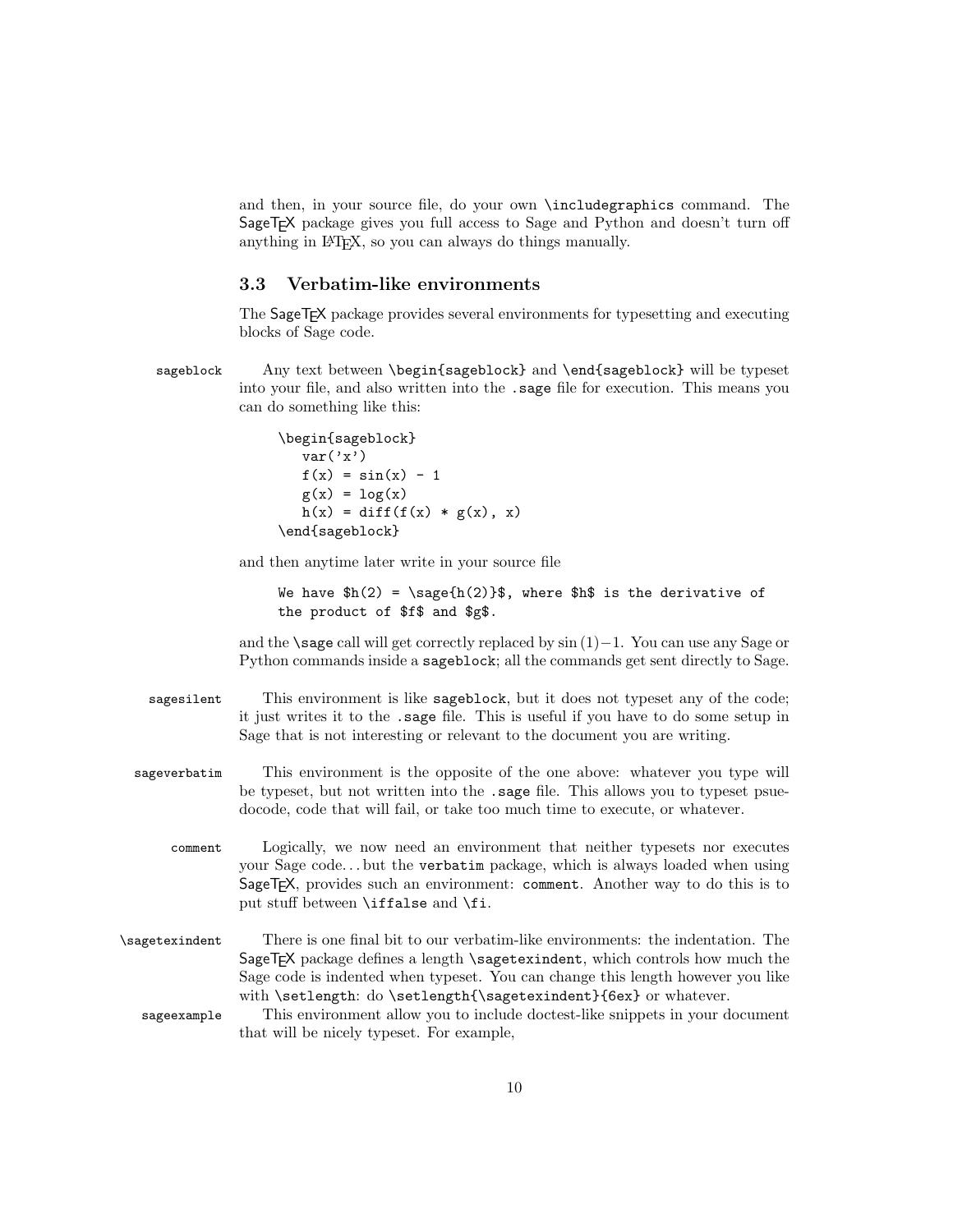```
\begin{sageexample}
  sage: 1+1
 2
  sage: factor(x^2 + 2*x + 1)(x + 1)^2\end{sageexample}
```
in your document will be typeset with the Sage inputs in the usual fixed-width font, and the outputs will be typeset as if given to a **\sage** macro, as you see below:

2

sage: 1+1

sage:  $factor(x^2 + 2*x + 1)$ 

 $(x+1)^2$ 

When typesetting the document, there is no test of the validity of the outputs (that is, typesetting with a typical LATEX-Sage-LATEX cycle does not do doctesting), but when using the sageexample environment, an extra file named "myfile\_doctest.sage" is created with the contents of all those environments; it is formatted so that Sage can doctest that file. You should be able to doctest your document with "sage -t myfile\_doctest.sage". (This does not always work; if this fails for you, please contact the sage-support group.)

If you would like to see both the original text input and the typeset output, you can issue \renewcommand{\sageexampleincludetextoutput}{True} in your document. You can do the same thing with "False" to later turn it off. In the above example, this would cause SageTEX to output both  $(x + 1)^2$  and  $(x + 1)^2$ in your typeset document.

Just as in doctests, multiline statements are acceptable. The only limitation is that triple-quoted strings delimited by """ cannot be used in a sageexample environment; instead, you can use triple-quoted strings delimited by '''.

See the example.tex file for many examples and more explanation.

The initial implementation of this environment is due to Nicolas M. Thiery.

sagecommandline This environment is similar to the sageexample environment in that it allow you to use SageTEX as a pretty-printing command line, or to include doctest-like snippets in your document. The difference is that the output is typeset as text, much like running Sage on the command line, using the lstlisting environment. In particular, this environment provides Python syntax highlighting and line numbers. For example,

```
\begin{sagecommandline}
 sage: t = 1+1sage: for i in range(101): # multiline input example
  ....: t+=1
```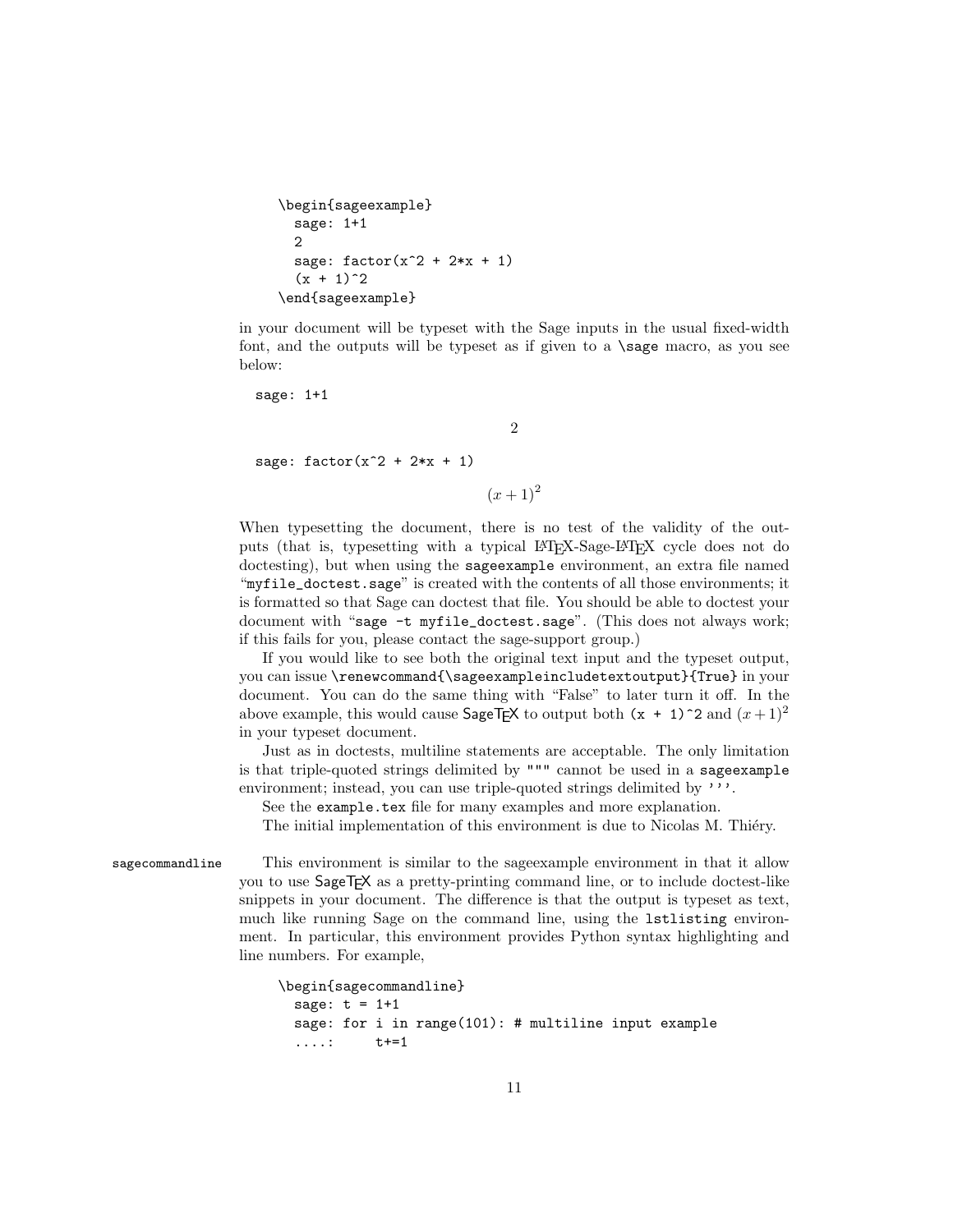```
sage: t
 103
 sage: factor(x^2 + 2*x + 1)\end{sagecommandline}
```
becomes

```
sage: t = 1 + 1 1
sage: for i in range (101): # multiline input example 2
\texttt{t++1} 3
sage: t 4
103 5
sage: factor(x^2 + 2*x + 1) 6
(x + 1)^2 7
```
You have a choice of either explicitly providing the Sage output or leaving it up to the computer to fill in the blanks. Above, the output for  $t$  was provided, but the output for the factor() command wasn't. Moreover, any Sage comment that starts with a "at" sign is escaped to LATEX. In particular, you can use \label to mark line numbers in order to \reference and \pagereference them as usual. See the example file to see this mechanism in action.

If you prefer to typeset the output in LATEX, you can set

\renewcommand{\sagecommandlinetextoutput}{False}

which produces

```
sage: var('a, \text{b}, \text{c'}); 8
sage: (a*x^2+b*x+c). solve (x) 9
             \sqrt{ }x = -\frac{b+1}{b+1}√
                       b^2 - 4ac\frac{b^2 - 4ac}{2a}, x = -\frac{b - 4ac}{a}√
                                        b^2 - 4ac2 a
                                               1
```
The Sage input and output is typeset using the listings package with the styles SageInput and SageOutput, respectively. If you don't like the defaults you can change them. It is recommended to derive from DefaultSageInput and DefaultSageOutput, for example

```
\lstdefinestyle{SageInput}{style=DefaultSageInput,
                           basicstyle={\color{red}}}
\lstdefinestyle{SageOutput}{style=DefaultSageOutput,
                            basicstyle={\color{green}}}
```
makes things overly colorful:

```
\texttt{stage}: \; \texttt{pi} \cdot \texttt{n} (100) 10
3. 1 4 1 5 9 2 6 5 3 5 8 9 7 9 3 2 3 8 4 6 2 6 4 3 3 8 3 3 11
```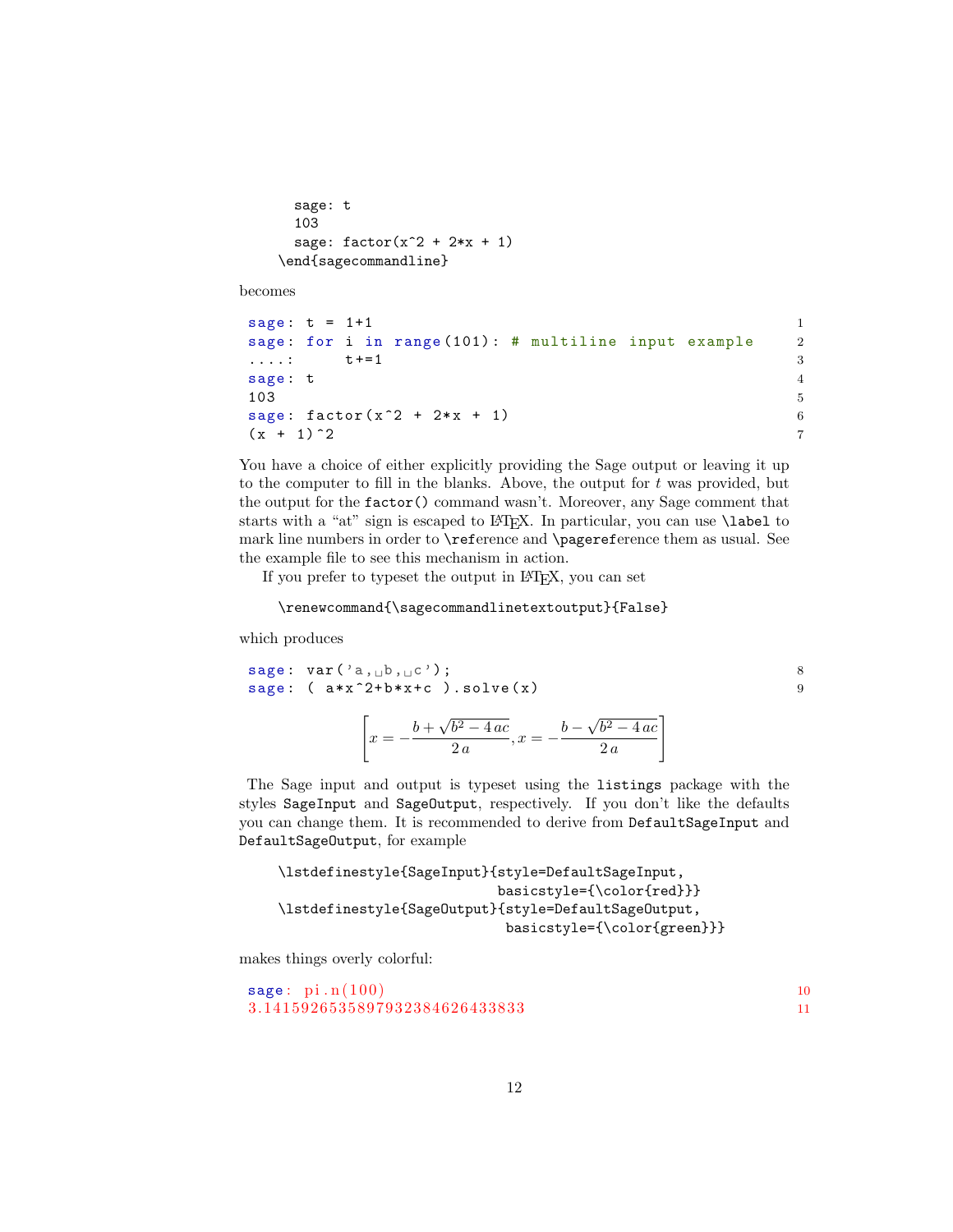# 3.4 Pausing SageTEX

Sometimes when you are writing a document, you may wish to temporarily turn off or pause SageTEX to concentrate more on your document than on the Sage computations, or to simply have your document typeset faster. You can do this with the following commands.

\sagetexpause Use these macros to "pause" and "unpause" SageTEX. After issuing this macro, \sagetexunpause SageT<sub>F</sub>X will simply skip over the corresponding calculations. Anywhere a \sage macro is used while paused, you will simply see "(SageTEX is paused)", and anywhere a **\sageplot** macro is used, you will see:



Anything in the verbatim-like environments of [section 3.3](#page-9-0) will be typeset or not as usual, but none of the Sage code will be executed.

Obviously, you use \sagetexunpause to unpause SageTEX and return to the usual state of affairs. Both commands are idempotent; issuing them twice or more in a row is the same as issuing them once. This means you don't need to precisely match pause and unpause commands: once paused, SageT<sub>E</sub>X stays paused until it sees **\sagetexunpause** and vice versa.

# 4 Other notes

Here are some other notes on using SageTEX.

# <span id="page-12-0"></span>4.1 Using the sage macro inside align (and similar) environments

The align, align\*, and some other "fancy" math environments in the amsmath package do some special processing—in particular, they evaluate everything inside twice. This means that if you use **\sage** or **\sagestr** inside such an environment, it will be evaluated twice, and its argument will be put into the generated .sage file twice—and if that argument has side effects, those side effects will be executed twice! Doing something such as popping an element from a list will actually pop two elements and typeset the second. The solution is to do any processing that has side effects before the align environment (in a sage silent environment, say) and to give **\sage** or **\sagestr** an argument with no side effects.

Thanks to Bruno Le Floch for reporting this.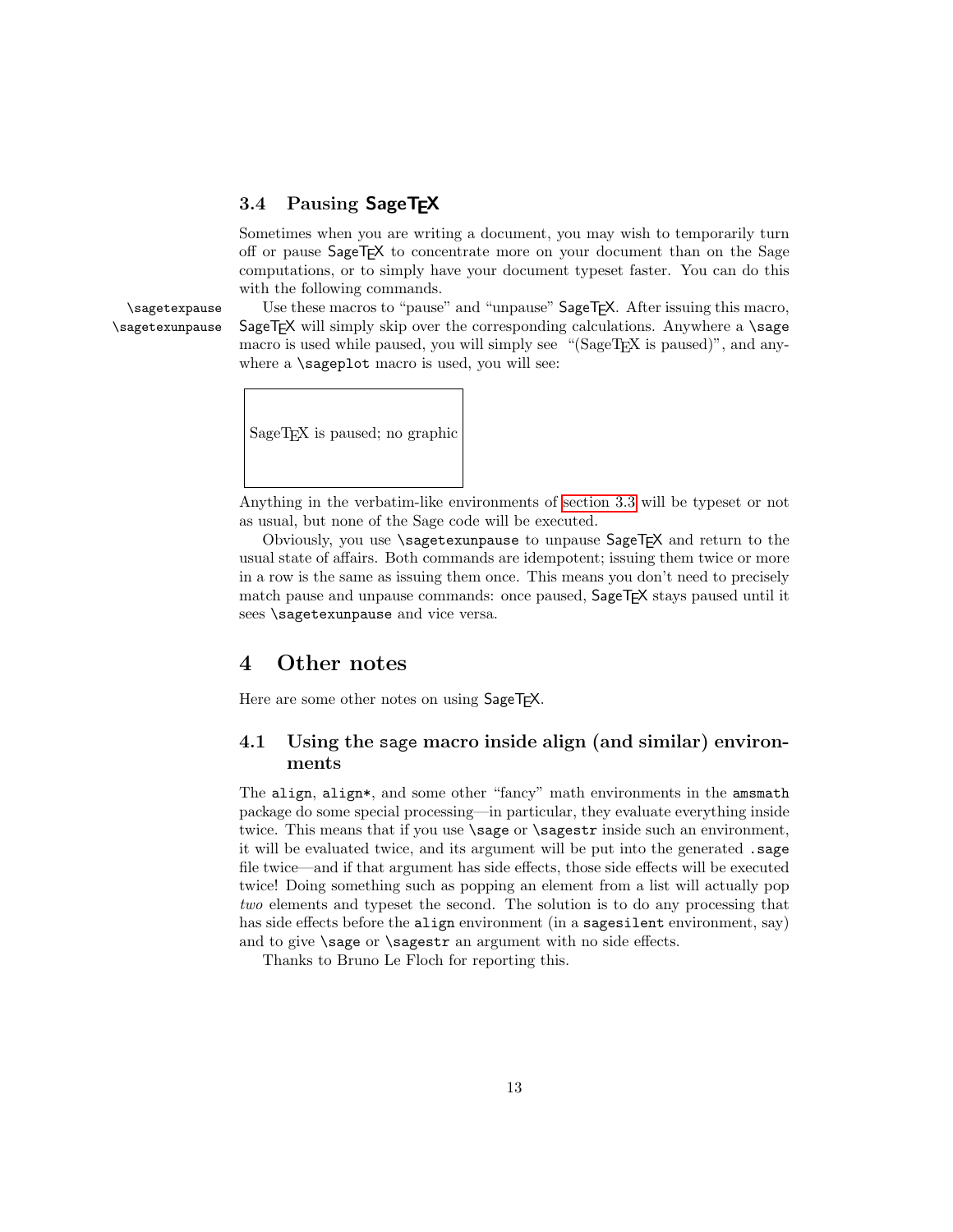### 4.2 Using sage inside caption

If you want to use  $\simeq$  inside the  $\c{aption}$  for a figure, you'll need to prepend it with \protect, because (in TEX parlance) the \sage macro is not "robust". For example:

```
\caption{this figure illustrates why 2 + 2 = \preceq 2 + 2 + 2}$.}
```
### 4.3 Using SageT<sub>F</sub>X with TeXworks

On Linux and OS X, it's easy to get the [TEXworks](https://www.tug.org/texworks/) editor to work with SageTEX. You will define a new "typesetting engine" following [these directions.](https://github.com/TeXworks/texworks/wiki/AdvancedTypesettingTools#defining-new-typesetting-tools) First, in some convenient location, create a shell script with these contents:

#!/bin/sh pdflatex \$1.tex sage \$1.sagetex.sage pdflatex \$1.tex

Name it sagetex-engine or something similar. Then, in the Edit  $\rightarrow$  Preferences menu, click the + button in the Processing tools section. Give the new tool a good name, like "SageTeX". In the Program space, browse to your script. Click the  $+$  for the Arguments and type  $\delta$ basename in the resulting box.

Then, back in your document, you should be able to select SageTex in the typesetting engine dropdown menu and then typeset.

(You can also replace "sage" above with the run-sagetex-if-necessary script—see [section 7.1.](#page-42-0))

### 4.4 Using Beamer

The BEAMER package does not play nicely with verbatim-like environments unless you ask it to. To use code block environments in a beamer presentation, do:

```
\begin{frame}[fragile]
\begin{sageblock}
# sage stuff
# more stuff \end{sageblock}
\end{frame}
```
For some reason, BEAMER inserts an extra line break at the end of the environment; if you put the \end{sageblock} on the same line as the last line of your code, it works properly. See section 12.9, "Verbatim and Fragile Text", in the beamer manual. (Thanks to Franco Saliola for reporting this.)

beamer's overlays and \sageplot also need some help in order to work together, as discussed in [this sage-support thread.](http://groups.google.com/group/sage-support/browse_thread/thread/9a0a2d60ef1126fd) If you want a plot to only appear in a certain overlay, you might try something like this in your frame: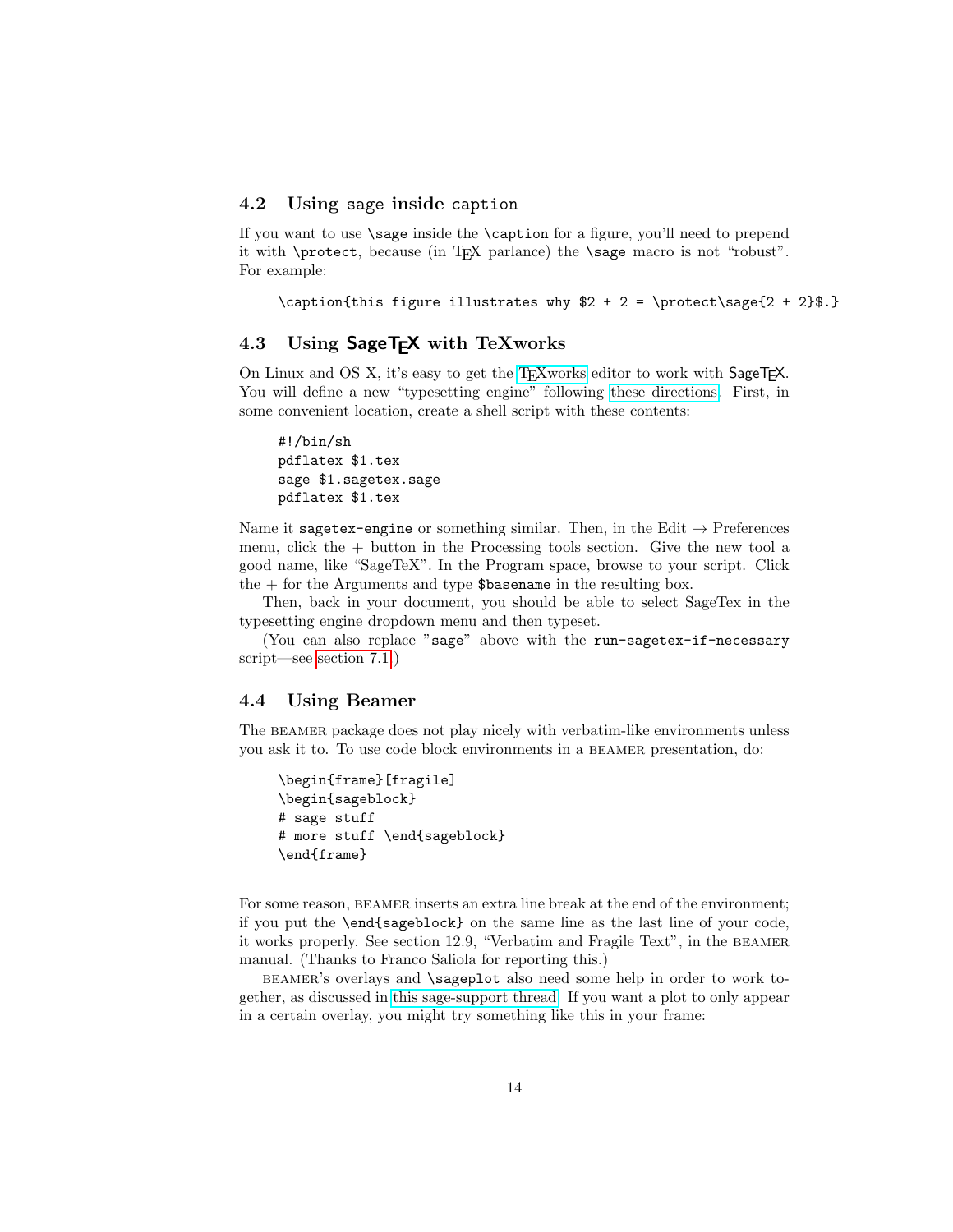```
\begin{itemize}
\item item 1
\item item 2
\item \sageplot[height=4cm][png]{(plot_slope_field(2*x,(x,-4,4),
     (y,-4,4) + (x^2-2).plot(-2,2)) }
\end{itemize}
```
but the plot will appear on all the overlays, instead of the third. The solution is to use the \visible macro:

```
\begin{itemize}
\item item 1
\item item 2
\item \visible<3->{\sageplot[height=4cm][png]{(plot_slope_field(2*x,(x,-4,4),
     (y,-4,4) + (x^2-2).plot(-2,2)) } }
\end{itemize}
```
Then the plot will only appear on the third (and later) overlays. (Thanks to Robert Mařík for this solution.)

### 4.5 Using the rccol package

If you are trying to use the \sage macro inside a table when using the [rccol](http://www.ctan.org/tex-archive/macros/latex/contrib/rccol/) package, you need to use an extra pair of braces or typesetting will fail. That is, you need to do something like this:

```
abc & {\sage{foo.n()}} & {\sage{bar}} \\
```
with each "\sage{}" enclosed in an extra {}. Thanks to Sette Diop for reporting this.

### 4.6 Plotting from Mathematica, Maple, etc.

Sage can use Mathematica, Maple, and friends and can tell them to do plotting, but since it cannot get those plots into a Sage graphics object, you cannot use \sageplot to use such graphics. You'll need to use the method described in "But that's not good enough!" [\(section 3.2.2\)](#page-8-0) with some additional bits to get the directory right—otherwise your file will get saved to someplace in a hidden directory.

For Mathematica, you can do something like this inside a sagesilent or sageblock environment:

```
mathematica('myplot = commands to make your plot')
mathematica('Export["%s/graphicsfile.eps", myplot]' % os.getcwd())
```
then put \includegraphics[opts]{graphicsfile} in your file.

For Maple, you'll need something like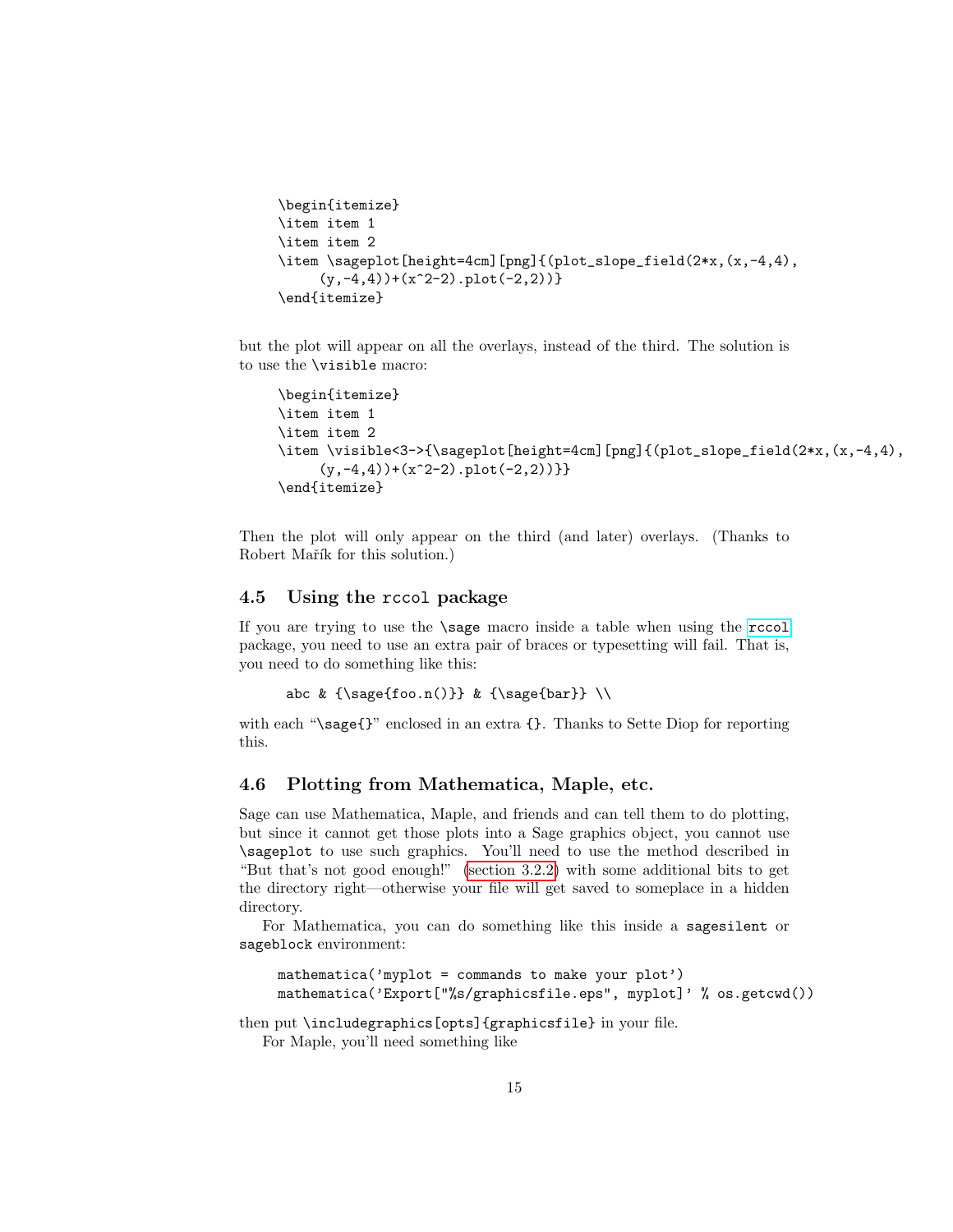```
maple('plotsetup(ps, plotoutput='%s/graphicsfile.eps', \
  plotoptions='whatever');' % os.getcwd())
maple('plot(function, x=1..whatever);')
```
and then \includegraphics as necessary.

These interfaces, especially when plotting, can be finicky. The above commands are just meant to be a starting point.

### <span id="page-15-0"></span>4.7 Sending SageT<sub>F</sub>X files to others who don't use Sage

### 4.7.1 The 21st century way

The SageMathCloud ([cloud.sagemath.com](http://cloud.sagemath.com)) service has full support for SageT<sub>F</sub>X, is free to use, and has many fantastic collaboration features. If you somehow want to collaborate on a SageT<sub>EX</sub>-enabled T<sub>EX</sub>document with a colleague, using Sage-MathCloud is one of the best and easiest ways to do it. You and your collaborators simply create an account, then make a project for your collaboration, and add all the collaborators to the project. Then you can all enjoy realtime collaborative editing, PDF previews, chat, and more.

### 4.7.2 The Nth century way, for  $N < 21$

Using anything other than SageMathCloud, git, or similar tools these days seems pretty primitive. If emailing .tex files back and forth seems perfectly reasonable to you, or if you have to send a file to a journal, the easiest way is to simply include with your document the following files:

- 1. sagetex.sty
- 2. the generated .sout and .scmd files
- 3. the sage-plots-for- $\langle filename \rangle$ .tex directory and its contents

As long as sagetex.sty is available, your document can be typeset using any reasonable LAT<sub>EX</sub> system. Since it is very common to include graphics files with a paper submission, this is a solution that should always work. (In particular, it will work with arXiv submissions.)

There is another option, and that is to use the makestatic.py script included with SageT<sub>E</sub>X. This script has been unmaintained for some time and likely won't work. If you want or need to use it and run into trouble, email the [sage-support](https://groups.google.com/forum/#!forum/sage-support) [group](https://groups.google.com/forum/#!forum/sage-support) and let us know.

Use of the script is quite simple. Copy it and **sagetexparse**, by to the directory with your document, and run

### python makestatic.py inputfile [outputfile]

where inputfile is your document. (You can also set the executable bit of makestatic.py and use ./makestatic.py.) This script needs the [pyparsing](http://pyparsing.wikispaces.com) module to be installed. $4$  You may optionally specify outputfile; if you do so, the

<span id="page-15-1"></span><sup>4</sup> If you don't have pyparsing installed, you can simply copy the file \$SAGE ROOT/local/lib/python/matplotlib/pyparsing.py into your directory.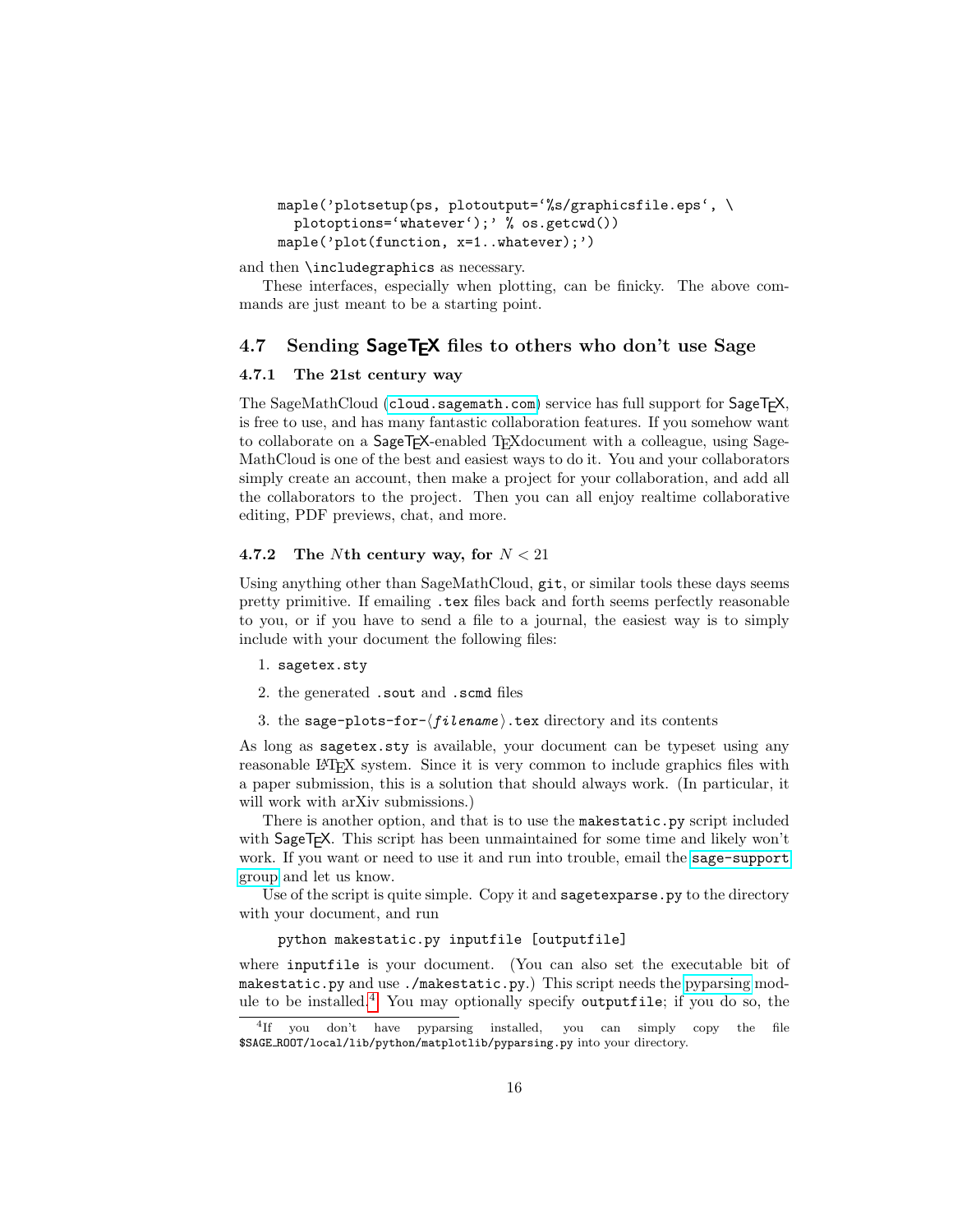results will be written to that file. If the file exists, it won't be overwritten unless you also specify the -o switch.

You will need to run this after you've compiled your document and run Sage on the .sage file. The script reads in the .sout file and replaces all the calls to \sage and \sageplot with their plain LATEX equivalent, and turns the sageblock and sageverbatim environments into verbatim environments. Any sagesilent environment is turned into a comment environment. Any sagecommandline environment is turned into a lstlisting environment, typesetting the relevant part of the .scmd file. The resulting document should compile to something identical, or very nearly so, to the original file.

One large limitation of this script is that it can't change anything while  $\mathsf{SageTFX}$ is paused, since Sage doesn't compute anything for such parts of your document. It also doesn't check to see if pause and unpause commands are inside comments or verbatim environments. If you're going to use makestatic.py, just remove all pause/unpause statements.

The parsing that makestatic.py does is pretty good, but not perfect. Right now it doesn't support having a comma-separated list of packages, so you can't have \usepackage{sagetex, foo}. You need to have just \usepackage{sagetex}. (Along with package options; those are handled correctly.) If you find other parsing errors, please let me know.

### <span id="page-16-1"></span>4.8 Extracting the Sage code from a document

(This script has the same unmaintained-and-probably-doesn't-work status as makestatic.py; see above.)

This next script is probably not so useful, but having done the above, this was pretty easy. The extractsagecode.py script does the opposite of makestatic.py, in some sense: given a document, it extracts all the Sage code and removes all the LATEX.

Its usage is the same as makestatic.py.

Note that the resulting file will almost certainly not be a runnable Sage script, since there might be LATEX commands in it, the indentation may not be correct, and the plot options just get written verbatim to the file. Nevertheless, it might be useful if you just want to look at the Sage code in a file.

# <span id="page-16-0"></span>5 Using SageT<sub>F</sub>X without Sage installed

(This script has the same unmaintained-and-probably-doesn't-work status as makestatic.py; see above.)

You may want to edit and typeset a  $\text{SageT}_{\cancel{E}}$ -ified file on a computer that doesn't have Sage installed. How can you do that? We need to somehow run Sage on the .sage file. The included script remote-sagetex.py takes advantage of Sage's network transparency and will use a remote server to do all the computations. Anywhere in this manual where you are told to "run Sage", instead of actually running Sage, you can run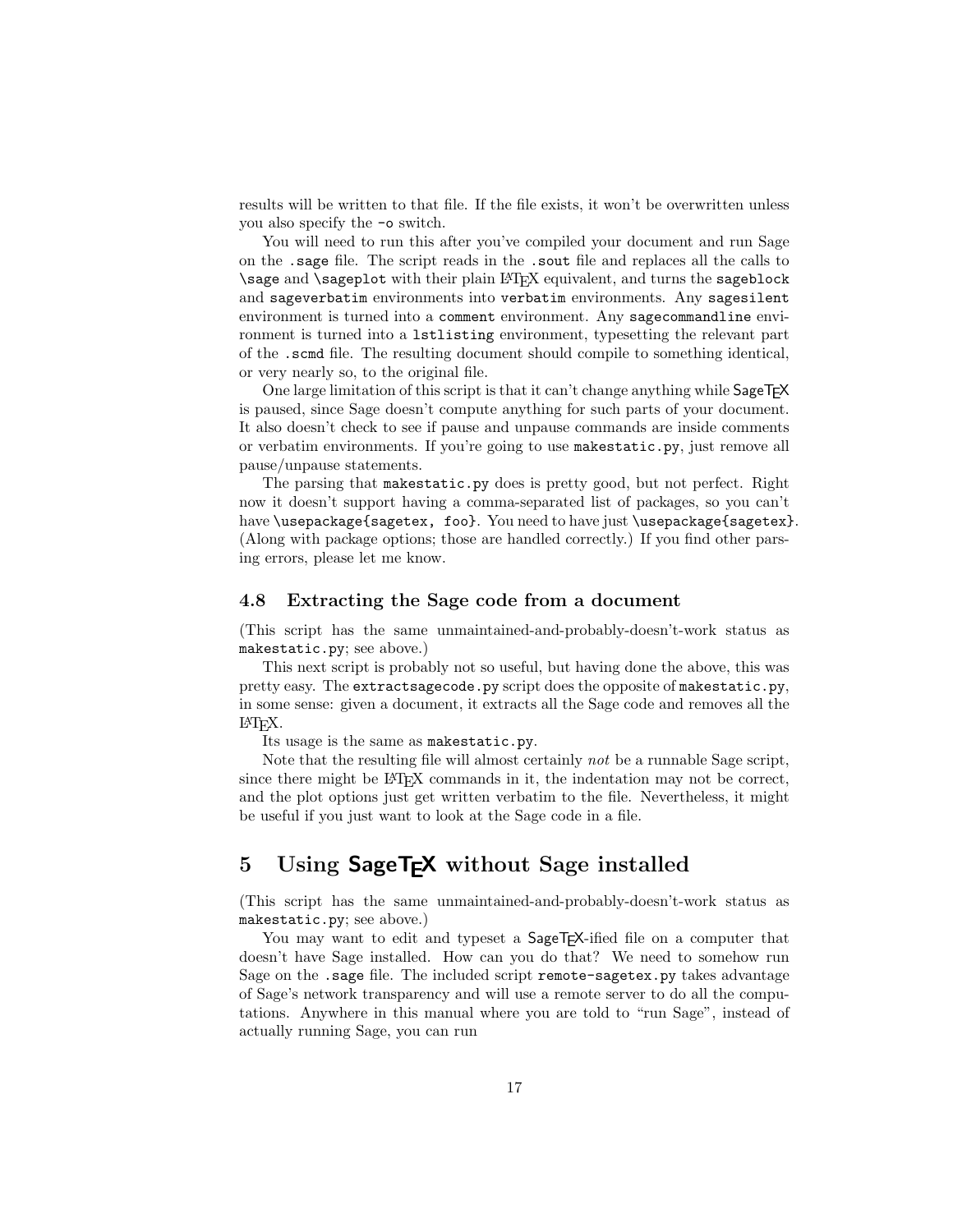The script will ask you for a server, username, and password, then process all your code and write a .sout file and graphics files exactly as if you had used a local copy of Sage to process the .sage script. (With some minor limitations and differences; see below.)

One important point: the script requires Python 2.6. It will not work with earlier versions. (It will work with Python 3.0 or later with some trivial changes.)

You can provide the server, username and password with the command-line switches --server, --username, and --password, or you can put that information into a file and use the --file switch to specify that file. The format of the file must be like the following:

```
# hash mark at beginning of line marks a comment
server = "http://example.com:1234"
username = 'my_user_name'
password = 's33krit'
```
As you can see, it's really just like assigning a string to a variable in Python. You can use single or double quotes and use hash marks to start comments. You can't have comments on the same line as an assignment, though. You can omit any of those pieces of information information; the script will ask for anything it needs to know. Information provided as a command line switch takes precedence over anything found in the file.

You can keep this file separate from your LAT<sub>EX</sub> documents in a secure location; for example, on a USB thumb drive or in an automatically encrypted directory (like ~/Private in Ubuntu). This makes it much harder to accidentally upload your private login information to the arXiv, put it on a website, send it to a colleague, or otherwise make your private information public.

### 5.1 Limitations of remote-sagetex.py

The remote-sagetex.py script has several limitations. It completely ignores the epstopdf and imagemagick flags. The epstopdf flag is not a big deal, since it was originally introduced to work around a matplotlib bug which has since been fixed. Not having imagemagick support means that you cannot automatically convert 3D graphics to eps format; using pdflatex to make PDFs works around this issue.

# 5.2 Other caveats

Right now, the "simple server API" that remote-sagetex.py uses is not terribly robust, and if you interrupt the script, it's possible to leave an idle session running on the server. If many idle sessions accumulate on the server, it can use up a lot of memory and cause the server to be slow, unresponsive, or maybe even crash. For now, I recommend that you only run the script manually. It's probably best to not configure your T<sub>E</sub>X editing environment to automatically run remote-sagetex.py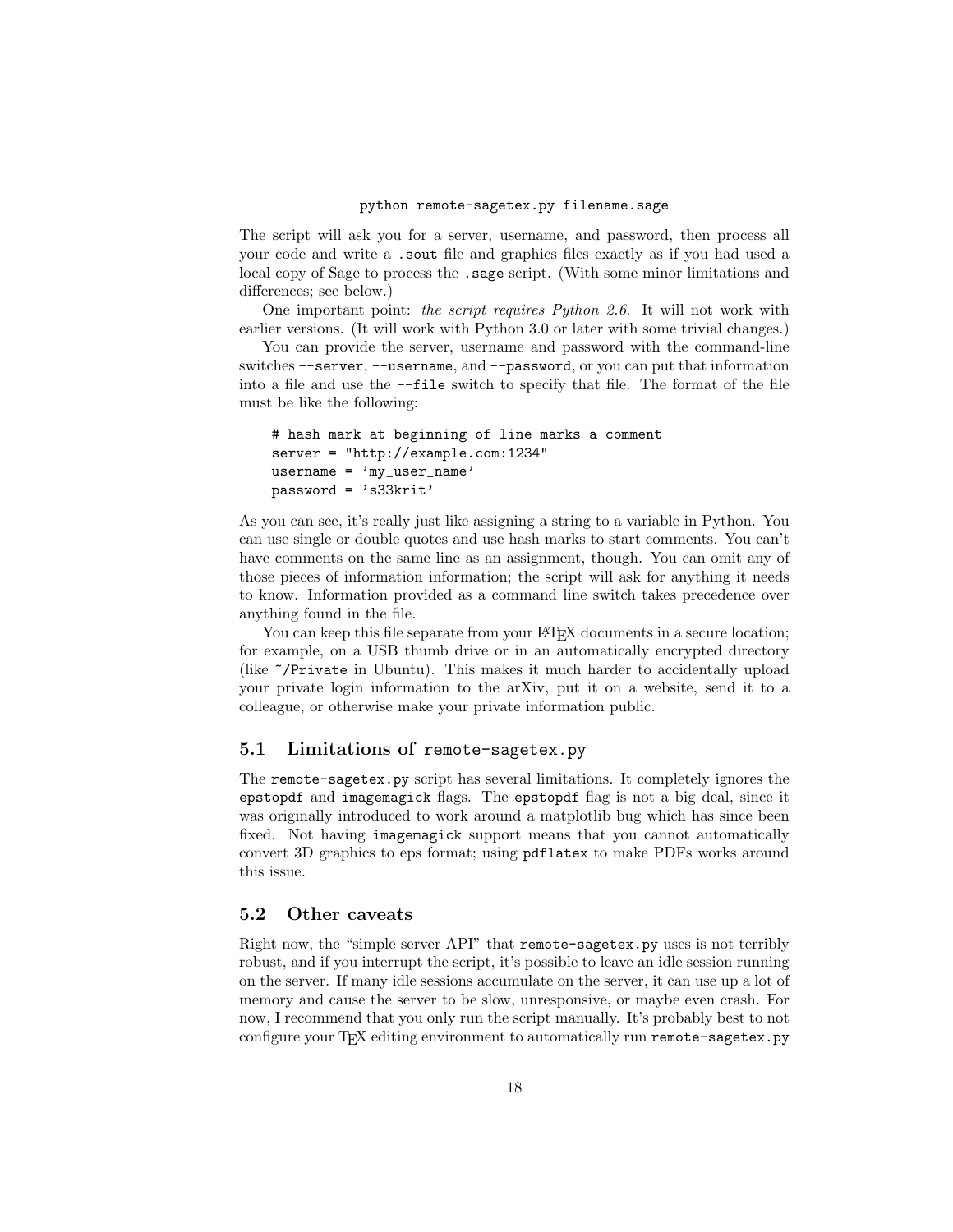whenever you typeset your document, at least not without showing you the output or alerting you about errors.

# 6 Implementation

There are two pieces to this package: a LAT<sub>E</sub>X style file, and a Python module. They are mutually interdependent, so it makes sense to document them both here.

### 6.1 The style file

All macros and counters intended for use internal to this package begin with "ST@".

### 6.1.1 Initialization

Let's begin by loading some packages. The key bits of sageblock and friends are stol—um, adapted from the verbatim package manual. So grab the verbatim package. We also need the fancyvrb package for the sageexample environment

```
1 \RequirePackage{verbatim}
2 \RequirePackage{fancyvrb}
```
and listings for the sagecommandline environment.

```
3 \RequirePackage{listings}
4 \RequirePackage{color}
5 \lstdefinelanguage{Sage}[]{Python}
6 {morekeywords={False,sage,True},sensitive=true}
7 \lstdefinelanguage{SageOutput}[]{}
8 {morekeywords={False,True},sensitive=true}
9 \lstdefinestyle{DefaultSageInputOutput}{
10 nolol,
11 identifierstyle=,
12 name=sagecommandline,
13 xleftmargin=5pt,
14 numbersep=5pt,
15 aboveskip=0pt,
16 belowskip=0pt,
17 breaklines=true,
18 numberstyle=\footnotesize,
19 numbers=right
20 }
21 \lstdefinestyle{DefaultSageInput}{
22 language=Sage,
23 style=DefaultSageInputOutput,
24 basicstyle={\ttfamily\bfseries},
25 commentstyle={\ttfamily\color{dgreencolor}},
26 keywordstyle={\ttfamily\color{dbluecolor}\bfseries},
27 stringstyle={\ttfamily\color{dgraycolor}\bfseries},
28 }
```

```
29 \lstdefinestyle{DefaultSageOutput}{
```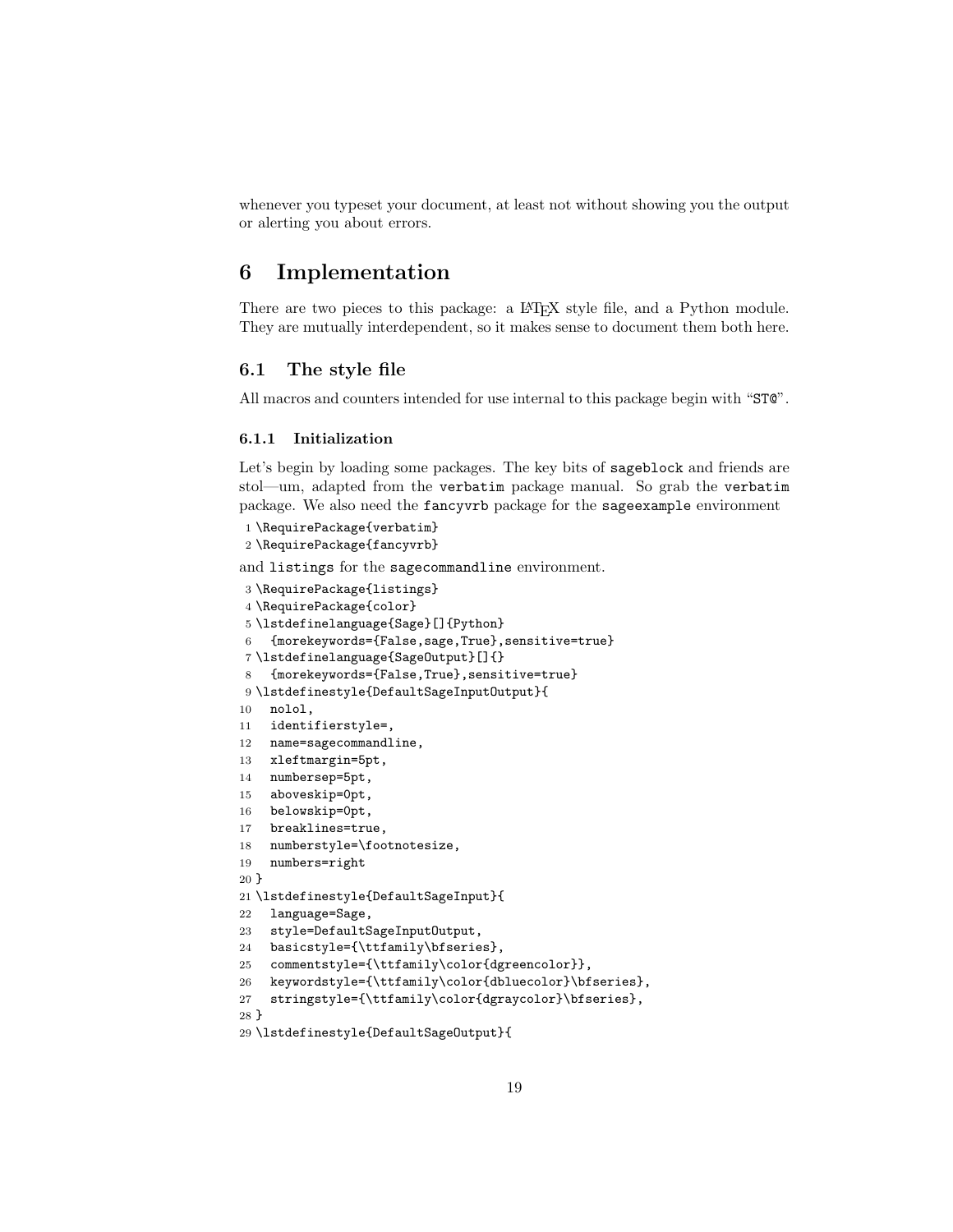```
30 language=SageOutput,
31 style=DefaultSageInputOutput,
32 basicstyle={\ttfamily},
33 commentstyle={\ttfamily\color{dgreencolor}},
34 keywordstyle={\ttfamily\color{dbluecolor}},
35 stringstyle={\ttfamily\color{dgraycolor}},
36 }
37 \lstdefinestyle{SageInput}{
38 style=DefaultSageInput,
39 }
40 \lstdefinestyle{SageOutput}{
41 style=DefaultSageOutput,
42 }
43 \definecolor{dbluecolor}{rgb}{0.01,0.02,0.7}
44 \definecolor{dgreencolor}{rgb}{0.2,0.4,0.0}
45 \definecolor{dgraycolor}{rgb}{0.30,0.3,0.30}
```
Unsurprisingly, the **\sageplot** command works poorly without graphics support.

### \RequirePackage{graphicx}

The makecmds package gives us a \provideenvironment which we need, and we use ifpdf and ifthen in \sageplot so we know what kind of files to look for. Since ifpdf doesn't detect running under XeTeX (which defaults to producing PDFs), we need ifxetex. Hopefully the ifpdf package will get support for this and we can drop if xetex. We also work around ancient T<sub>EX</sub> distributions that don't have ifxetex and assume that they don't have XeTeX.

```
47 \RequirePackage{makecmds}
48 \RequirePackage{ifpdf}
49 \RequirePackage{ifthen}
50 \IfFileExists{ifxetex.sty}{
51 \RequirePackage{ifxetex}
52 }{
53 \newboolean{xetex}
54 \setboolean{xetex}{false}}
   Next set up the counters, default indent, and flags.
55 \newcounter{ST@inline}
```

```
56 \newcounter{ST@plot}
57 \newcounter{ST@cmdline}
58 \setcounter{ST@inline}{0}
59 \setcounter{ST@plot}{0}
60 \setcounter{ST@cmdline}{0}
61 \newlength{\sagetexindent}
62 \setlength{\sagetexindent}{5ex}
63 \newif\ifST@paused
64 \ST@pausedfalse
```
Set up the file stuff, which will get run at the beginning of the document, after we know what's happening with the final option. First, we open the .sage file:

```
65 \AtBeginDocument{\@ifundefined{ST@final}{%
```

```
66 \newwrite\ST@sf%
```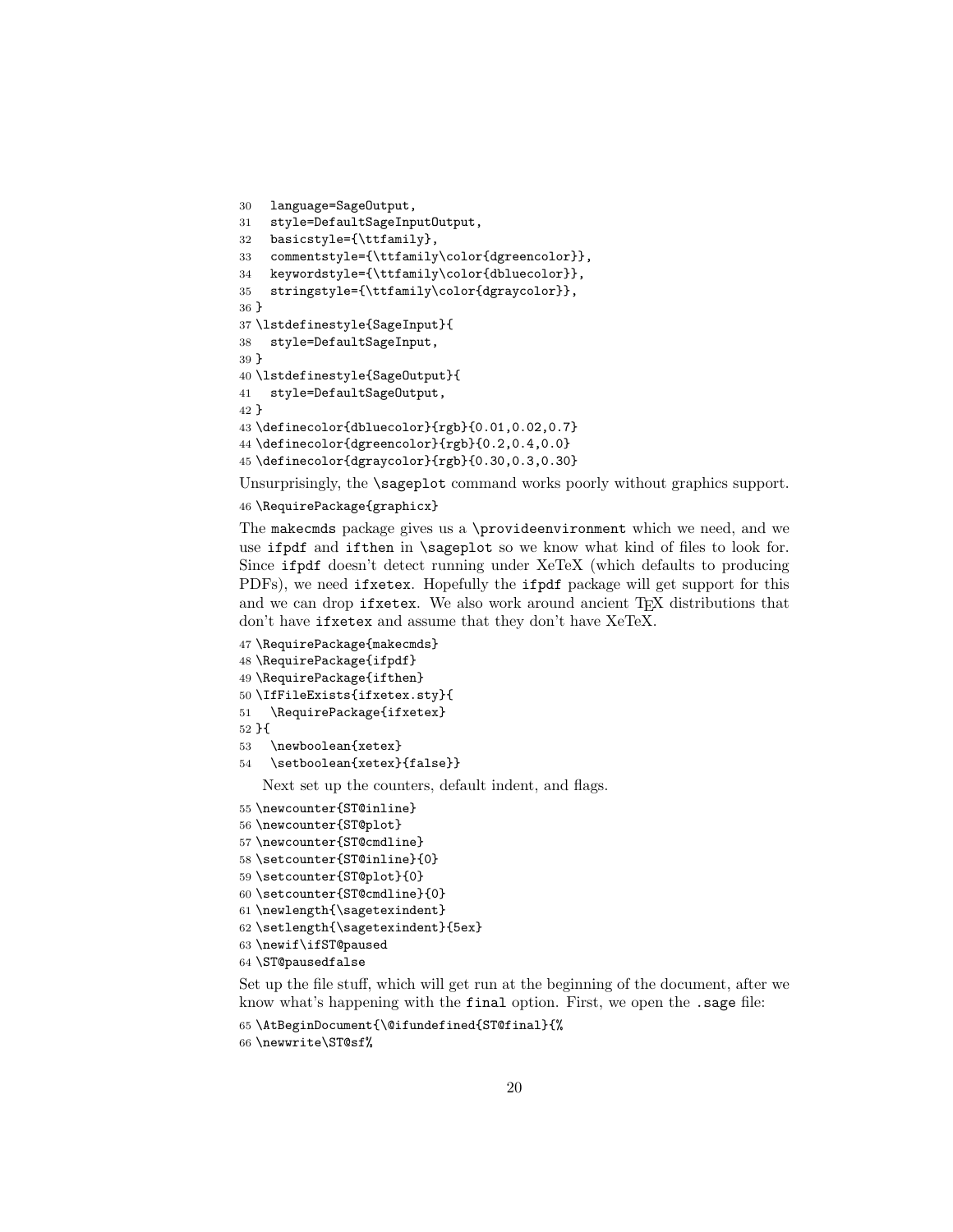67 \immediate\openout\ST@sf=\jobname.sagetex.sage%

\ST@wsf We will write a lot of stuff to that file, so make a convenient abbreviation, then use it to put the initial commands into the .sage file. The hash mark below gets doubled when written to the file, for some obscure reason related to parameter expansion. It's valid Python, though, so I haven't bothered figuring out how to get a single hash. We are assuming that the extension is .tex; see the initplot documentation on page [34](#page-33-0) for discussion of file extensions. (There is now the currfile package (<http://www.ctan.org/pkg/currfile/>) which can figure out file extensions, apparently.) The "(\jobname.sagetex.sage)" business is there because the comment below will get pulled into the autogenerated .py file (second order autogeneration!) and I'd like to reduce possible confusion if someone is looking around in those files. Finally, we check for version mismatch and bail if the .py and .sty versions don't match and the user hasn't disabled checking. Note that we use ^^J and not ^^J% when we need indented lines. Also, sagetex.py now includes a version variable which eliminates all the irritating string munging below, and later we can remove this stuff and just use sagetex.version.

```
68 \newcommand{\ST@wsf}[1]{\immediate\write\ST@sf{#1}}%
69 \ST@wsf{%
70 # -*- encoding: utf-8 -*-^*J%
71 # This file (\jobname.sagetex.sage) was *autogenerated* from \jobname.tex with
72 sagetex.sty version \ST@ver.^^J%
73 import sagetex^^J%
74 _st_ = sagetex.SageTeXProcessor('\jobname', version='\ST@ver', version_check=\ST@versioncheck)}}%
On the other hand, if the ST@final flag is set, don't bother with any of the file
stuff, and make \ST@wsf a no-op.
```

```
75 {\newcommand{\ST@wsf}[1]{\relax}}}
```
\ST@dodfsetup The sageexample environment writes stuff out to a different file formatted so that one can run doctests on it. We define a macro that only sets this up if necessary.

```
76 \newcommand{\ST@dodfsetup}{%
77 \@ifundefined{ST@diddfsetup}{%
78 \newwrite\ST@df%
79 \immediate\openout\ST@df=\jobname_doctest.sage%
80 \immediate\write\ST@df{r"""^^J%
81 This file was *autogenerated* from \jobname.tex with sagetex.sty^^J%
82 version \ST@ver. It contains the contents of all the^^J%
83 sageexample environments from \jobname.tex. You should be able to^^J%
84 doctest this file with "sage -t \jobname_doctest.sage".^^J%
85 ^^J%
86 It is always safe to delete this file; it is not used in typesetting your<sup>^^J%</sup>
87 document.^^J}%
88 \AtEndDocument{\immediate\write\ST@df{"""}}%
89 \gdef\ST@diddfsetup{x}}%
90 {\relax}}
```
\ST@wdf This is the compansion to \ST@wsf; it writes to the doctest file, assuming that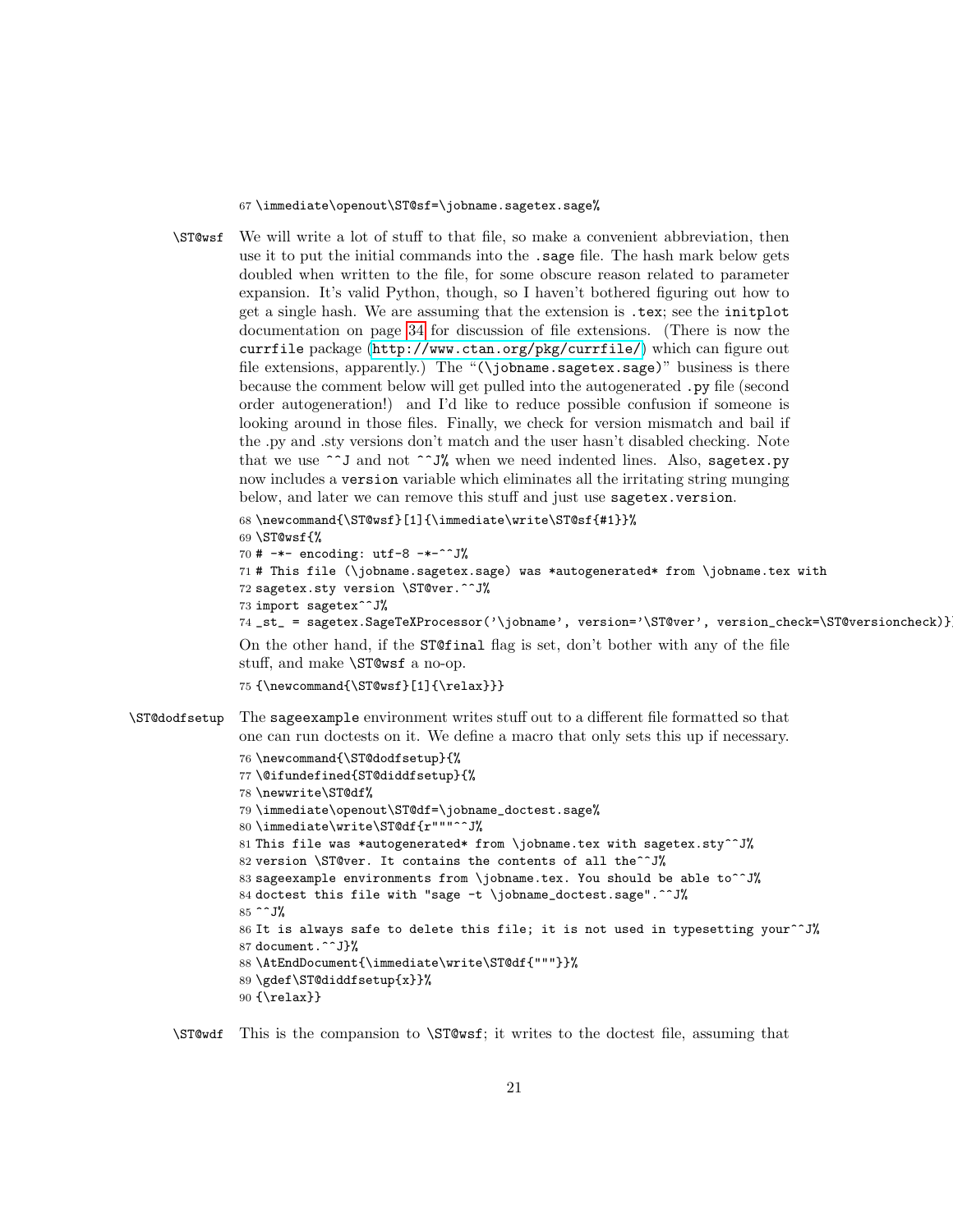is has been set up. We ignore the final option here since nothing in this file is relevant to typesetting the document.

91 \newcommand{\ST@wdf}[1]{\immediate\write\ST@df{#1}}

Now we declare our options, which mostly just set flags that we check at the beginning of the document, and when running the .sage file.

The final option controls whether or not we write the .sage file; the imagemagick and epstopdf options both want to write something to that same file. So we put off all the actual file stuff until the beginning of the document by that time, we'll have processed the final option (or not) and can check the \ST@final flag to see what to do. (We must do this because we can't specify code that runs if an option isn't defined.)

For final, we set a flag for other guys to check, and if there's no .sout file, we warn the user that something fishy is going on.

92 \DeclareOption{final}{%

```
93 \newcommand{\ST@final}{x}%
```

```
94 \IfFileExists{\jobname.sagetex.sout}{}{\AtEndDocument{\PackageWarningNoLine{sagetex}%
```

```
95 {'final' option provided, but \jobname.sagetex.sout^^Jdoesn't exist! No Sage
```

```
96 input will appear in your document. Remove the 'final'^^Joption and
97 rerun LaTeX on your document}}}}
```
For imagemagick, we set two flags: one for LAT<sub>EX</sub> and one for Sage. It's important that we set ST@useimagmagick before the beginning of the document, so that the graphics commands can check that. We do wait until the beginning of the document to do file writing stuff.

 \DeclareOption{imagemagick}{% \newcommand{\ST@useimagemagick}{x}% \AtBeginDocument{% \@ifundefined{ST@final}{% \ST@wsf{\_st\_.useimagemagick = True}}{}}} For epstopdf, we just set a flag for Sage.

```
103 \DeclareOption{epstopdf}{%
```

```
104 \AtBeginDocument{%
105 \@ifundefined{ST@final}{%
```

```
106 \ST@wsf{_st_.useepstopdf = True}}{}}}
```
By default, we check to see if the .py and .sty file versions match. But we let the user disable this.

```
107 \newcommand{\ST@versioncheck}{True}
108 \DeclareOption{noversioncheck}{%
109 \renewcommand{\ST@versioncheck}{False}}
110 \ProcessOptions\relax
```
The **\relax** is a little incantation suggested by the "LATEX  $2\varepsilon$  for class and package writers" manual, section 4.7.

Pull in the .sout file if it exists, or do nothing if it doesn't. I suppose we could do this inside an AtBeginDocument but I don't see any particular reason to do that. It will work whenever we load it. If the .sout file isn't found, print the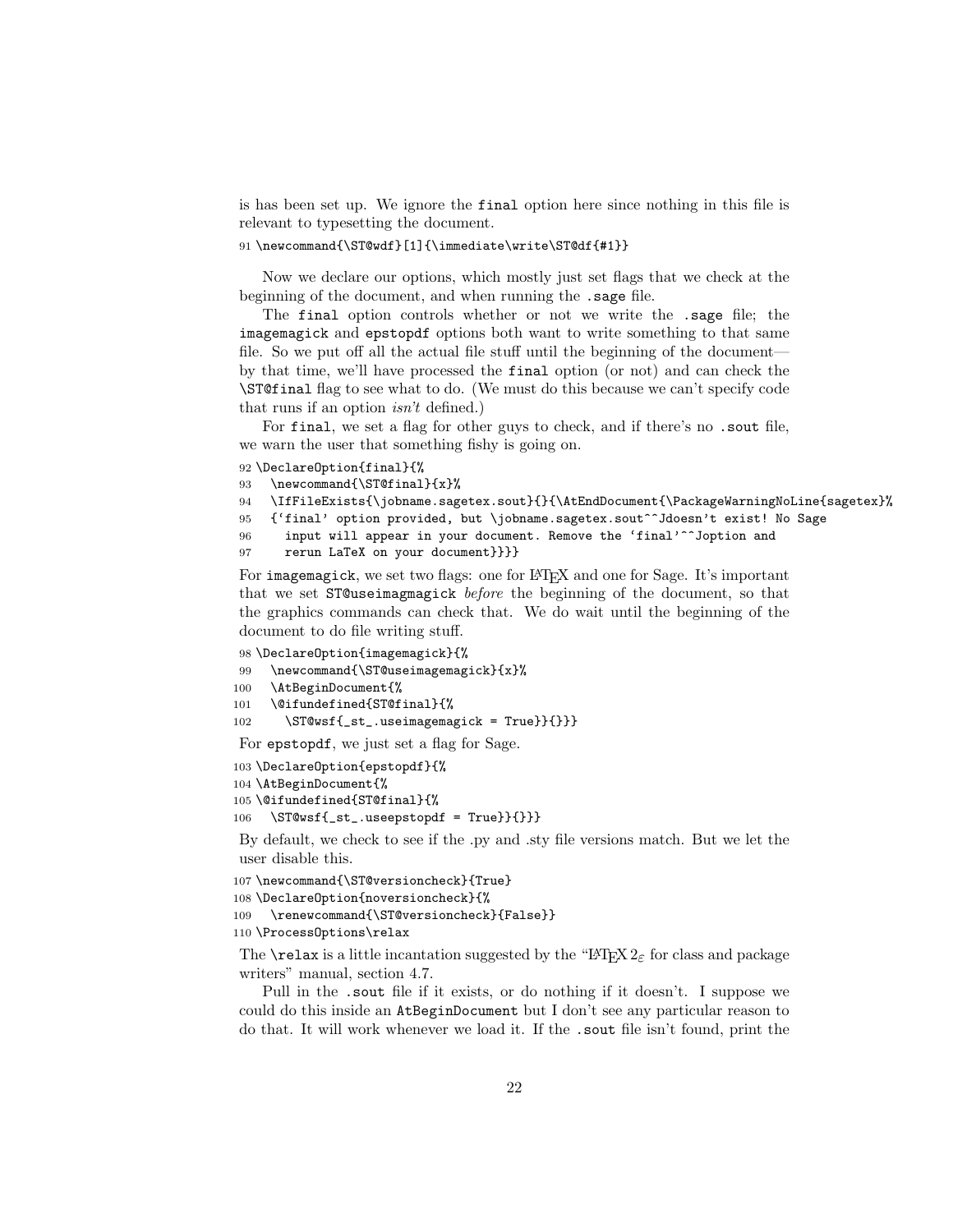usual TEX-style message. This allows programs ([Latexmk](http://www.phys.psu.edu/~collins/software/latexmk-jcc/), for example) that read the .log file or terminal output to detect the need for another typesetting run to do so. If the "No file foo.sout" line doesn't work for some software package, please let me know and I can change it to use PackageInfo or whatever.

```
111 \InputIfFileExists{\jobname.sagetex.sout}{}
112 {\typeout{No file \jobname.sagetex.sout.}}
```
The user might load the hyperref package after this one (indeed, the hyperref documentation insists that it be loaded last) or not at all—so when we hit the beginning of the document, provide a dummy NoHyper environment if one hasn't been defined by the hyperref package. We need this for the \sage macro below.

```
113 \AtBeginDocument{\provideenvironment{NoHyper}{}{}}
```
#### <span id="page-22-0"></span>6.1.2 The \sage and \sagestr macros

\ST@sage This macro combines \ref, \label, and Sage all at once. First, we use Sage to get a LATEX representation of whatever you give this function. The Sage script writes a **\newlabel** line into the .sout file, and we read the output using the **\ref** command. Usually, \ref pulls in a section or theorem number, but it will pull in arbitrary text just as well.

> The first thing it does it write its argument into the .sage file, along with a counter so we can produce a unique label. We wrap a try/except around the function call so that we can provide a more helpful error message in case something goes wrong. (In particular, we can tell the user which line of the .tex file contains the offending code.) Note the difference between  $\sim$  J and  $\sim$ J%: the newline immediately after the former puts a space into the output, and the percent sign in the latter supresses this.

```
114 \newcommand{\ST@sage}[1]{\ST@wsf{%
115 try:^^J
116 _st_.current_tex_line = \the\inputlineno^^J
117 _st_.inline(\theST@inline, #1)^^J%
118 except:^^J
119 _st_.goboom(\the\inputlineno)}%
```
The inline function of the Python module is documented on page [35.](#page-34-0) Back in LATEX-land: if paused, say so.

```
120 \ifST@paused
121 \mbox{(Sage\TeX{} is paused)}%
```
Otherwise. . . our use of \newlabel and \ref seems awfully clever until you load the hyperref package, which gleefully tries to hyperlink the hell out of everything. This is great until it hits one of our special \newlabels and gets deeply confused. Fortunately the hyperref folks are willing to accomodate people like us, and give us a NoHyper environment.

```
122 \else
```
123 \begin{NoHyper}\ref{@sageinline\theST@inline}\end{NoHyper}%

Now check if the label has already been defined. (The internal implementation of labels in L<sup>AT</sup>EX involves defining a macro called "**r@@labelname**".) If it hasn't, we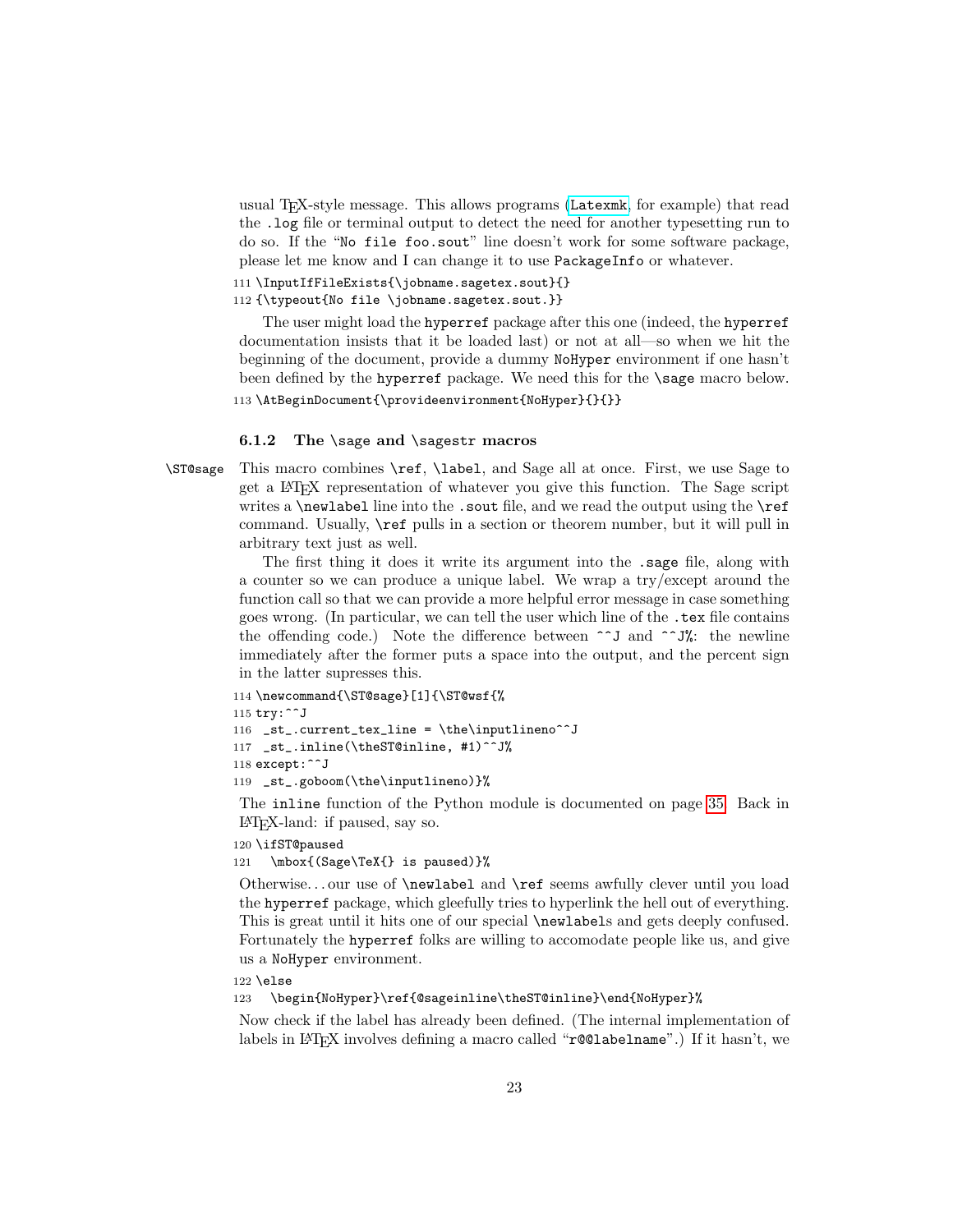set a flag so that we can tell the user to run Sage on the .sage file at the end of the run.

124 \@ifundefined{r@@sageinline\theST@inline}{\gdef\ST@rerun{x}}{}%  $125$  \fi

In any case, the last thing to do is step the counter.

126 \stepcounter{ST@inline}}

- \sage This is the user-visible macro; it runs Sage's latex() on its argument. 127 \newcommand{\sage}[1]{\ST@sage{latex(#1)}}
- \sagestr Like above, but doesn't run latex() on its argument. 128 \newcommand{\sagestr}[1]{\ST@sage{#1}}
- \percent A macro that inserts a percent sign. This is more-or-less stolen from the Docstrip manual; there they change the catcode inside a group and use gdef, but here we try to be more LAT<sub>EXY</sub> and use \newcommand.

129 \catcode'\%=12 130 \newcommand{\percent}{%} 131 \catcode'\%=14

### <span id="page-23-0"></span>6.1.3 The \sageplot macro and friends

Plotting is rather more complicated, and requires several helper macros that accompany \sageplot.

\ST@plotdir A little abbreviation for the plot directory. We don't use \graphicspath because it's [apparently slow—](http://www.tex.ac.uk/cgi-bin/texfaq2html?label=graphicspath)also, since we know right where our plots are going, no need to have LATEX looking for them.

```
132 \newcommand{\ST@plotdir}{sage-plots-for-\jobname.tex}
```
- \ST@missingfilebox The code that makes the "file not found" box. This shows up in a couple places below, so let's just define it once. 133 \newcommand{\ST@missingfilebox}{\framebox[2cm]{\rule[-1cm]{0cm}{2cm}\textbf{??}}}
	- \sageplot This function is similar to \sage. The neat thing that we take advantage of is that commas aren't special for arguments to LATEX commands, so it's easy to capture a bunch of keyword arguments that get passed right into a Python function.

This macro has two optional arguments, which can't be defined using LAT<sub>EX</sub>'s \newcommand; we use Scott Pakin's brilliant [newcommand](http://tug.ctan.org/tex-archive/support/newcommand/) package to create this macro; the options I fed to his script were similar to this:

### MACRO sageplot OPT[#1={width}] OPT[#2={notprovided}] #3

Observe that we are using a Python script to write LATEX code which writes Python code which writes LATEX code. Crazy!

Here's the wrapper command which does whatever magic we need to get two optional arguments.

```
134 \newcommand{\sageplot}[1][]{%
```
135 \@ifnextchar[{\ST@sageplot[#1]}{\ST@sageplot[#1][notprovided]}}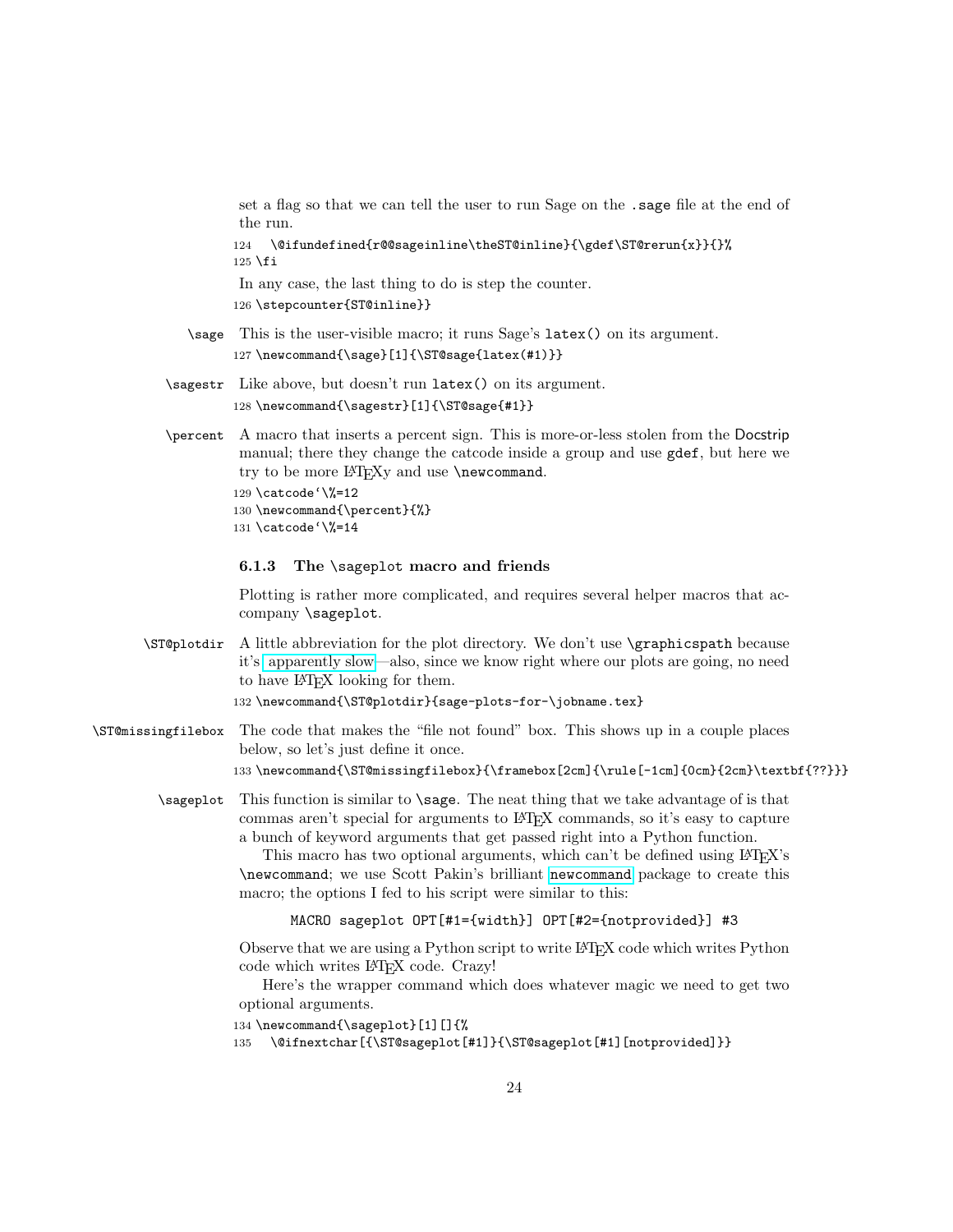

<span id="page-24-0"></span>Figure 1: The logic tree that \sageplot uses to decide whether to run \includegraphics or to yell at the user. "Format" is the #2 argument to \sageplot, "STig ext" means a call to \ST@inclgrfx with "ext" as the second argument, and "IM" is Imagemagick.

The first optional argument #1 will get shoved right into the optional argument for \includegraphics, so the user has easy control over the LATEX aspects of the plotting. (Perhaps a future version of  $\text{SageTrX}$  will allow the user to specify in the package options a set of default options to be used throughout.) The second optional argument #2 is the file format and allows us to tell what files to look for. It defaults to "notprovided", which tells the Python module to create EPS and PDF files. Everything in #3 gets put into the Python function call, so the user can put in keyword arguments there which get interpreted correctly by Python.

\ST@sageplot Let's see the real code here. We write a couple lines to the .sage file, including a counter, input line number, and all of the mandatory argument; all this is wrapped in another try/except.

```
136 \def\ST@sageplot[#1][#2]#3{\ST@wsf{try:^^J
137 _st.current_tex_line = \the\inputlineno^^J
138 _st_.plot(\theST@plot, format='#2', _p_=#3)^^Jexcept:^^J
139 _st_.goboom(\the\inputlineno)}%
```
The Python plot function is documented on page [40.](#page-39-0)

Now we include the appropriate graphics file. Because the user might be producing DVI or PDF files, and have supplied a file format or not, and so on, the logic we follow is a bit complicated. [Figure 1](#page-24-0) shows what we do; for completeness—and because I think drawing trees with  $TikZ$  is really cool—we show what \ST@inclgrfx does in [Figure 2.](#page-26-0) This entire complicated business is intended to avoid doing an \includegraphics command on a file that doesn't exist, and to issue warnings appropriate to the situation.

If we are creating a PDF, we check to see if the user asked for a different format, and use that if necessary:

140 \ifthenelse{\boolean{pdf} \or \boolean{xetex}}{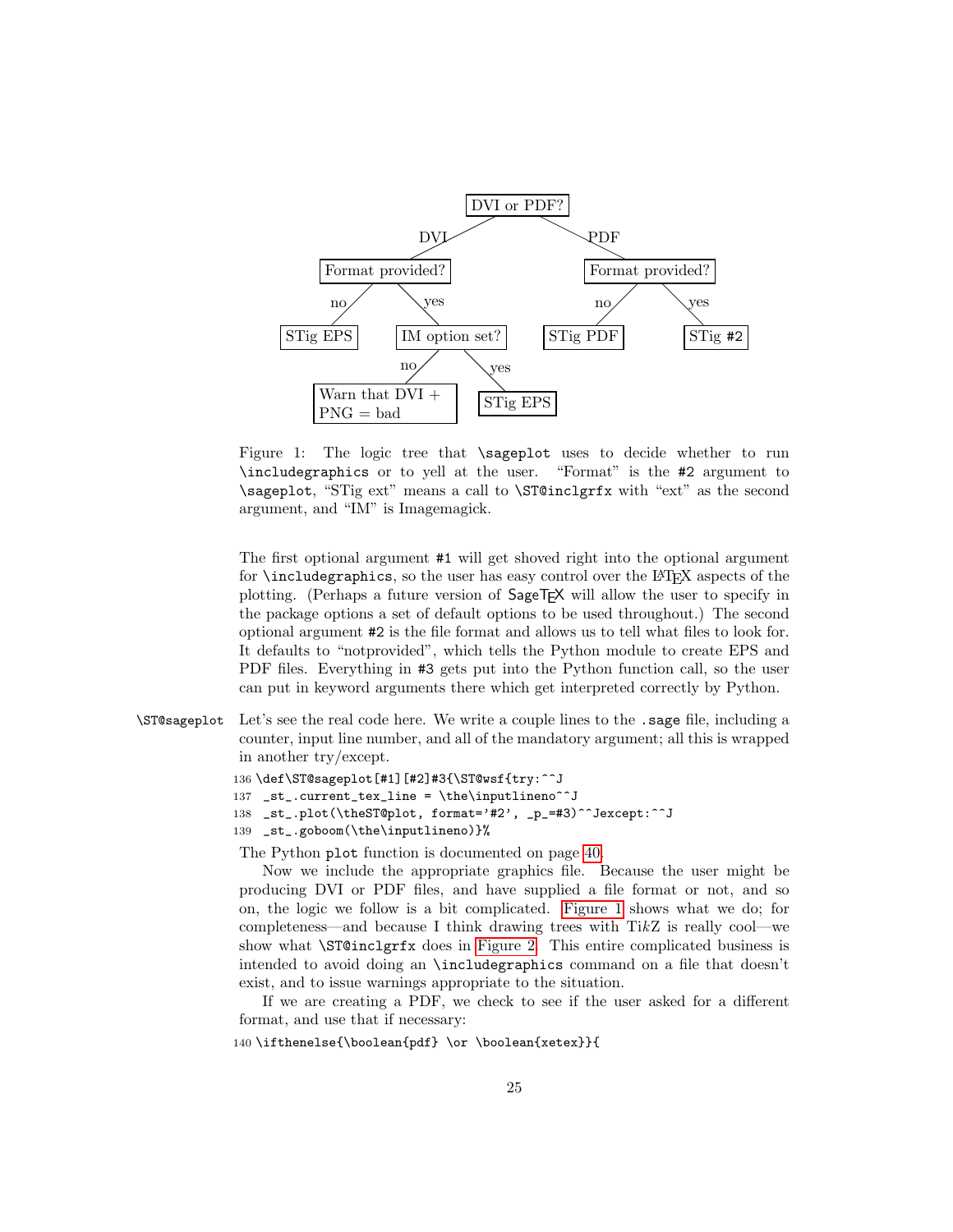```
141 \ifthenelse{\equal{#2}{notprovided}}%
```

```
142 {\ST@inclgrfx{#1}{pdf}}%
```

```
143 {\ST@inclgrfx{#1}{#2}}}
```
Otherwise, we are creating a DVI file, which only supports EPS. If the user provided a format anyway, don't include the file (since it won't work) and warn the user about this. (Unless the file doesn't exist, in which case we do the same thing that \ST@inclgrfx does.)

```
144 { \ifthenelse{\equal{#2}{notprovided}}%
```

```
145 {\ST@inclgrfx{#1}{eps}}%
```
If a format is provided, we check to see if we're using the imagemagick option. If not, we're going to issue some sort of warning, depending on whether the file exists yet or not.

| 146 | {\@ifundefined{ST@useimagemagick}%                            |
|-----|---------------------------------------------------------------|
| 147 | {\IfFileExists{\ST@plotdir/plot-\theST@plot.#2}%              |
| 148 | {\ST@missingfilebox%                                          |
| 149 | \PackageWarning{sagetex}{Graphics file                        |
| 150 | \ST@plotdir/plot-\theST@plot.#2\space on page \thepage\space  |
| 151 | cannot be used with DVI output. Use pdflatex or create an EPS |
| 152 | file. Plot command is ??                                      |
| 153 | {\ST@missingfilebox%                                          |
| 154 | \PackageWarning{sagetex}{Graphics file                        |
| 155 | \ST@plotdir/plot-\theST@plot.#2\space on page \thepage\space  |
| 156 | does not exist. Plot command is}%                             |
| 157 | \gdef\ST@rerun{x}}}%                                          |

Otherwise, we are using Imagemagick, so try to include an EPS file anyway.

```
158 {\ST@inclgrfx{#1}{eps}}}}
```
Step the counter and we're done with the usual work.

159 \stepcounter{ST@plot}}

\ST@inclgrfx This command includes the requested graphics file (#2 is the extension) with the requested options (#1) if the file exists. Note that it just needs to know the extension, since we use a counter for the filename. If we are paused, it just puts in a little box saying so.

```
160 \newcommand{\ST@inclgrfx}[2]{\ifST@paused
```

```
161 \fbox{\rule[-1cm]{0cm}{2cm}Sage\TeX{} is paused; no graphic}
162 \else
163 \IfFileExists{\ST@plotdir/plot-\theST@plot.#2}%
```
164 {\includegraphics[#1]{\ST@plotdir/plot-\theST@plot.#2}}%

If the file doesn't exist, we try one more thing before giving up: the Python module will automatically fall back to saving as a PNG file if saving as an EPS or PDF file fails. So if making a PDF, we look for a PNG file.

If the file isn't there, we insert a little box to indicate it wasn't found, issue a warning that we didn't find a graphics file, then set a flag that, at the end of the run, tells the user to run Sage again.

```
165 {\IfFileExists{\ST@plotdir/plot-\theST@plot.png}%
```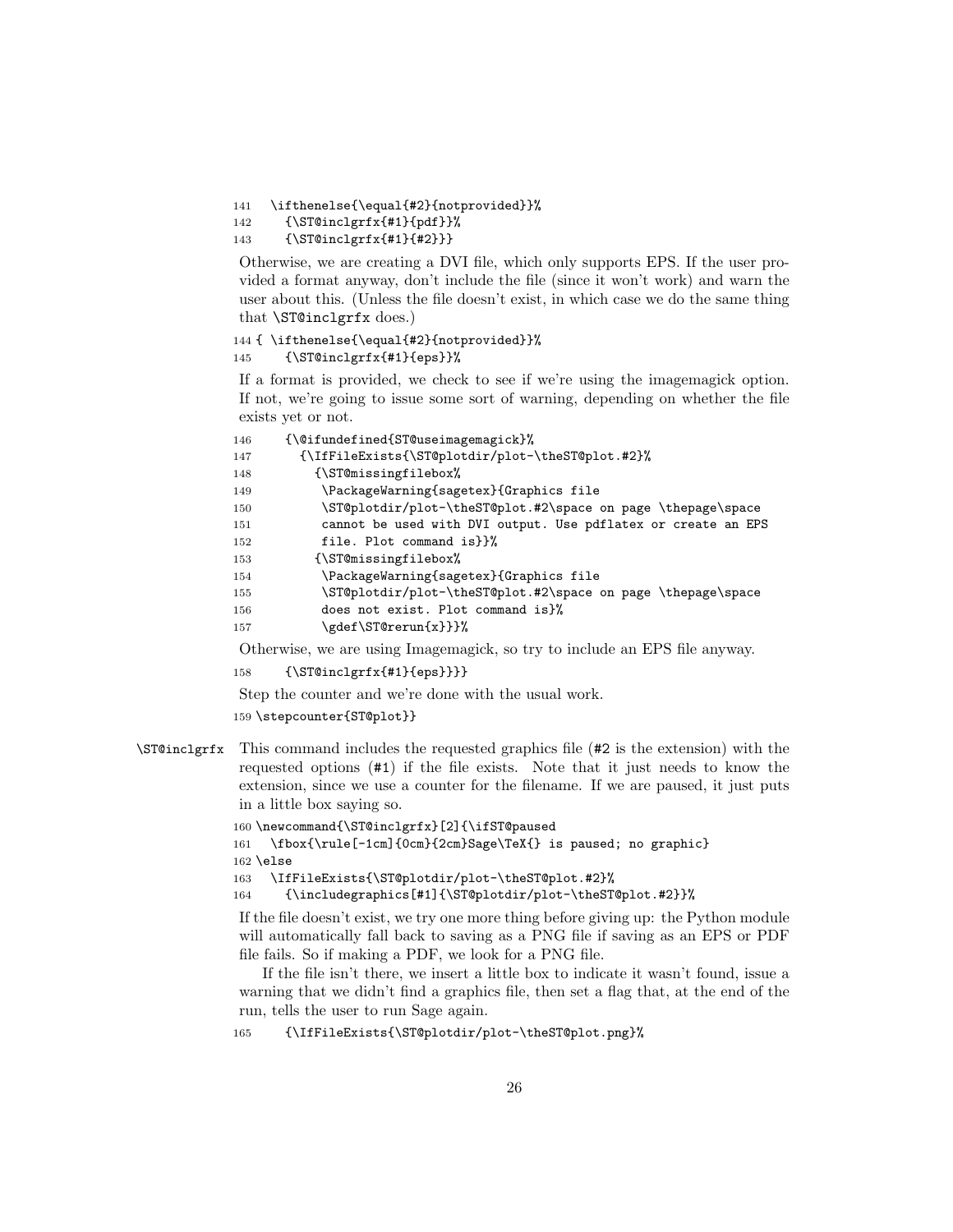

<span id="page-26-0"></span>Figure 2: The logic used by the \ST@inclgrfx command.

```
166 {\ifpdf
167 \ST@inclgrfx{#1}{png}
168 \else
169 \PackageWarning{sagetex}{Graphics file
170 \ST@plotdir/plot-\theST@plot.png on page \thepage\space not
171 supported; try using pdflatex. Plot command is}%
172 \fi}%
173 {\ST@missingfilebox%
174 \PackageWarning{sagetex}{Graphics file
175 \ST@plotdir/plot-\theST@plot.#2\space on page \thepage\space does not
176 exist. Plot command is}%
177 \gdef\ST@rerun{x}}}
178 \fi}
```
[Figure 2](#page-26-0) makes this a bit clearer.

#### <span id="page-26-1"></span>6.1.4 Verbatim-like environments

\ST@beginsfbl This is "begin .sage file block", an internal-use abbreviation that sets things up when we start writing a chunk of Sage code to the .sage file. It begins with some T<sub>E</sub>X magic that fixes spacing, then puts the start of a try/except block in the .sage file—this not only allows the user to indent code without Sage/Python complaining about indentation, but lets us tell the user where things went wrong. The blockbegin and blockend functions are documented on page [36.](#page-35-0) The last bit is some magic from the verbatim package manual that makes LAT<sub>EX</sub> respect line breaks.

179 \newcommand{\ST@beginsfbl}{%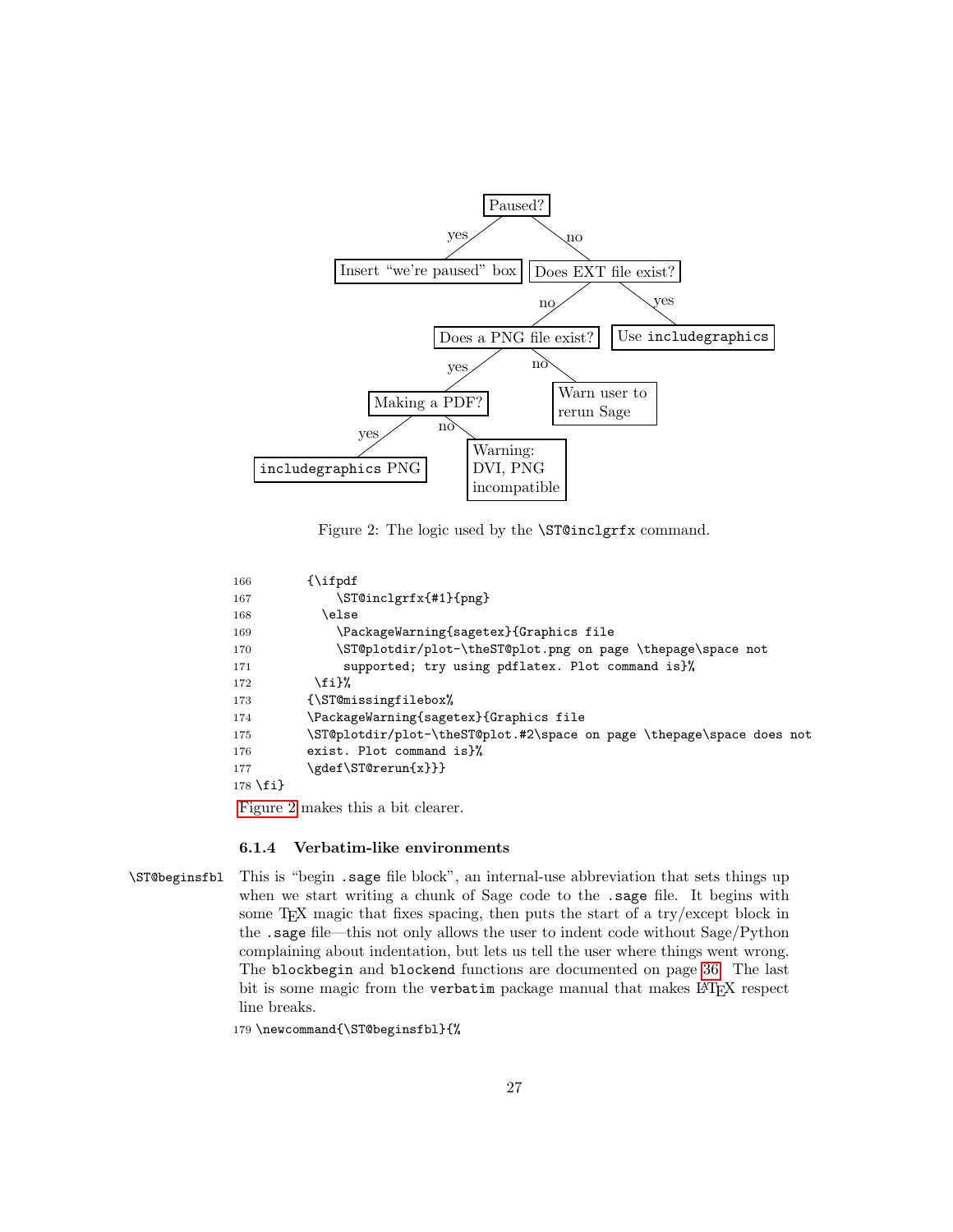```
180 \@bsphack\ST@wsf{%
181 _st_.current_tex_line = \the\inputlineno^^J%
182 _st_.blockbegin()^^Jtry:}%
183 \let\do\@makeother\dospecials\catcode'\^^M\active}
```
\ST@endsfbl The companion to \ST@beginsfbl.

```
184 \newcommand{\ST@endsfbl}{%
185 \ST@wsf{except:^^J
186 _st_.goboom(\the\inputlineno)^^J_st_.blockend()}}
```
Now let's define the "verbatim-like" environments. There are four possibilities, corresponding to the two independent choices of typesetting the code or not, and writing to the .sage file or not.

sageblock This environment does both: it typesets your code and puts it into the .sage file for execution by Sage.

```
187 \newenvironment{sageblock}{\ST@beginsfbl%
```
The space between  $\S$ T@wsf{ and \the is crucial! It, along with the "try:", is what allows the user to indent code if they like. This line sends stuff to the .sage file.

```
188 \def\verbatim@processline{\ST@wsf{ \the\verbatim@line}%
```
Next, we typeset your code and start the verbatim environment.

- 189 \hspace{\sagetexindent}\the\verbatim@line\par}%
- 190 \verbatim}%

At the end of the environment, we put a chunk into the .sage file and stop the verbatim environment.

```
191 {\ST@endsfbl\endverbatim}
```
sagesilent This is from the verbatim package manual. It's just like the above, except we don't typeset anything.

```
192 \newenvironment{sagesilent}{\ST@beginsfbl%
193 \def\verbatim@processline{\ST@wsf{ \the\verbatim@line}}%
194 \verbatim@start}%
195 {\ST@endsfbl\@esphack}
```
sageverbatim The opposite of sagesilent. This is exactly the same as the verbatim environment, except that we include some indentation to be consistent with other typeset Sage code.

```
196 \newenvironment{sageverbatim}{%
197 \def\verbatim@processline{\hspace{\sagetexindent}\the\verbatim@line\par}%
198 \verbatim}%
199 {\endverbatim}
```
Logically, we now need an environment which neither typesets nor writes code to the .sage file. The verbatim package's comment environment does that.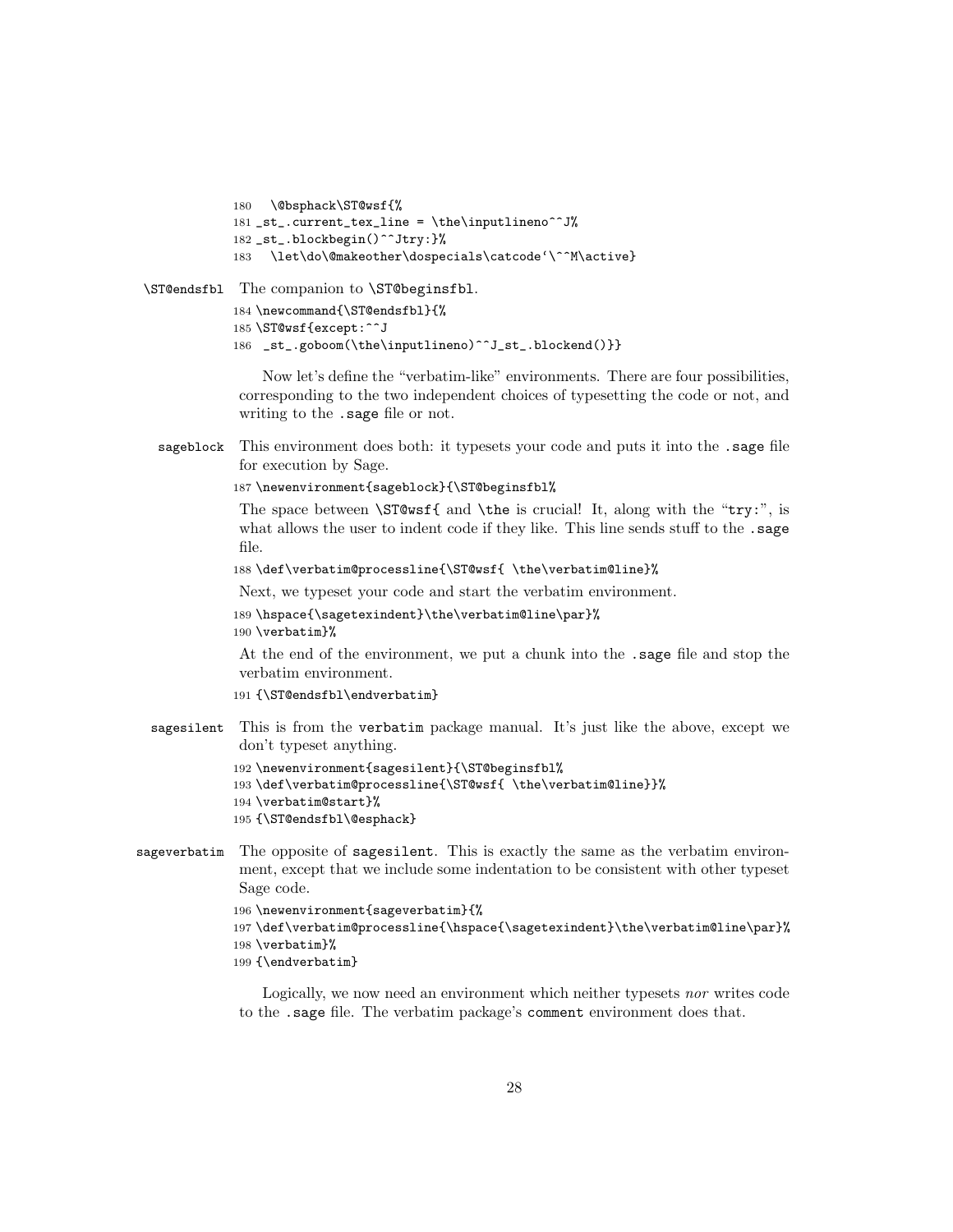```
sageexample Finally, we have an environment which is mostly-but-not-entirely verbatim; this
             is the example environment, which takes input like Sage doctests, and prints out
             the commands verbatim but nicely typesets the output of those commands. This
             and the corresponding Python function are originally due to Nicolas M. Thiéry.
```

```
200 \newcommand{\sageexampleincludetextoutput}{False}
201 \newenvironment{sageexample}{%
202 \ST@wsf{%
203 try:^^J
204 _st_.current_tex_line = \the\inputlineno^^J
205 _st_.doctest(\theST@inline, r"""}%
206 \ST@dodfsetup%
207 \ST@wdf{Sage example, line \the\inputlineno::^^J}%
208 \begingroup%
209 \@bsphack%
210 \let\do\@makeother\dospecials%
211 \catcode'\^^M\active%
212 \def\verbatim@processline{%
213 \ST@wsf{\the\verbatim@line}%
214 \ST@wdf{\the\verbatim@line}%
215 }%
216 \verbatim@start%
217 }
218 {
219 \@esphack%
220 \endgroup%
221 \ST@wsf{%
222 """, globals(), locals(), \sageexampleincludetextoutput)^^Jexcept:^^J
223 _st_.goboom(\the\inputlineno)}%
224 \ifST@paused%
225 \mbox{(Sage\TeX{} is paused)}%
226 \else%
227 \begin{NoHyper}\ref{@sageinline\theST@inline}\end{NoHyper}%
228 \@ifundefined{r@@sageinline\theST@inline}{\gdef\ST@rerun{x}}{}%
229 \fi%
230 \ST@wdf{}%
231 \stepcounter{ST@inline}}
```
sagecommandline This environment is similar to the sageexample environment, but typesets the Sage output as text with Python syntax highlighting.

```
232 \newcommand{\sagecommandlinetextoutput}{True}
233 \newlength{\sagecommandlineskip}
234 \setlength{\sagecommandlineskip}{8pt}
235 \newenvironment{sagecommandline}{%
236 \ST@wsf{%
237 try:^^J
238 _st.current_tex_line = \the\inputlineno^^J
239 _st_.commandline(\theST@cmdline, r"""}%
240 \ST@dodfsetup%
241 \ST@wdf{Sage commandline, line \the\inputlineno::^^J}%
```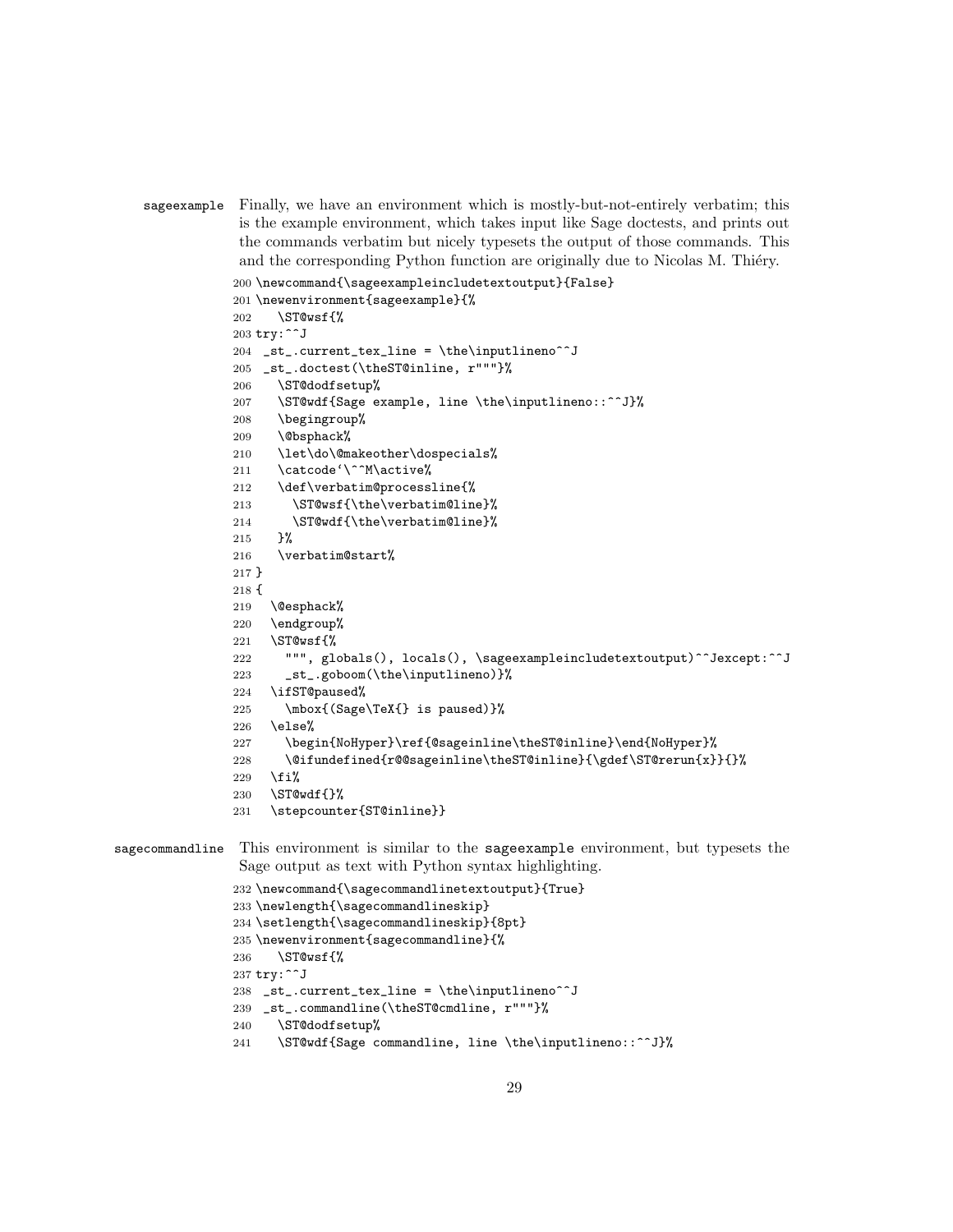```
242 \begingroup%
243 \@bsphack%
244 \let\do\@makeother\dospecials%
245 \catcode'\^^M\active%
246 \def\verbatim@processline{%
247 \ST@wsf{\the\verbatim@line}%
248 \ST@wdf{\the\verbatim@line}%
249 }%
250 \verbatim@start%
251 }
252 {
253 \@esphack%
254 \endgroup%
255 \ST@wsf{%
256 """, globals(), locals(), \sagecommandlinetextoutput)^^Jexcept:^^J
257 _st_.goboom(\the\inputlineno)}%
258 \ifST@paused%
259 \mbox{(Sage\TeX{} is paused)}%
260 \else%
261 \begin{NoHyper}\ref{@sagecmdline\theST@cmdline}\end{NoHyper}%
262 \@ifundefined{r@@sagecmdline\theST@cmdline}{\gdef\ST@rerun{x}}{}%
263 \{f_i\}264 \ST@wdf{}%
265 \stepcounter{ST@cmdline}}
```
### 6.1.5 Pausing SageT<sub>F</sub>X

How can one have Sage to stop processing SageTEX output for a little while, and then start again? At first I thought I would need some sort of "goto" statement in Python, but later realized that there's a dead simple solution: write triple quotes to the sage file to comment out the code. Okay, so this isn't *really* commenting out the code; PEP 8 says block comments should use "#" and Sage will read in the "commented-out" code as a string literal. For the purposes of SageTEX, I think this is a good decision, though, since (1) the pausing mechanism is orthogonal to everything else, which makes it easier to not screw up other code, and (2) it will always work.

This illustrates what I really like about SageTEX: it mixes LATEX and Sage/Python, and often what is difficult or impossible in one system is trivial in the other.

sagetexpause This macro pauses  $SageTrX$  by effectively commenting out code in the .sage file. When running the corresponding .sage file, Sage will skip over any commands issued while SageT<sub>F</sub>X is paused.

```
266 \newcommand{\sagetexpause}{\ifST@paused\relax\else
267 \ST@wsf{print('SageTeX paused on \jobname.tex line \the\inputlineno')^^J"""}
268 \ST@pausedtrue
269 \fi}
```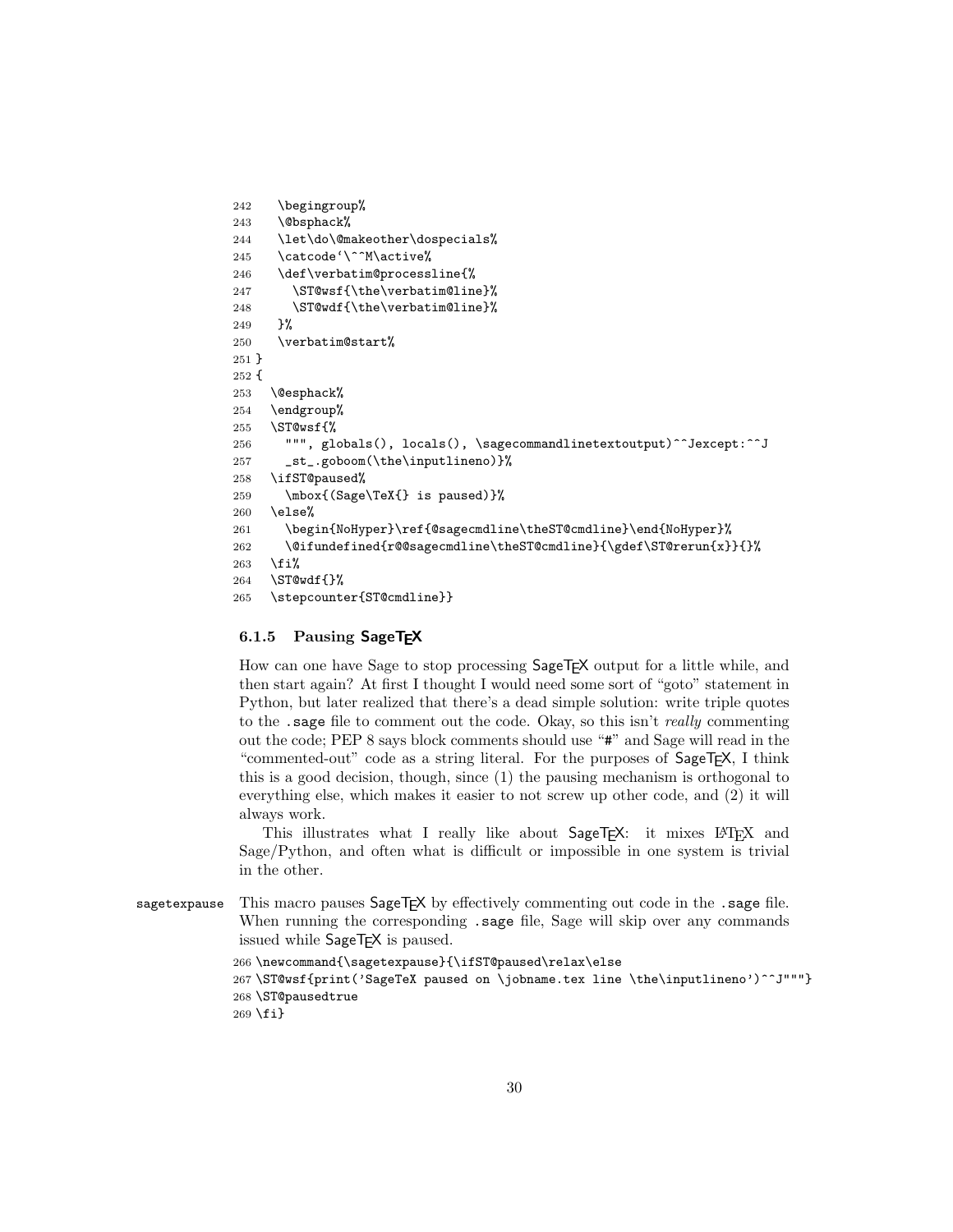sagetexunpause This is the obvious companion to **\sagetexpause**.

```
270 \newcommand{\sagetexunpause}{\ifST@paused
271 \ST@wsf{"""^^Jprint('SageTeX unpaused on \jobname.tex line \the\inputlineno')}
272 \ST@pausedfalse
273 \fi}
```
### 6.1.6 End-of-document cleanup

We tell the Sage script to write some information to the . sout file, then check to see if ST@rerun ever got defined. If not, all the inline formulas and plots worked, so do nothing. We check to see if we're paused first, so that we can finish the triple-quoted string in the .sage file.

```
274 \AtEndDocument{\ifST@paused
275 \ST@wsf{"""^^Jprint('SageTeX unpaused at end of \jobname.tex')}
276 \fi
277 \ST@wsf{_st_.endofdoc()}%
278 \@ifundefined{ST@rerun}{}%
```
Otherwise, we issue a warning to tell the user to run Sage on the .sage file. Part of the reason we do this is that, by using  $\text{ref}$  to pull in the inlines, LATEX will complain about undefined references if you haven't run the Sage script—and for many LATEX users, myself included, the warning "there were undefined references" is a signal to run LATEX again. But to fix these particular undefined references, you need to run Sage. We also suppress file-not-found errors for graphics files, and need to tell the user what to do about that.

At any rate, we tell the user to run Sage if it's necessary.

```
279 {\typeout{*********************************************************************}
280 \PackageWarningNoLine{sagetex}{there were undefined Sage formulas and/or
281 plots.^^JRun Sage on \jobname.sagetex.sage, and then run LaTeX on \jobname.tex
282 again}}
283 \typeout{*********************************************************************}}
```
### 6.2 The Python module

The style file writes things to the .sage file and reads them from the .sout file. The Python module provides functions that help produce the .sout file from the .sage file.

A note on Python and Docstrip There is one tiny potential source of confusion when documenting Python code with Docstrip: the percent sign. If you have a long line of Python code which includes a percent sign for string formatting and you break the line with a backslash and begin the next line with a percent sign, that line will not be written to the output file. This is only a problem if you begin the line with a (single) percent sign; there are no troubles otherwise.

On to the code. Munge the version string (which we get from sagetex.dtx) to extract what we want, then import what we need: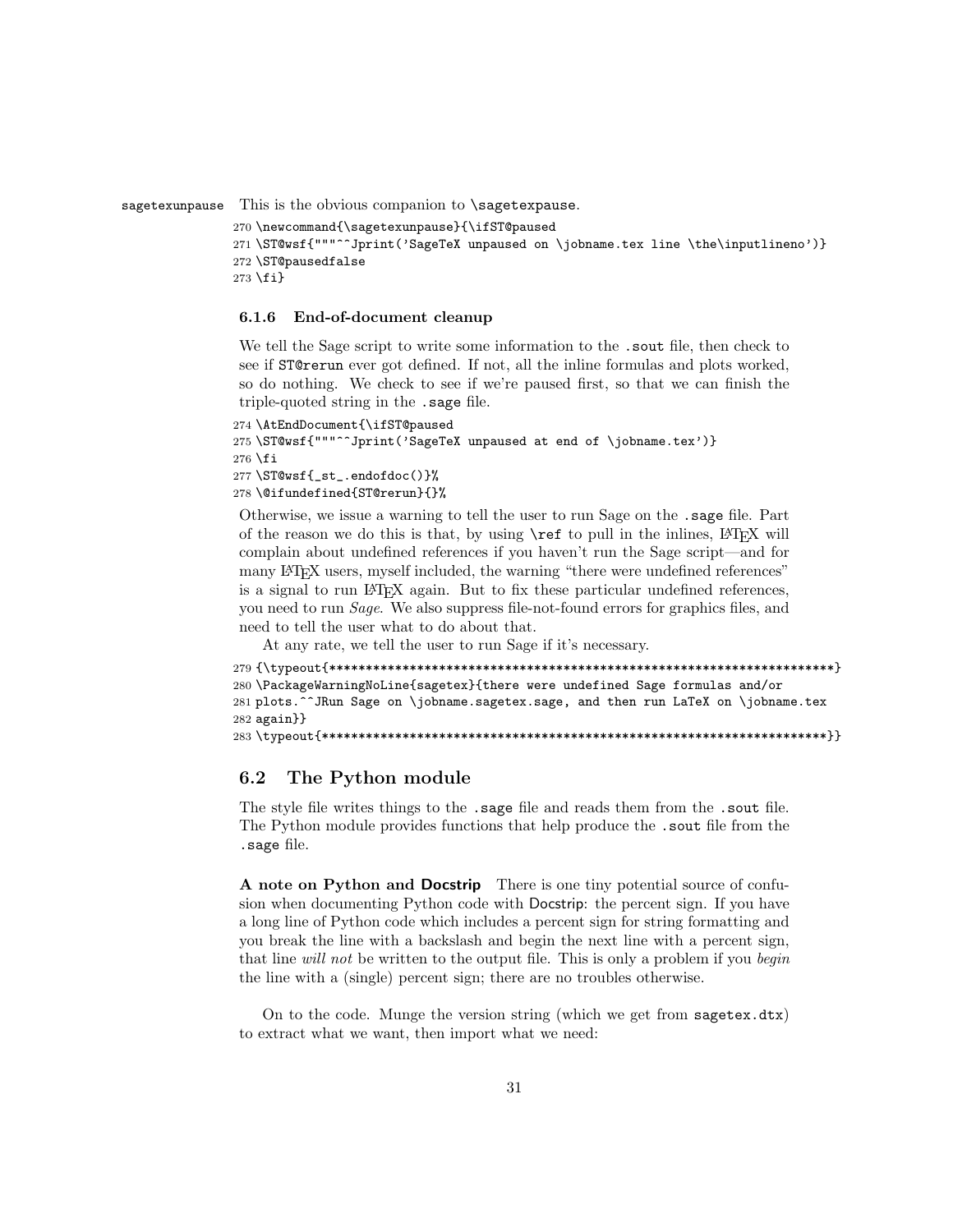```
284 pyversion = ' '.join(__version__.strip('[').split()[0:2])
285 from sage.misc.latex import latex
286 from sage.repl.preparse import preparse
287 from six import PY3
288 import sys
289 import os
290 import os.path
291 import hashlib
292 import traceback
293 import subprocess
294 import shutil
295 import re
296 from collections import defaultdict
```
Define an exception class for version mismatches. I suppose I could just use ValueError, but this is easy enough:

```
297 class VersionError(Exception):
298 pass
```
key.

Sometimes our macros that write things to the .sout file get evaluated twice, most commonly in the "fancy" AMS environments such as align and multline. So we need to keep track of the counters we've seen so we don't write labels to the .sout file more than once. We have more than one kind of label, so a dictionary is the natural way to store the counters we've seen for each kind of label. For convenience let's make a dictionary subclass for which (1) values default to −1, and (2) there's an increment(key) function that just increments the value corresponding to the

```
299 class MyDict(defaultdict):
300 def __init__(self, *args, **kwargs):
301 defaultdict.__init__(self, *args, **kwargs)
302 self.default_factory = lambda: -1
303
304 def increment(self, key):
305 self[key] = self[key] + 1
```
Here's a helper function used by doctest; it works ike j.join(xs), but ensures exactly one copy of j between the strings in xs. Intended for j to be a single character, particularly newline so that you can join things with no extra blank lines.

```
306 def joinone(j, xs_):
307 if len(xs_>) >= 2:
308 \quad xS = (\lceil xS_{-}[0] \cdot rstrip(j)] +309 [x.strip(j) for x in xs.[1:-1]] +
310 [xs_[-1].lstrip(j)])
311 else:
312 xs = xs313 return j.join(xs)
```
Another helper, used by commandline (and maybe, someday, doctest?). In each line, we look for a possibly empty sequence of spaces followed by a non-whitespace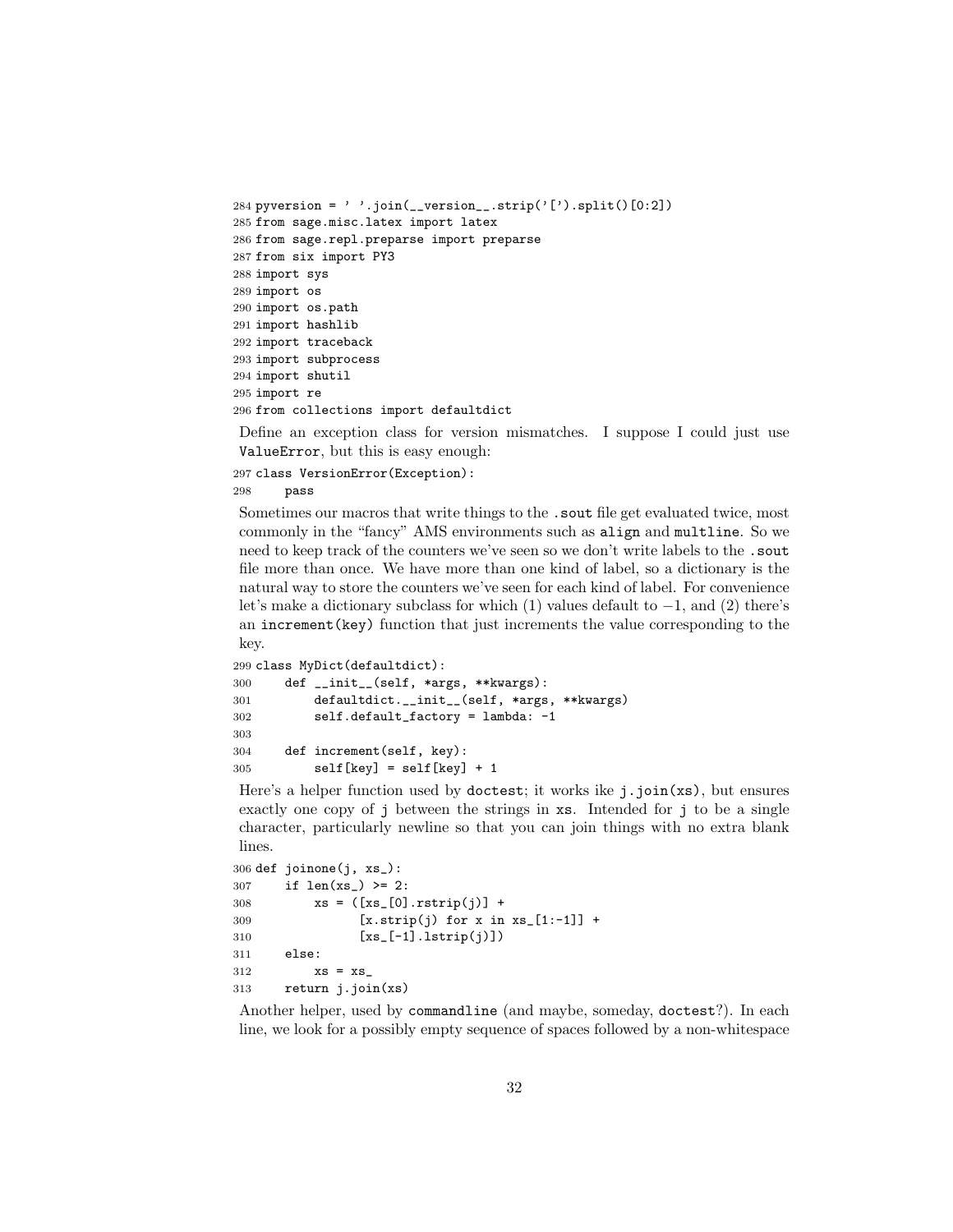character, so we can distinguish between whitespace-only lines (which we ignore) and lines that have no leading spaces.

One tiny possible problem: you might have a line of only, say, two spaces, but perhaps the "real" lines all start with at least three spaces. Then you would, for that line, do line[2:]. That seems like it might raise an error, since the line only has indices 0 and 1, but Python's indexing handles this perfectly: in that case, line[2:] will be the empty string, which is fine for our purposes.

```
314 def strip_common_leading_spaces(s):
315 lines = s.splitlines()
316 lead = min(m.end() for m in
317 [re.match(' *\S', line) for line in lines]
318 if m is not None) - 1
319 return '\n'.join(line[lead:] for line in lines)
```
#### 6.2.1 The SageTeXProcessor class

The star of the show, as it were. We define a SageTeXProcessor class so that it's a bit easier to carry around internal state. We used to just have some global variables and a bunch of functions, but this seems a bit nicer and easier.

#### 320 class SageTeXProcessor():

If the original .tex file has spaces in its name, the \jobname we get is surrounded by double quotes, so fix that. Technically, it is possible to have double quotes in a legitimate filename, but dealing with that sort of quoting is [unpleasant.](http://tug.org/pipermail/xetex/2006-August/004712.html) And yes, we're ignoring the possibility of tabs and other whitespace in the filename. Patches for handling pathological filenames welcome.

```
321 def __init__(self, jobname, version=None, version_check=True):
322 if version != pyversion:
323 errstr = """versions of .sty and .py files do not match.
324 {0}.sagetex.sage was generated by sagetex.sty version "{1}", but
325 is being processed by sagetex.py version "{2}".
326 Please make sure that TeX is using the sagetex.sty
327 from your current version of Sage; see
328 http://doc.sagemath.org/html/en/tutorial/sagetex.html.""".format(jobname,
329 version, pyversion)
330 if version_check:
331 raise VersionError(errstr)
332 else:
333 print('**** WARNING! Skipping version check for .sty and .py files, and')
334 print(errstr)
335 if ' ' in jobname:
336 jobname = jobname.strip('")337 self.progress('Processing Sage code for {0}.tex...'.format(jobname))
338 self.didinitplot = False
339 self.useimagemagick = False
340 self.useepstopdf = False
341 self.plotdir = 'sage-plots-for-' + jobname + '.tex'
342 self.filename = jobname
```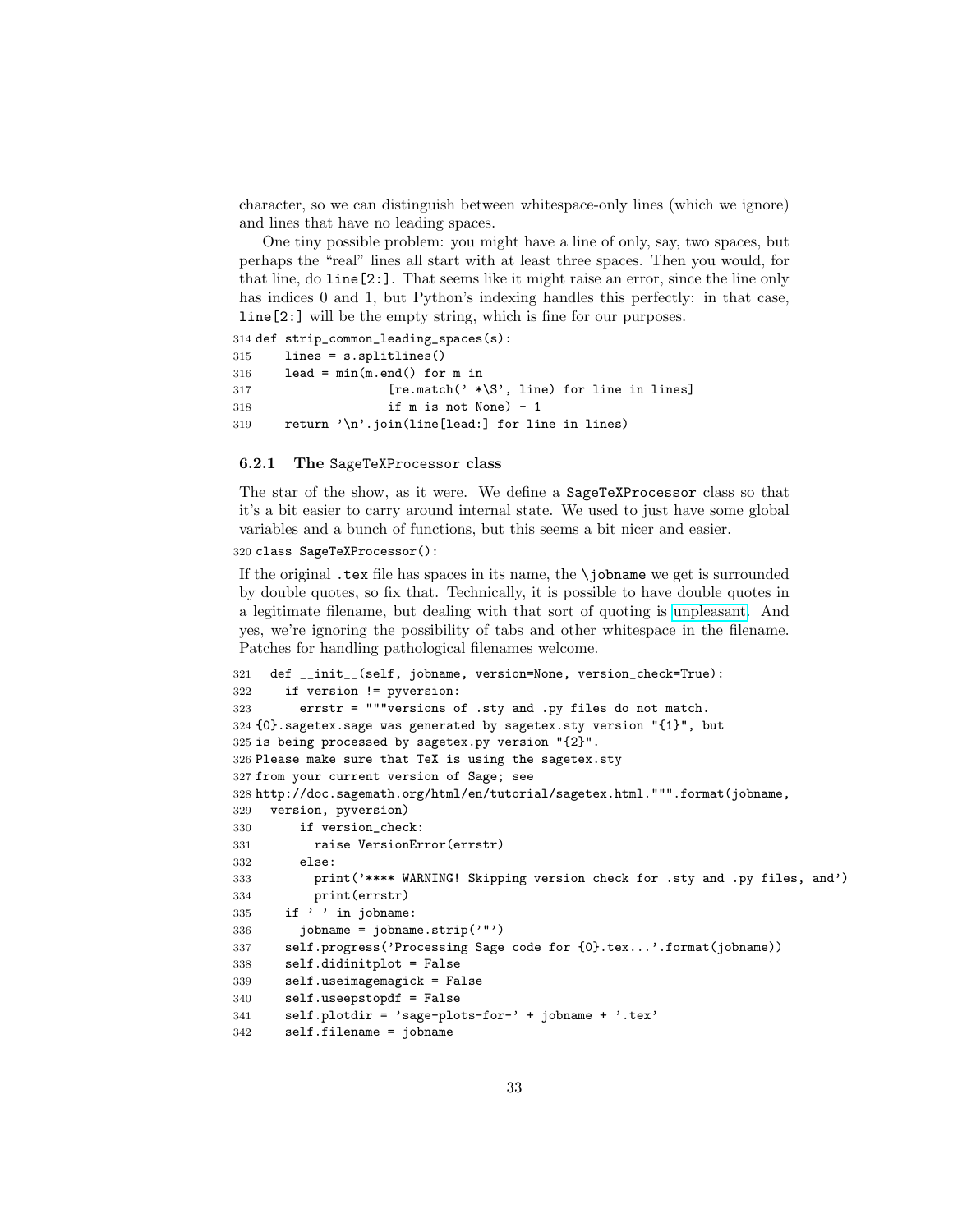```
343 self.name = os.path.splitext(jobname)[0]
```

```
344 autogenstr = """% This file was *autogenerated* from {0}.sagetex.sage with
345 % sagetex.py version {1}\n""".format(self.name, version)
```
Don't remove the space before the percent sign above!

LATEX environments such as align evaluate their arguments twice after doing \savecounters@, so if you do \sage inside such an environment, it will result in two labels with the same name in the .sout file and the user sees a warning when typesetting. So we keep track of the largest label we've seen so that we don't write two labels with the same name.

346 self.max\_counter\_seen = MyDict()

Open a .sout.tmp file and write all our output to that. Then, when we're done, we move that to .sout. The "autogenerated" line is basically the same as the lines that get put at the top of preparsed Sage files; we are automatically generating a file with Sage, so it seems reasonable to add it. Add in the version to help debugging version mismatch problems.

```
347 self.souttmp = open(self.filename + '.sagetex.sout.tmp', 'w')
348 self.souttmp.write(autogenstr)
```
In addition to the .sout file, the sagecommandline also needs a .scmd file. As before, we use a .scmd.tmp file and rename it later on. We store the position so that commandline can tell the listings package what lines in the .scmd file to pull in.

```
349 self.scmdtmp = open(self.filename + '.sagetex.scmd.tmp', 'w')
350 self.scmdtmp.write(autogenstr)
351 self.scmdpos = 3
```
progress This function just prints stuff. It allows us to not print a linebreak, so you can get "start..." (little time spent processing) "end" on one line.

```
352 def progress(self, t,linebreak=True):
353 if linebreak:
354 print(t)
355 else:
356 sys.stdout.write(t)
357 sys.stdout.flush()
```
<span id="page-33-0"></span>initplot We only want to create the plots directory if the user actually plots something. This function creates the directory and sets the didinitplot flag after doing so. We make a directory based on the LAT<sub>EX</sub> file being processed so that if there are multiple .tex files in a directory, we don't overwrite plots from another file.

```
358 def initplot(self):
359 self.progress('Initializing plots directory')
```
We hard-code the .tex extension, which is fine in the overwhelming majority of cases, although it does cause minor confusion when building the documentation. If it turns out lots of people use, say, a ltx extension or whatever, We could find out the correct extension, but it would involve a lot of irritating mucking around—on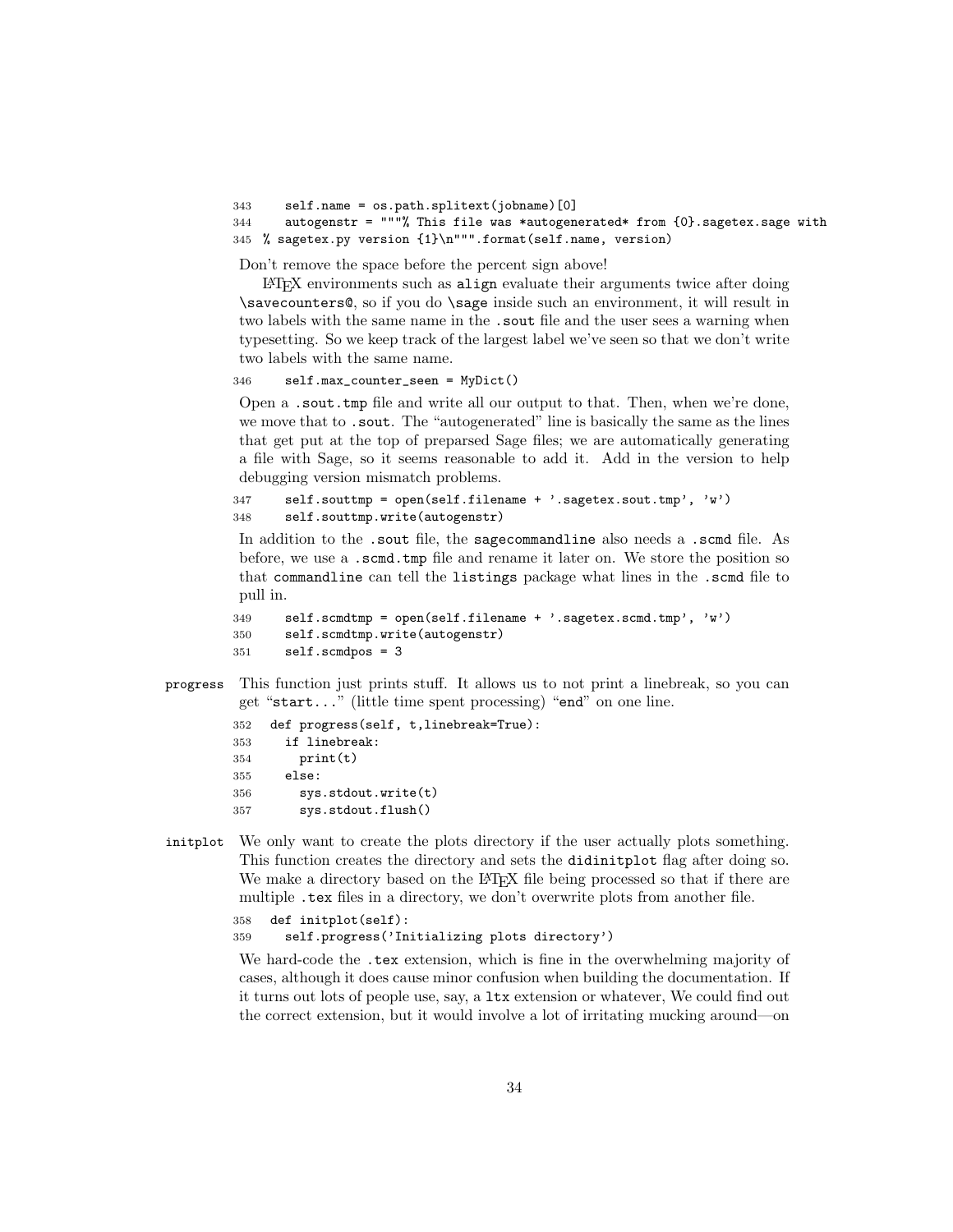comp.text.tex, the best solution I found for finding the file extension is to look through the .log file. (Although see the currfile package.)

```
360 if os.path.isdir(self.plotdir):
361 shutil.rmtree(self.plotdir)
362 os.mkdir(self.plotdir)
363 self.didinitplot = True
```
<span id="page-34-0"></span>inline This function works with  $\simeq$  from the style file (see [section 6.1.2\)](#page-22-0) to put Sage output into your LATEX file. Usually, when you use \label, it writes a line such as

### \newlabel{labelname}{{section number}{page number}}

to the .aux file. When you use the hyperref package, there are more fields in the second argument, but the first two fields are the same. The \ref command just pulls in what's in the first field of the second argument, so we can hijack this mechanism for our own nefarious purposes. The function writes a \newlabel line with a label made from a counter and the text from running Sage on  $s$ .

When the user does **\sage** inside certain displayed math environments (align is the most common culprit) this function will get called twice with exactly the same arguments. We check to see what labels we've seen and immediately bail if we've written this label before.

The labelname defaults to the the name used by the usual \sage inline macro, but this function is also used by the sagecommandline environment. It's important to keep the corresponding labels separate, because \sage macros often (for example) appear inside math mode, and the labels from sagecommandline contain a lstlistings environment—pulling such an environment into math mode produces strange, unrecoverable errors, and if you can't typeset your file, you can't produce an updated .sagetex.sage file to run Sage on to produce a reasonable .sagetext.sout file that will fix the label problem. So it works much better to use distinct labels for such things.

We print out the line number so if something goes wrong, the user can more easily track down the offending **\sage** command in the source file.

That's a lot of explanation for a short function:

```
364 def inline(self, counter, s, labelname='sageinline'):
365 if counter <= self.max_counter_seen[labelname]:
366 return
367 else:
368 self.max_counter_seen.increment(labelname)
369 if labelname == 'sageinline':
370 self.progress('Inline formula {0} (line {1})'.format(counter, self.current_tex_line))
371 elif labelname == 'sagecmdline':
372 pass # output message already printed
373 else:
374 raise ValueError('inline() got a bad labelname "{0}"'.format(labelname))
375 self.souttmp.write(r'\newlabel{@' + labelname + str(counter) +
376 {}^{\{{}^{\prime}\}{}_{\{{}\cdot}\n} \cdot s.rstrip() + {}^{\{{}^{\prime}\}{}_{\{}\}\n} \cdot)
```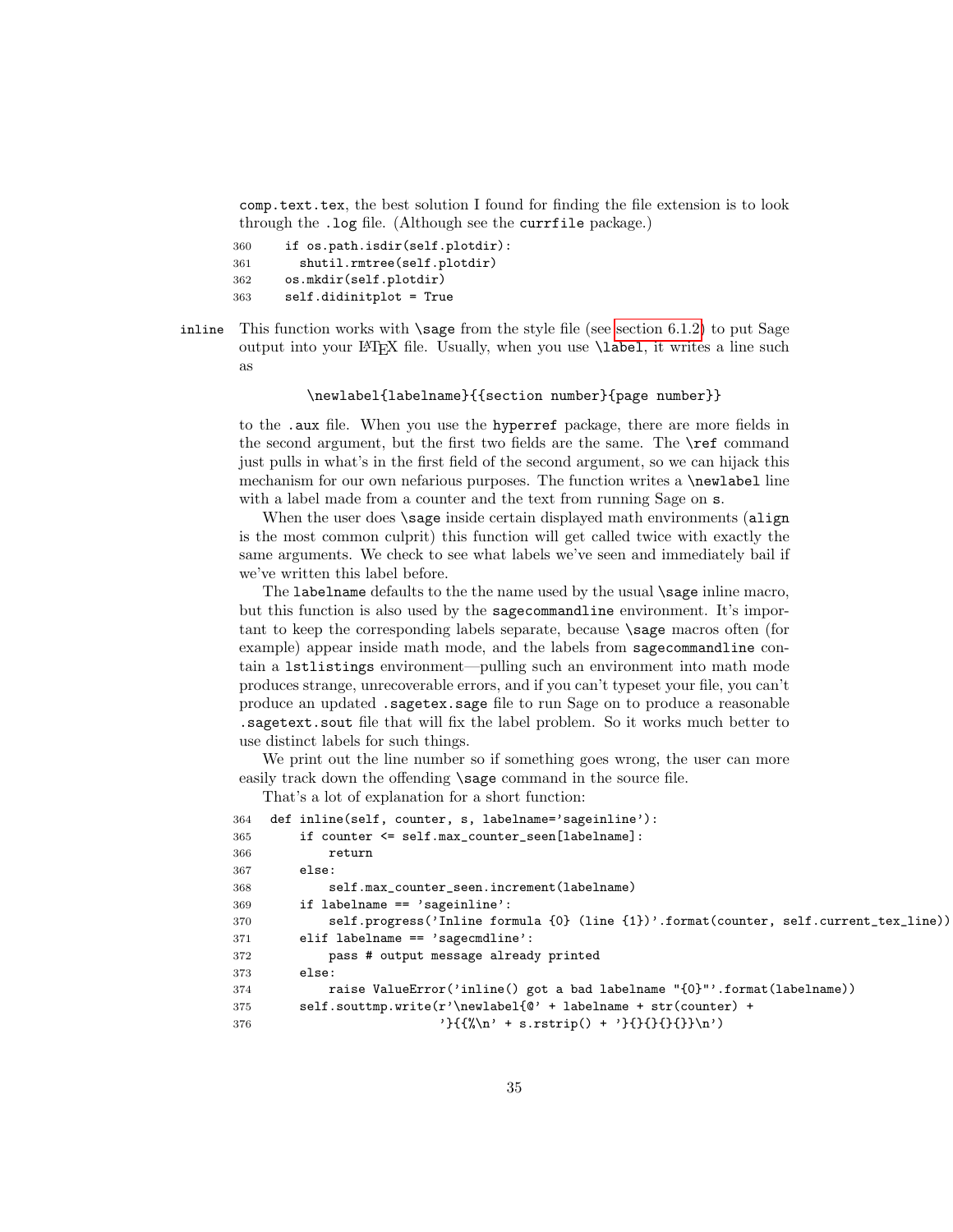We are using five fields, just like hyperref does, because that works whether or not hyperref is loaded. Using two fields, as in plain LATEX, doesn't work if hyperref is loaded.

savecmd Analogous to inline, this method saves the input string s to the souttmp file. It returns the first and last line of the newly-added output so that commandline can tell the listings package where to get stuff.

```
377 def savecmd(self, s):
378 self.scmdtmp.write(s.rstrip() + "\n")
379 begin = self.scmdpos
380 end = begin + len(s.splitlines()) - 1
381 self.scmdpos = end + 1
382 return begin, end
```
blockbegin This function and its companion used to write stuff to the .sout file, but now they blockend just update the user on our progress evaluating a code block. The verbatim-like environments of [section 6.1.4](#page-26-1) use these functions.

```
383 def blockbegin(self):
384 self.progress('Code block (line {}) begin...'.format(self.current_tex_line), False)
385 def blockend(self):
386 self.progress('end')
```

```
splitsagecmds Given a string s of doctest-like Sage code, this function returns a list of tuples
                (i, j, cmd), where cmd is a string representing a Sage command, with the initial
               prompt and continuation lines stripped, i is the position in s where cmd starts,
               and j is the starting position in s of the purported output from the command
               that was included in s.
```
This is used by doctest and commandline, below. For example, this turns the string

```
'''
   sage: 1+1
   2
   sage: y = 1729
   sage: 10^3 + 9^3 = 12^3 + 1^3 = ysage: gcd(9999999,
    ....: 123456)
   3
   sage: factor(x^2 + 2*x + 1)(x + 1)^2'''
```
into

```
[(0, 18, '1+1'),(28, 51, 'y = 1729),
(51, 95, '10^3 + 9^3 = 12^3 + 1^3 = y'),
(95, 144, 'gcd(9999999,\n123456)'),
(154, 190, 'factor(x^2 + 2*x + 1)')
```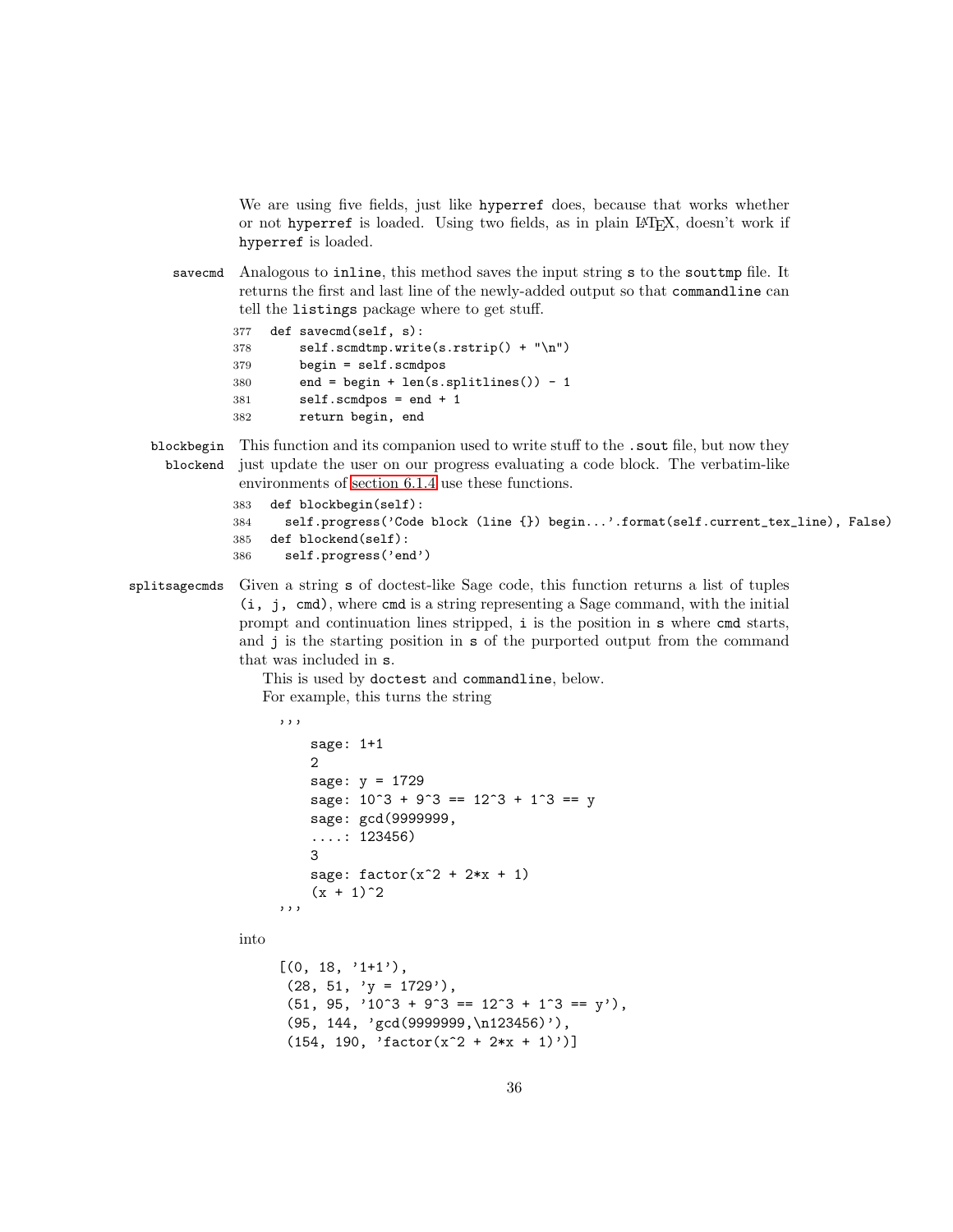You can reconstruct the sequence of commands and their output with something like

```
splitup = split_sage_cmds(s)
     oldout = splitup[0][1]
     print('=" * 50)
     print('==== Command:')
     print(s[splitup[0][0]:oldout])
     for start, out, \_ in splitup[1:]:
         print('==== Given output:')
         print(s[oldout:start])
         print('=" * 50)
         print('==== Command:')
         print(s[start:out])
         oldout = out
     print('==== Given output:')
     print(s[oldout:])
387 def split_sage_cmds(self, s):
```

```
388 prompt = \ln' + r'\s*sage: '
389 oldcont = r'\s\ast\ldots'390 cont = r' \succeq \cdot \ldots '
```
Prepending a newline to s ensures that the list from  $re.split()$  begins with something we can ignore—and so that the re. split() returns  $n+1$  groups for n matches, so therefore split and starts match up.

```
391 split = re.split(prompt, '\n' + s)[1:]
392 starts = [m.start() - 1 for m in re.finditer(prompt, 'n' + s)]
```
The prepended newline messes up the first element of starts, fix that:

393 starts[0] = re.search(prompt, s).start()

Now find where the outputs start. We need this because doctest() may or may not print the outputs. The idea is: for each starting position, advance over the prompt that we know is there, then look for the rightmost continuation marker between the current prompt and the next one, and then look for the newline following that. That position is where the output begins.

```
394 outputs = []
395 for i, j in zip(starts, starts[1:] + [len(s)]):
396 k = i + re.match(prompt, s[i:j]).end()
397 try:
398 k \leftarrow [m.end() for m in re.finditer(cont, s[k:j])][-1]
399 except IndexError:
400 pass
401 end = s.find('\n\ranglen', k)
402 outputs.append(end)
```
Now we take each command group, split it up, and look for all the continuation lines. We append those, stripping off the continuation marks. We also do some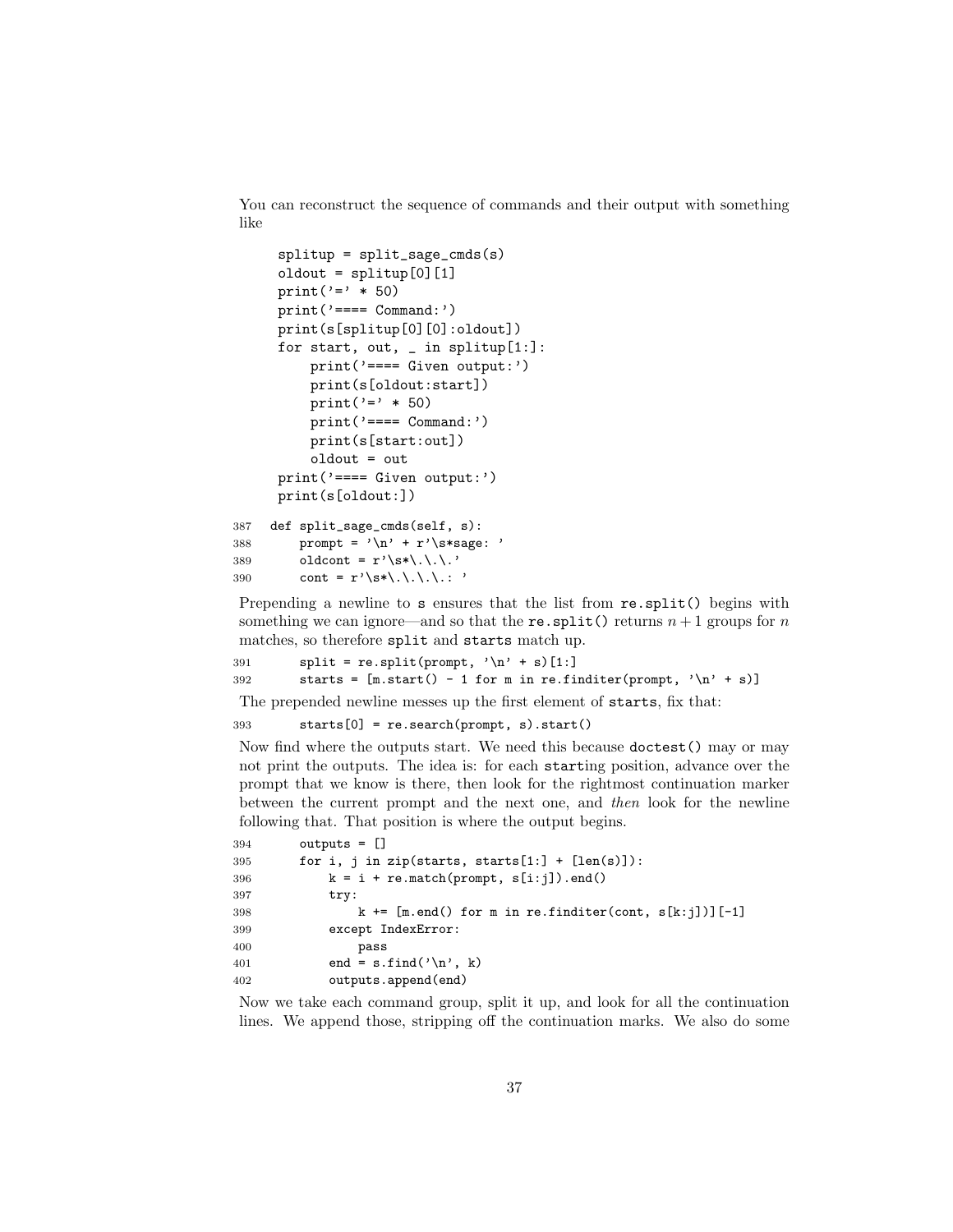error checking so that users with documents that use the old ... continuation marks get a reasonable error message.

```
403 ret = []
404 for start, end, g in zip(starts, outputs, split):
405 lines = g.splitlines()
406 cmd = lines [:1]
407 for line in lines[1:]:
408 has_old_cont = re.match(oldcont, line)
409 has_cont = re.match(cont, line)
410 if has_old_cont and not has_cont:
411 raise SyntaxError(""" SageTeX no longer supports "..." for line continuation
412 sagecommandline environments. Use "....:", which matches what the Sage
413 interpreter uses. See the documentation and example file in
414 SAGE_ROOT/local/share/doc/sagetex.""")
415 if has_cont:
416 cmd.append(line[has_cont.end():])
417 ret.append((start, end, '\n'.join(cmd)))
418 return ret
```
doctest This function handles the sageexample environment, which typesets Sage code and its output. We call it doctest because the format is just like that for doctests in the Sage library.

The idea is:

- 1. Get the literal text for each command, wrap that in SaveVerbatim, write that (possibly with its associated output from the .tex file) to the sout file.
- 2. Accumulate a corresponding UseVerbatim and typeset output so that we can call inline() at the end and pull in all this stuff.
- 3. For the output: try to eval() the processed command (the one with the prompts and continuation marks stripped). If that succeeds, we run latex() on it and display that below the verbatim text from above. If that fails, it's because you have a statement and not an expression—there's no output from such a thing (well, none that we can capture, anyway) so no need to typeset output.

```
419 def doctest(self, counter, s, globals, locals, include_text_output):
420 self.progress('Sage example {0} (line {1})'.format(counter, self.current_tex_line))
421 splitup = self.split_sage_cmds(s)
422 tex_strs = []
423 for i in range(len(splitup)):
424 boxname = '@sageinline{}-code{}'.format(counter, i)
425 to_tmp = [r' \begin{bmatrix} SaveVerbating {'} + boxname + '}', \end{bmatrix}426 s[splitup[i][0]:splitup[i][1]]]
427 if include_text_output:
428 try:
429 to_tmp.append(s[splitup[i][1]:splitup[i+1][0]])
430 except IndexError:
431 to_tmp.append(s[splitup[i][1]:])
```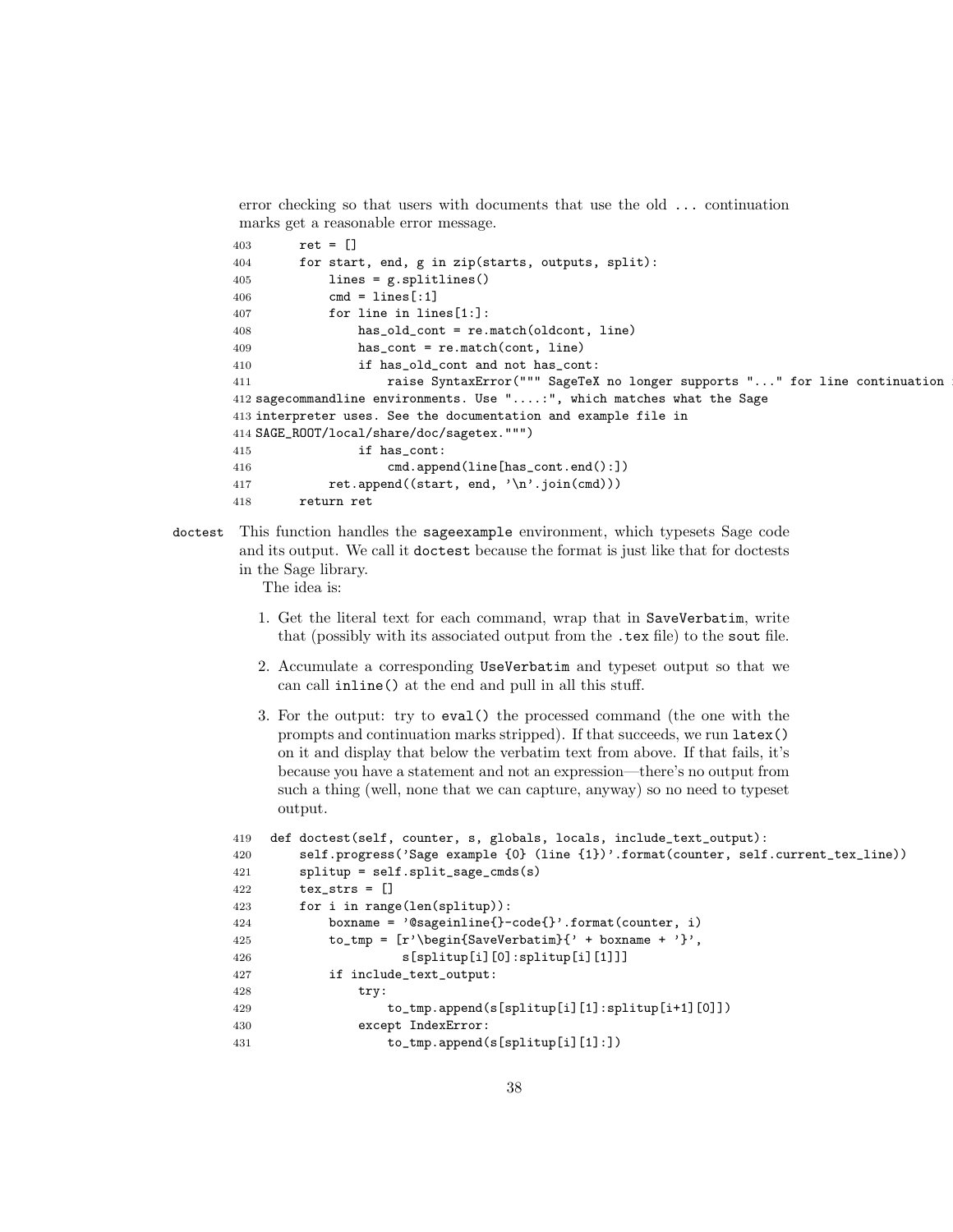432 to\_tmp.append('\\end{SaveVerbatim}\n') 433 self.souttmp.write(joinone('\n', to\_tmp))

Now we build up something that we can send to inline(), which will pull it into the document using its usual label mechanism.

The verbatim stuff seems to end with a bit of vertical space, so don't start the displaymath environment with unnecessary vertical space—the displayskip stuff is from §11.5 of Herbert Voß's ["Math Mode"](http://www.ctan.org/tex-archive/info/math/voss/mathmode/).

| 434 | tex_strs.append(r'\UseVerbatim{' + boxname + '}')          |
|-----|------------------------------------------------------------|
| 435 | try:                                                       |
| 436 | $result = eval(preparse(splitude[i][2]), globals, locals)$ |
| 437 | tex_strs += $[r'\abovedisplayskip=0pt plus 3pt ',$         |
| 438 | r'\abovedisplayshortskip=0pt plus 3pt ',                   |
| 439 | $r'$ \begin{displaymath}',                                 |
| 440 | $later(result)$ ,                                          |
| 441 | $r' \end{display$                                          |
| 442 | except SyntaxError:                                        |
| 443 | exec(preparse(splitup[i][2]), globals, locals)             |
| 444 | $self.inline(counter, '\\n'.join(text_strs))$              |

commandline This function handles the commandline environment, which typesets Sage code, computes its output, and typesets that too. This is very similar to doctest and I hope to someday combine them into one.

> Even if I can't refactor these two functions (and their associated environments) into one, I would like to eliminate the .scmd file that this function uses, since exactly the same bits of Sage code get written to both the .scmd file and the \_doctest.sage file. The reason this isn't trivial is because we need to keep track of which line number we're on so that we can give the listings package a start and end line to extract, and right now the \_doctest.sage file is written to by LATEX and we can't track the line number.

> In any case, here's what we do: after splitting up the provided string using split\_sage\_cmds, we iterate over each of the commands and:

- 1. Put the original input command into the .scmd file with savecmd.
- 2. Use the begin and end line numbers to append a lstinputlisting command to the T<sub>E</sub>X commands we'll eventually hand off to inline.
- 3. Evaluate the command using eval() or exec, as necessary. If we're doing plain text format, we send the output to the .scmd file and add a T<sub>E</sub>X command to pull that back in—if we need typeset output, then we just hit the output with latex() and add that to the list of T<sub>E</sub>X commands.

Observe that we detect spaces in the filename and quote that for TEX if we need to.

```
445 def commandline(self, counter, s, globals, locals, text_output):
446 self.progress('Sage commandline {0} (line {1})'.format(counter, self.current_tex_line))
447 scmd_fn = self.name + '.sagetex.scmd'
448 if ' ' in scmd_fn:
```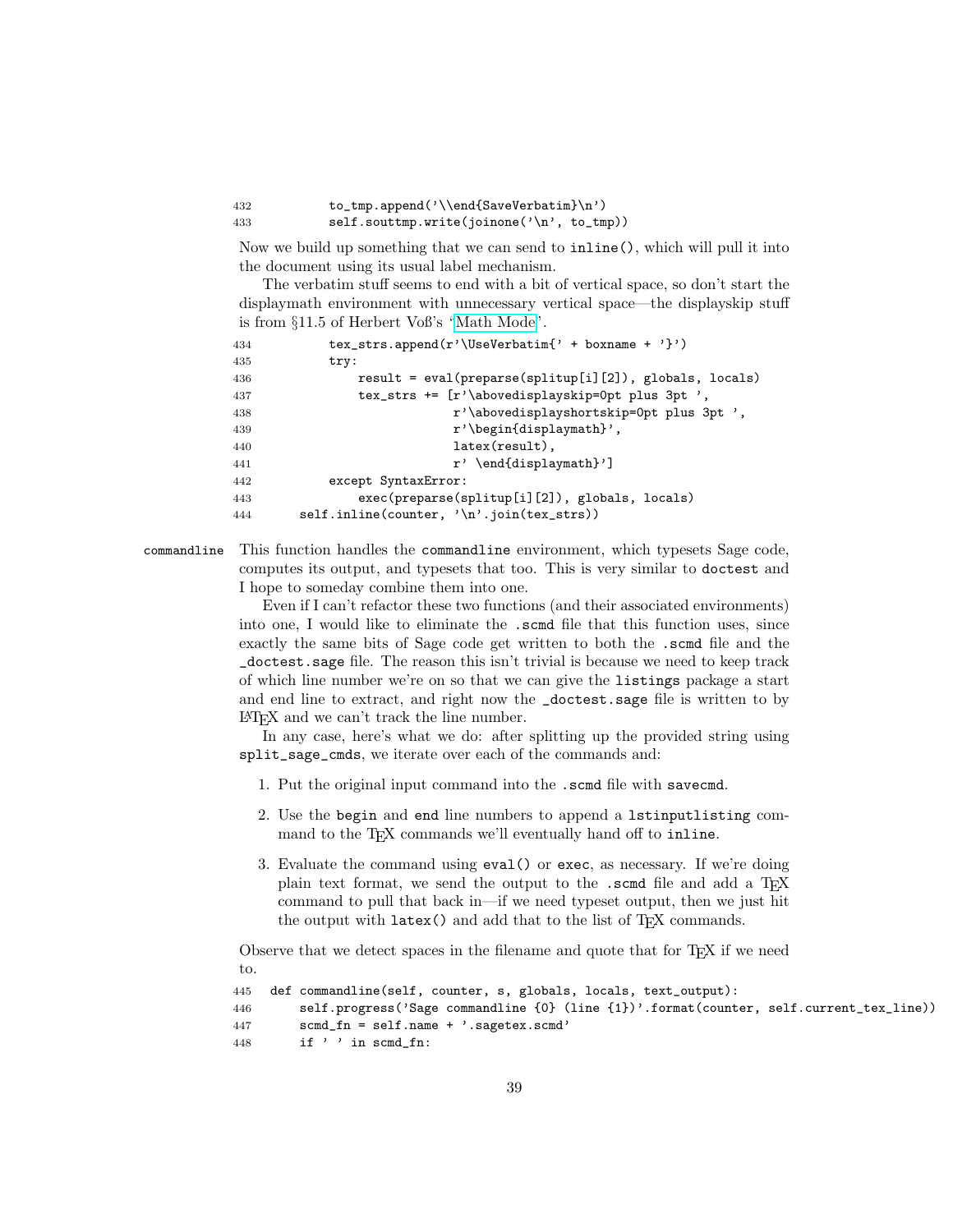```
449 \text{scmd\_fn} = '"\{\}'''.format(\text{scmd\_fn})450
451 splitup = self.split_sage_cmds(s)
452 skip = r' \vspace \text{page[} \space \text{page[} \space \text{page[} \space \text{page[} \space \text{page[} \space \text{page[} \space \text{page[} \space \text{page[} \space \text{page[} \space \text{page[} \space \text{page[} \space \text{page[} \space \text{page[} \space \text{page[} \space \text{page[} \space \text{page[} \space \text{page[} \space \text{page[} \space \text{page[} \space \text{page[} \space \text{page[} \space \text{page[} \space \text{page[}453 tex_strs = [skip]
154 lstinput = r'\lstinputlisting[firstline={0},lastline={1},firstnumber={2},style=SageInput{
455 for i in range(len(splitup)):
456 orig_input = s[splitup[i][0]:splitup[i][1]]
457 begin, end = self.savecmd(strip_common_leading_spaces(orig_input.strip('\n')))
458 if '#@' in orig_input:
459 escapeoption = ', escapeinside={\\#@}{\\^^M}'
460 else:
461 escapeoption = ''
462 tex_strs.append(lstinput.format(begin, end, begin - 2, scmd_fn, escape=escapeoption))
463 try:
464 result = eval(preparse(splitup[i][2]), globals, locals)
465 if text_output:
466 begin, end = self.savecmd(str(result))
467 tex_strs.append(lstinput.format(begin, end, begin - 2, scmd_fn, escape=''))
468 else:
469 tex_strs.append(r'\begin{displaymath}' +
470 latex(result) +
471 \mathbf{r'}\end{displaystyle}<sup>471</sup>
472 except SyntaxError:
473 exec(preparse(splitup[i][2]), globals, locals)
474 if 'displaymath' not in tex_strs[-1]:
475 tex_strs.append(skip)
476 self.inline(counter, '\n'.join(tex_strs), labelname='sagecmdline')
```
<span id="page-39-0"></span>plot I hope it's obvious that this function does plotting. It's the Python counterpart of \ST@sageplot described in [section 6.1.3.](#page-23-0) As mentioned in the \sageplot code, we're taking advantage of two things: first, that LATEX doesn't treat commas and spaces in macro arguments specially, and second, that Python (and Sage plotting functions) has nice support for keyword arguments. The #3 argument to \sageplot becomes \_p\_ and \*\*kwargs below.

```
477 def plot(self, counter, _p_, format='notprovided', **kwargs):
478 if not self.didinitplot:
479 self.initplot()
480 self.progress('Plot {0} (line {1})'.format(counter, self.current_tex_line))
```
If the user says nothing about file formats, we default to producing PDF and EPS. This allows the user to transparently switch between using a DVI previewer (which usually automatically updates when the DVI changes, and has support for source specials, which makes the writing process easier) and making PDFs.<sup>[5](#page-39-1)</sup>

```
481 if format == 'notprovided':
482 formats = ['eps', 'pdf']483 else:
```
<span id="page-39-1"></span>Yes, there's pdf sync, but full support for that is still rare in Linux, so producing EPS and PDF is the best solution for now.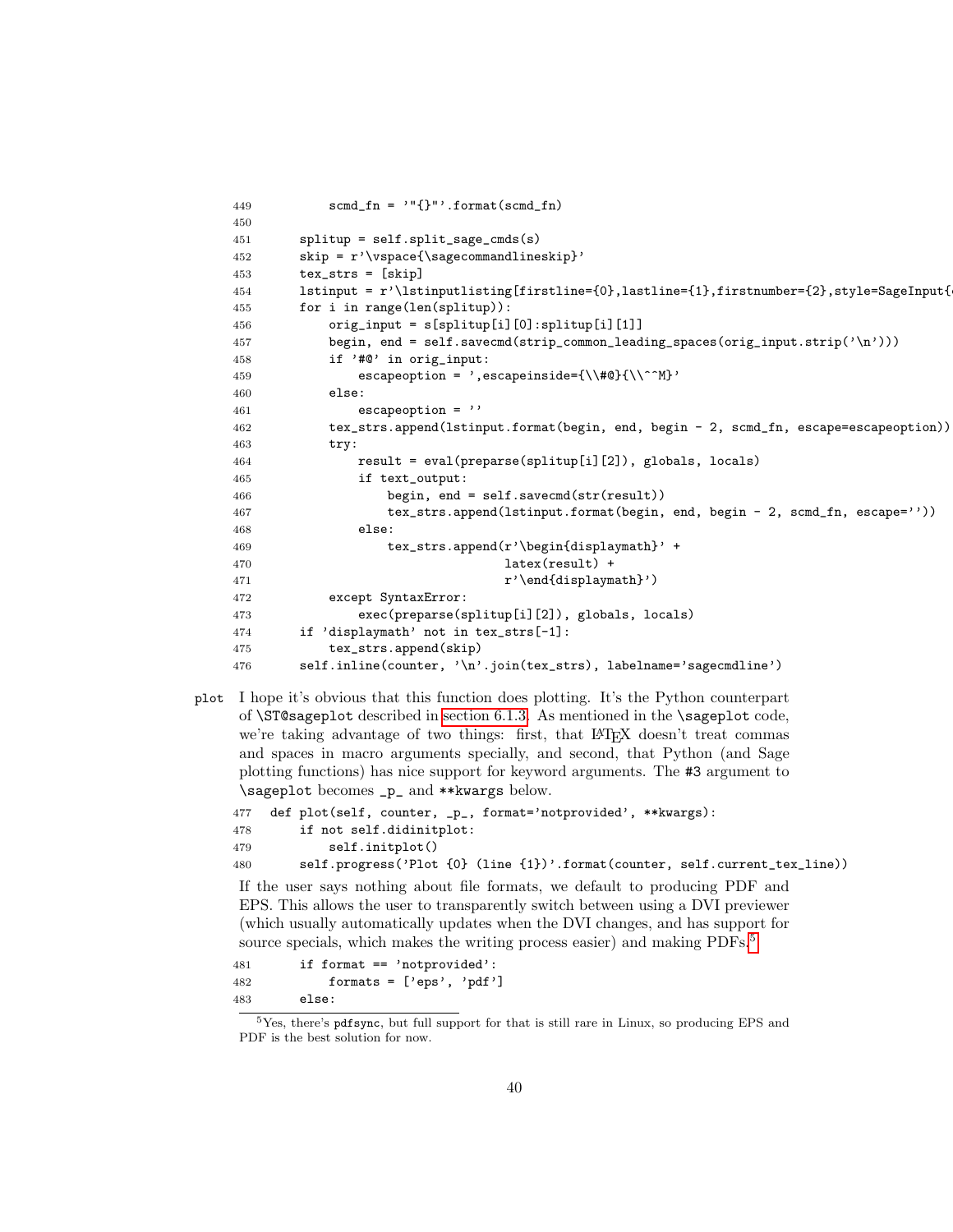```
484 formats = [format]
485 for fmt in formats:
```
If we're making a PDF and have been told to use epstopdf, do so, then skip the rest of the loop.

```
486 if fmt == 'pdf' and self.useepstopdf:
487 epsfile = os.path.join(self.plotdir, 'plot-{0}.eps'.format(counter))
488 self.progress('Calling epstopdf to convert plot-{0}.eps to PDF'.format(
489 counter))
490 subprocess.check_call(['epstopdf', epsfile])
491 continue
```
Some plot objects (mostly 3-D plots) do not support saving to EPS or PDF files (yet), but everything can be saved to a PNG file. For the user's convenience, we catch the error when we run into such an object, save it to a PNG file, then exit the loop.

```
492 plotfilename = os.path.join(self.plotdir, 'plot-{0}.{1}'.format(counter, fmt))
493 try:
494 _p_.save(filename=plotfilename, **kwargs)
495 except ValueError as inst:
496 if re.match('filetype .*not supported by save', str(inst)):
497 newfilename = plotfilename[:-3] + 'png'
498 print(' saving {0} failed; saving to {1} instead.'.format(
499 plotfilename, newfilename))
500 p_.save(filename=newfilename, **kwargs)
501 break
502 else:
503 raise
```
If the user provides a format and specifies the imagemagick option, we try to convert the newly-created file into EPS format.

| 504 | if format $!=$ 'notprovided' and self.useimagemagick:                             |
|-----|-----------------------------------------------------------------------------------|
| 505 | self.progress('Calling Imagemagick to convert plot- ${0}$ . ${1}$ to EPS'.format( |
| 506 | counter, format))                                                                 |
| 507 | self.toeps(counter, format)                                                       |

toeps This function calls the Imagmagick utility convert to, well, convert something into EPS format. This gets called when the user has requested the "imagemagick" option to the  $\text{SageTrX}$  style file and is making a graphic file with a nondefault extension.

```
508 def toeps(self, counter, ext):
509 subprocess.check_call(['convert',\
510 \{0\}/\text{plot}-\{1\}.\{2\}'.format(self.plotdir, counter, ext), \
511 '{0}/plot-{1}.eps'.format(self.plotdir, counter)])
```
<span id="page-40-0"></span>We are blindly assuming that the convert command exists and will do the conversion for us; the check\_call function raises an exception which, since all these calls get wrapped in try/excepts in the .sage file, should result in a reasonable error message if something strange happens.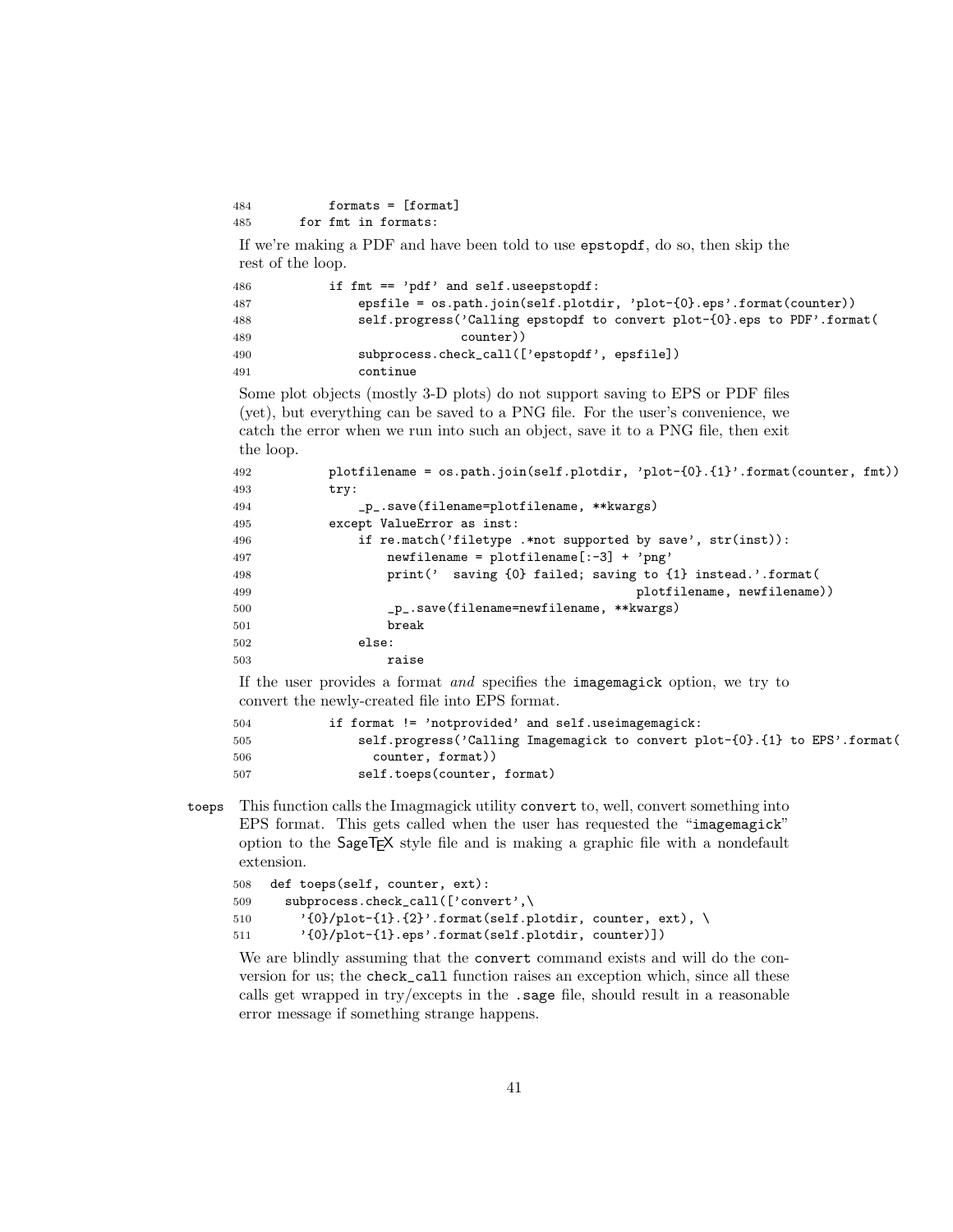goboom When a chunk of Sage code blows up, this function bears the bad news to the user. Normally in Python the traceback is good enough for this, but in this case, we start with a .sage file (which is autogenerated) which itself autogenerates a .py file—and the tracebacks the user sees refer to that file, whose line numbers are basically useless. We want to tell them where in the LATEX file things went bad, so we do that, give them the traceback, and exit after removing the .sout.tmp and .scmd.tmp file.

```
512 def goboom(self, line):
513 print('\n**** Error in Sage code on line {0} of {1}.tex! Traceback\
514 follows.'.format(line, self.filename))
515 traceback.print_exc()
516 print('\n**** Running Sage on {0}.sage failed! Fix {0}.tex and try\
517 again.'.format(self.filename))
518 self.souttmp.close()
519 os.remove(self.filename + '.sagetex.sout.tmp')
520 self.scmdtmp.close()
521 os.remove(self.filename + '.sagetex.scmd.tmp')
522 sys.exit(int(1))
```
<span id="page-41-0"></span>We use  $int(1)$  above to make sure sys.exit sees a Python integer; see [ticket](http://trac.sagemath.org/sage_trac/ticket/2861#comment:5) [#2861.](http://trac.sagemath.org/sage_trac/ticket/2861#comment:5)

endofdoc When we're done processing, we have some cleanup tasks. We want to put the MD5 sum of the .sage file that produced the .sout file we're about to write into the .sout file, so that external programs that build LATEX documents can determine if they need to call Sage to update the .sout file. But there is a problem: we write line numbers to the .sage file so that we can provide useful error messages—but that means that adding non-SageT<sub>F</sub>X text to your source file will change the MD5 sum, and your program will think it needs to rerun Sage even though none of the actual SageT<sub>F</sub>X macros changed.

> How do we include line numbers for our error messages but still allow a program to discover a "genuine" change to the .sage file?

> The answer is to only find the MD5 sum of part of the . sage file. By design, the source file line numbers only appear in  $(1)$  calls to goboom,  $(2)$  lines with \_st\_.current\_tex\_line, and (3) pause/unpause lines, so we will strip those lines out. What we do below is exactly equivalent to running

```
egrep -v '^( _st_.goboom| ?_st_.current_tex_line|print(.SageT)' filename.sage | md5sum
```
in a shell. The included run-sagetex-if-necessary uses this mechanism to, well, only run Sage when necessary; see [section 7.1.](#page-42-0)

```
523 def endofdoc(self):
524 sagef = open(self.filename + '.sagetex.sage', 'r')
525 \qquad m = hashlib.md5()
526 for line in sagef:
527 if not line.startswith((" _st_.goboom",
528 "print('SageT",
529 "_st_.current_tex_line",
```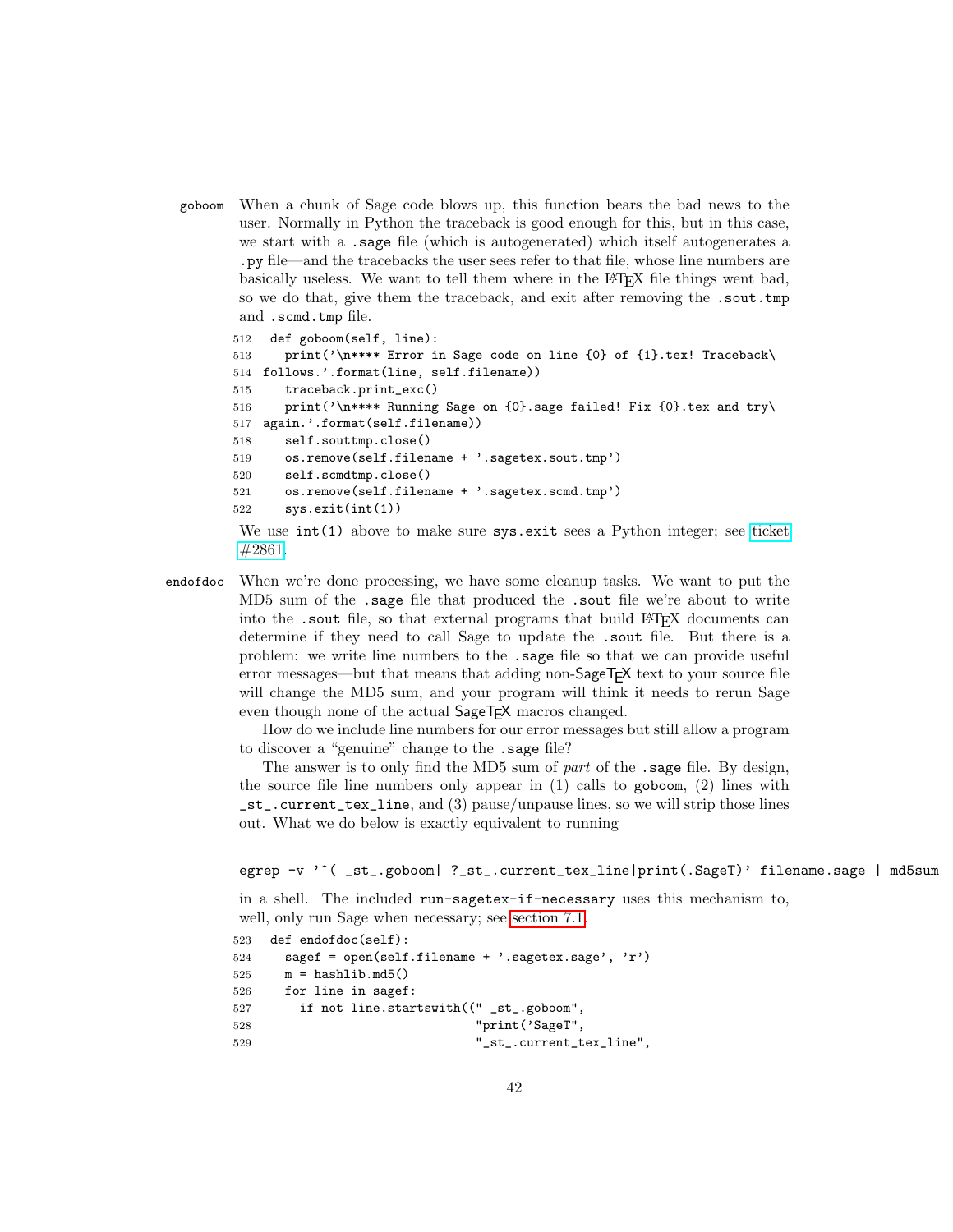| 530 | " $_st$ . current_tex_line")):    |
|-----|-----------------------------------|
| 531 | if PY3:                           |
| 532 | m.update(bytearray(line, 'utf8')) |
| 533 | else:                             |
| 534 | m.update(bytearray(line))         |
|     |                                   |

(The current\_tex\_line thing appears twice because it may appear indented one space or not, depending on whether it's used before blockbegin or not.)

```
535 s = \gamma'' + m.hexdigest() + \gamma'' md5sum of corresponding .sage file\
536 (minus "goboom", "current_tex_line", and pause/unpause lines)\n'
537 self.souttmp.write(s)
538 self.scmdtmp.write(s)
```
Now, we do issue warnings to run Sage on the .sage file and an external program might look for those to detect the need to rerun Sage, but those warnings do not quite capture all situations. (If you've already produced the .sout file and change a \sage call, no warning will be issued since all the \refs find a \newlabel.) Anyway, I think it's easier to grab an MD5 sum out of the end of the file than parse the output from running latex on your file. (The regular expression ^%[0-9a-f]{32}% will find the MD5 sum. Note that there are percent signs on each side of the hex string.)

Now we are done with the .sout.tmp file. Close it, rename it, and tell the user we're done.

```
539 self.souttmp.close()
540 os.rename(self.filename + '.sagetex.sout.tmp', self.filename + '.sagetex.sout')
541 self.scmdtmp.close()
542 os.rename(self.filename + '.sagetex.scmd.tmp', self.filename + '.sagetex.scmd')
543 self.progress('Sage processing complete. Run LaTeX on {0}.tex again.'.format(
544 self.filename))
```
# 7 Included Python scripts

Here we describe the Python code for run-sagetex-if-necessary, and also makestatic.py, which removes SageT<sub>F</sub>X commands to produce a "static" file, and extractsagecode.py, which extracts all the Sage code from a .tex file.

### <span id="page-42-0"></span>7.1 run-sagetex-if-necessary

When working on a document that uses  $\text{SageTFX}$ , running Sage every time you typeset your document may take too long, especially since it often won't be necessary. This script is a drop-in replacement for Sage: instead of

```
sage document.sagetex.sage
```
you can do

```
run-sagetex-if-necessary.py document.sagetex.sage
```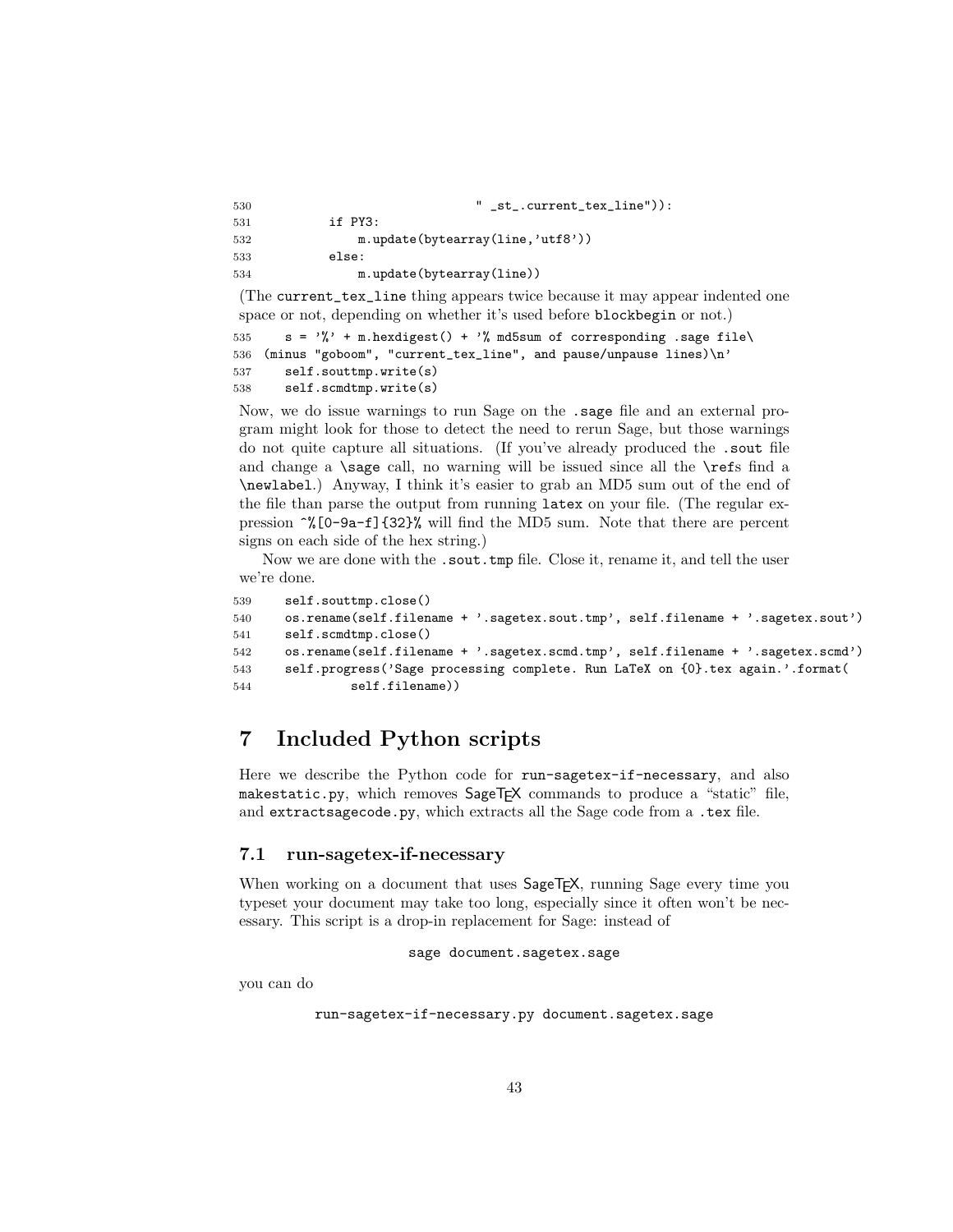and it will use the MD5 mechanism described in the endofdoc macro (page [42\)](#page-41-0). With this, you can set up your editor (TEXShop, TEXWorks, etc) to typeset your document with a script that does

```
pdflatex $1
run-sagetex-if-necessary.py $1
```
which will only, of course, run Sage when necessary.

```
545
546 # given a filename f, examines f.sagetex.sage and f.sagetex.sout and
547 # runs Sage if necessary.
548
549 import hashlib
550 import sys
551 import os
552 import re
553 import subprocess
554 from six import PY3
555
556 # CHANGE THIS AS APPROPRIATE
557 path_to_sage = os.path.expanduser('~/bin/sage')
558 # or try to auto-find it:
559 # path_to_sage = subprocess.check_output(['which', 'sage']).strip()
560 # or just tell me:
561 # path_to_sage = '/usr/local/bin/sage'
562
563 if sys.argv[1].endswith('.sagetex.sage'):
564 src = sys.argv[1][:-13]565 else:
566 src = os.path.splitext(sys.argv[1])[0]
567
568 usepackage = r'usepackage(\[.*\])?{sagetex}'
569 uses_sagetex = False
570
571 # if it does not use sagetex, obviously running sage is unnecessary
572 with open(src + '.tex') as texf:
573 for line in texf:
574 if line.strip().startswith(r'\usepackage') and re.search(usepackage, line):
575 uses_sagetex = True
576 break
577
578 if not uses_sagetex:
579 print(src + ".tex doesn't seem to use SageTeX, exiting.")
580 sys.exit(0)
581
582 # if something goes wrong, assume we need to run Sage
583 run_sage = True
584 ignore = r"^( _st_.goboom|print\('SageT| ?_st_.current_tex_line)"
585
586 try:
```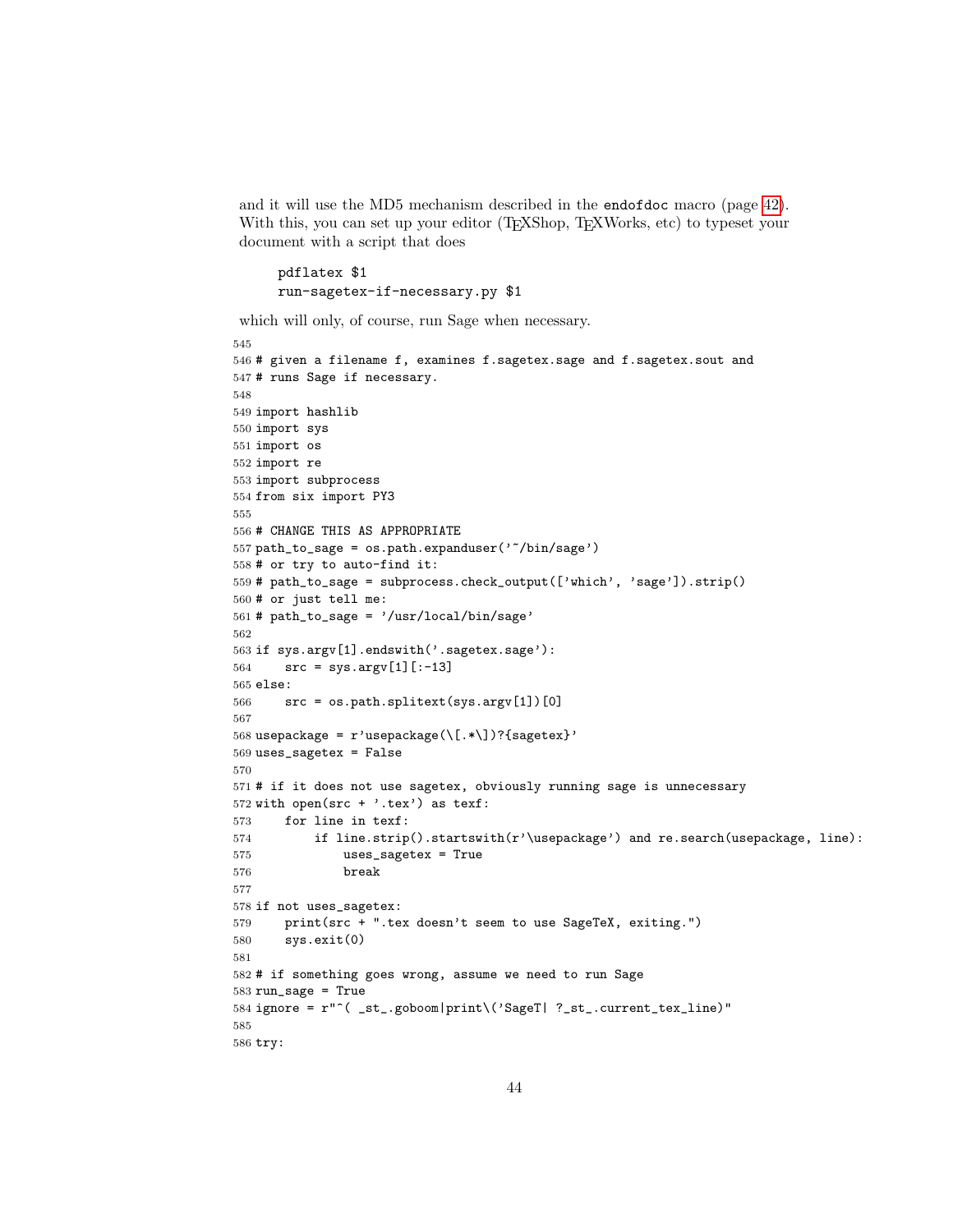```
587 with open(src + '.sagetex.sage', 'r') as sagef:
588 h = hashlib.md5()589 for line in sagef:
590 if not re.search(ignore, line):
591 if PY3:
592 h.update(bytearray(line,'utf8'))
593 else:
594 h.update(bytearray(line))
595 except IOError:
596 print('{0}.sagetex.sage not found, I think you need to typeset {0}.tex first.'.format(src))
597 sys.exit(1)
598
599 try:
600 with open(src + '.sagetex.sout', 'r') as outf:
601 for line in outf:
602 m = re.match('%([0-9a-f]+)) md5sum', line)
603 if m:
604 print('computed md5:', h.hexdigest())
605 print('sagetex.sout md5:', m.group(1))
606 if h.hexdigest() == m.group(1):
607 run_sage = False
608 break
609 except IOError:
610 pass
611
612 if run_sage:
613 print('Need to run Sage on {0}.'.format(src))
614 sys.exit(subprocess.call([path_to_sage, src + '.sagetex.sage']))
615 else:
616 print('Not necessary to run Sage on {0}.'.format(src))
```
### 7.2 makestatic.py

Now the makestatic.py script. It's about the most basic, generic Python script taking command-line arguments that you'll find. The #!/usr/bin/env python line is provided for us by the .ins file's preamble, so we don't put it here.

```
617 import sys
618 import time
619 import getopt
620 import os.path
621 from sagetexparse import DeSageTex
622
623 def usage():
624 print("""Usage: %s [-h|--help] [-o|--overwrite] inputfile [outputfile]
625
626 Removes SageTeX macros from 'inputfile' and replaces them with the
627 Sage-computed results to make a "static" file. You'll need to have run
628 Sage on 'inputfile' already.
629
```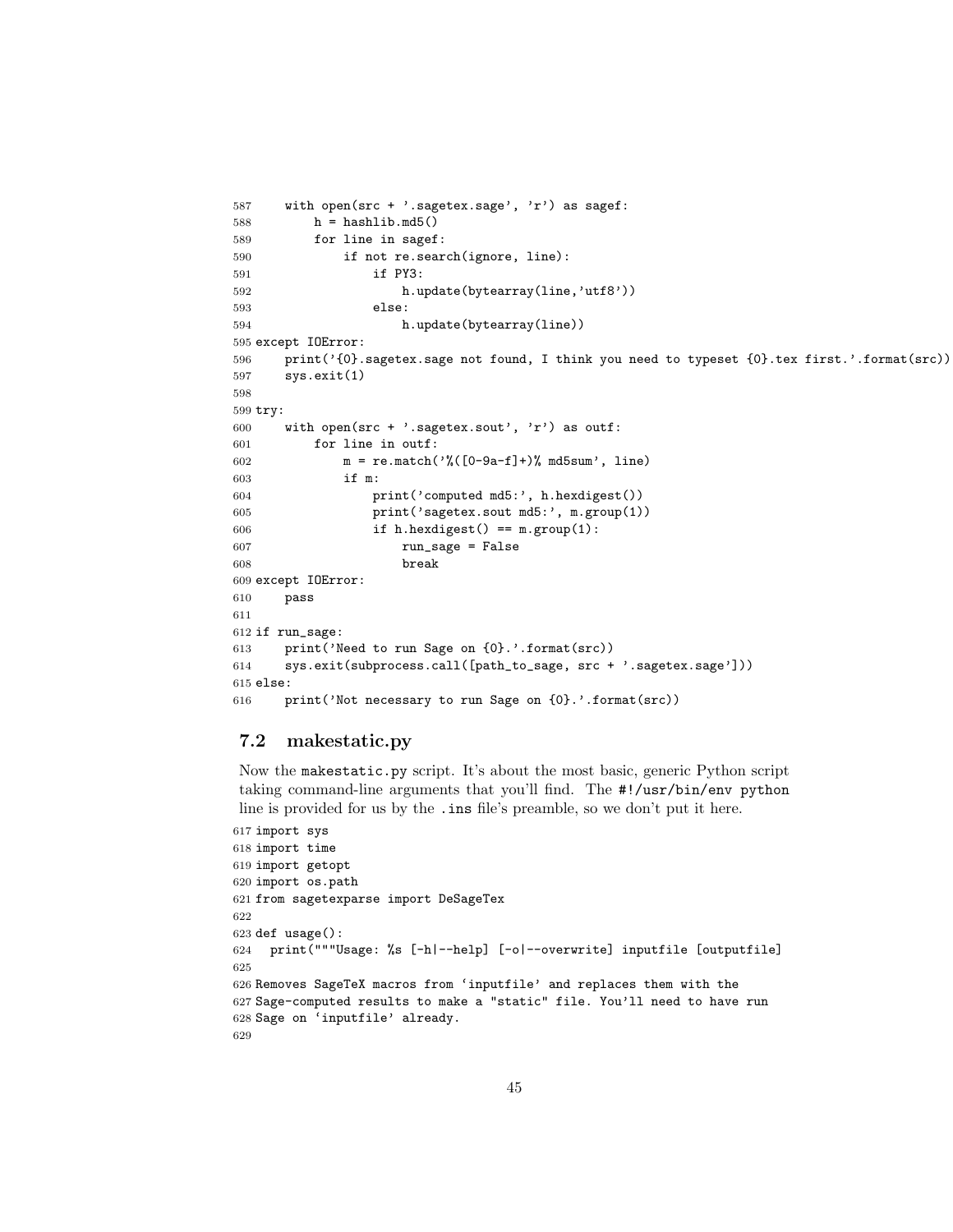```
630 'inputfile' can include the .tex extension or not. If you provide
631 'outputfile', the results will be written to a file of that name.
632 Specify '-o' or '--overwrite' to overwrite the file if it exists.
633
634 See the SageTeX documentation for more details.""" % sys.argv[0])
635
636 try:
637 opts, args = getopt.getopt(sys.argv[1:], 'ho', ['help', 'overwrite'])
638 except getopt.GetoptError as err:
639 print(str(err))
640 usage()
641 sys.exit(2)
642
643 overwrite = False
644 for o, a in opts:
645 if o in ('-h', '--help'):
646 usage()
647 sys.exit()
648 elif o in ('-o', '--overwrite'):
649 overwrite = True
650
651 if len(args) == 0 or len(args) > 2:
652 print('Error: wrong number of arguments. Make sure to specify options first.\n')
653 usage()
654 sys.exit(2)
655
656 if len(args) == 2 and (os.path.exists(args[1]) and not overwrite):
657 print('Error: %s exists and overwrite option not specified.' % args[1])
658 sys.exit(1)
659
660 src, ext = os.path.splitext(args[0])
```
All the real work gets done in the line below. Sorry it's not more exciting-looking.

```
661 desagetexed = DeSageTex(src)
```
This part is cool: we need double percent signs at the beginning of the line because Python needs them (so they get turned into single percent signs) and because Docstrip needs them (so the line gets passed into the generated file). It's perfect!

662 header = "%% SageTeX commands have been automatically removed from this file and\n%% replaced w 

```
664 if len(args) == 2:
665 dest = open(\arg\left[1\right], 'w')
666 else:
667 dest = sys.stdout
668
669 dest.write(header)
670 dest.write(desagetexed.result)
```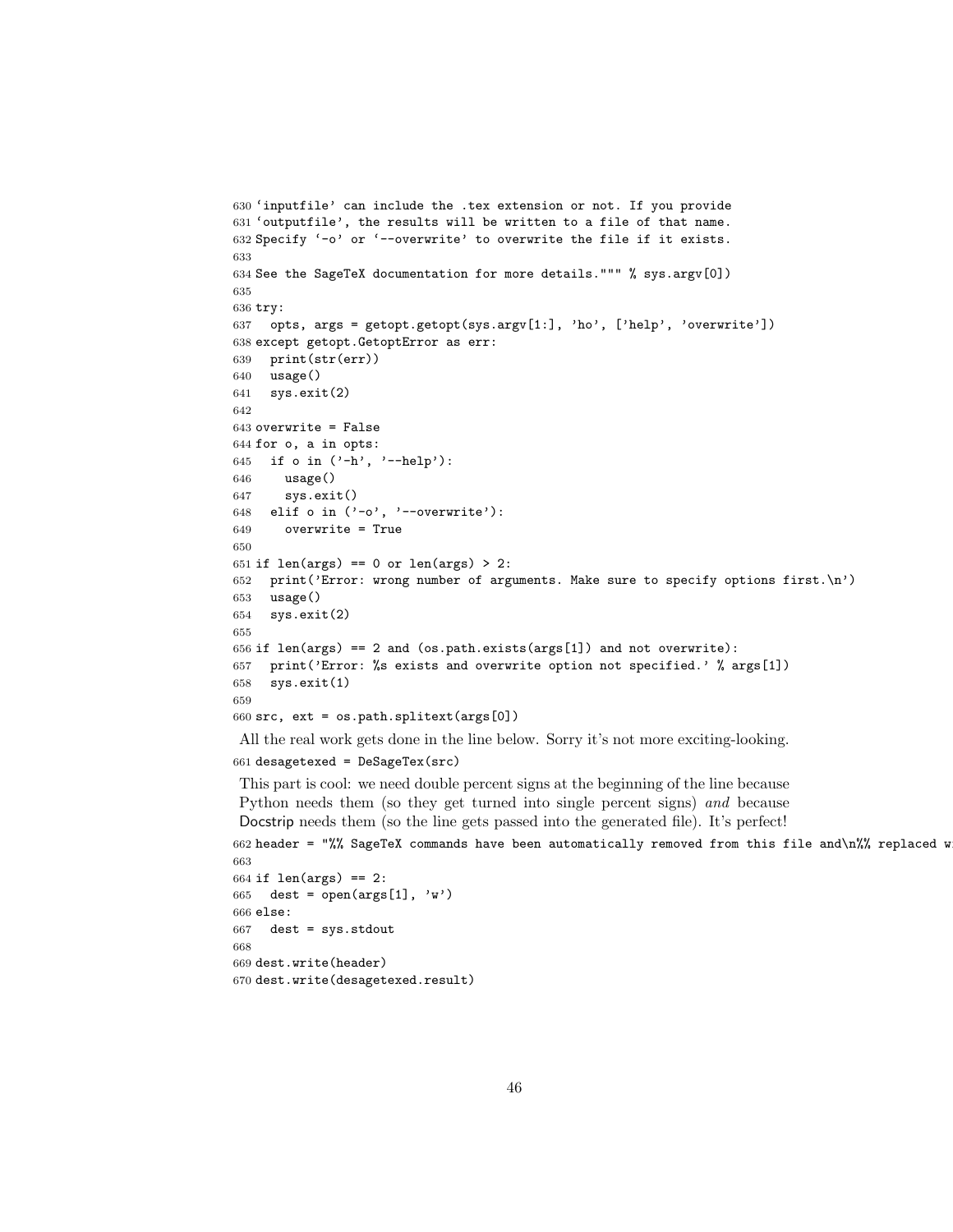### 7.3 extractsagecode.py

Same idea as makestatic.py, except this does basically the opposite thing.

```
671 import sys
672 import time
673 import getopt
674 import os.path
675 from sagetexparse import SageCodeExtractor
676
677 def usage():
678 print("""Usage: %s [-h|--help] [-o|--overwrite] inputfile [outputfile]
679
680 Extracts Sage code from 'inputfile'.
681
682 'inputfile' can include the .tex extension or not. If you provide
683 'outputfile', the results will be written to a file of that name,
684 otherwise the result will be printed to stdout.
685
686 Specify '-o' or '--overwrite' to overwrite the file if it exists.
687
688 See the SageTeX documentation for more details.""" % sys.argv[0])
689
690 try:
691 opts, args = getopt.getopt(sys.argv[1:], 'ho', ['help', 'overwrite'])
692 except getopt.GetoptError as err:
693 print(str(err))
694 usage()
695 sys.exit(2)
696
697 overwrite = False
698 for o, a in opts:
699 if o in ('-h', '--help'):
700 usage()
701 sys.exit()
702 elif o in ('-o', '--overwrite'):
703 overwrite = True
704
705 if len(args) == 0 or len(args) > 2:
706 print('Error: wrong number of arguments. Make sure to specify options first.\n')
707 usage()
708 sys.exit(2)
709
710 if len(args) == 2 and (os.path.exists(args[1]) and not overwrite):
711 print('Error: %s exists and overwrite option not specified.' % args[1])
712 sys.exit(1)
713
714 src, ext = os.path.splitext(args[0])
715 sagecode = SageCodeExtractor(src)
716 header = """717 # This file contains Sage code extracted from %s%s.
```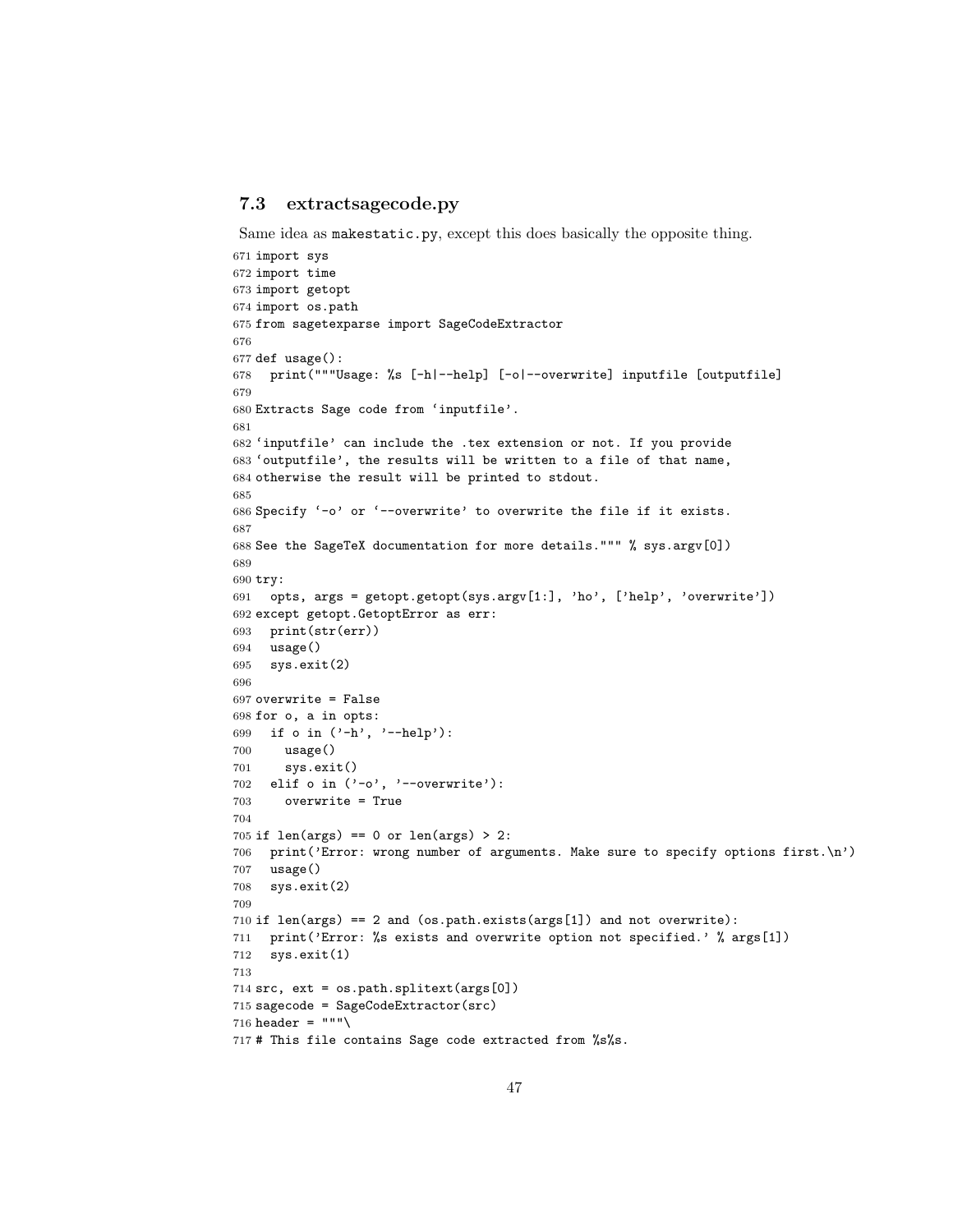```
718 # Processed %s.
719
720 """ % (src, ext, time.strftime('%a %d %b %Y %H:%M:%S', time.localtime()))
721
722 if len(args) == 2:
723 dest = open(\arg\left[1\right], 'w')
724 else:
725 dest = sys.stdout
726
727 dest.write(header)
728 dest.write(sagecode.result)
```
### 7.4 The parser module

Here's the module that does the actual parsing and replacing. It's really quite simple, thanks to the awesome [Pyparsing module.](http://pyparsing.wikispaces.com) The parsing code below is nearly self-documenting! Compare that to fancy regular expressions, which sometimes look like someone sneezed punctuation all over the screen.

```
729 import sys
```

```
730 from pyparsing import *
```
First, we define this very helpful parser: it finds the matching bracket, and doesn't parse any of the intervening text. It's basically like hitting the percent sign in Vim. This is useful for parsing LATEX stuff, when you want to just grab everything enclosed by matching brackets.

```
731 def skipToMatching(opener, closer):
732 nest = nestedExpr(opener, closer)
733 nest.setParseAction(lambda l, s, t: l[s:getTokensEndLoc()])
734 return nest
735
736 curlybrackets = skipToMatching('{', '}')
737 squarebrackets = skipToMatching('[', ']')
Next, parser for \sage, \sageplot, and pause/unpause calls:
738 sagemacroparser = r'\sage' + curlybrackets('code')
739 sageplotparser = (r'\sageplot'
740 + Optional(squarebrackets)('opts')
741 + Optional(squarebrackets)('format')
742 + curlybrackets('code'))
743 sagetexpause = Literal(r'\sagetexpause')
744 sagetexunpause = Literal(r' \simeq r)
```
With those defined, let's move on to our classes.

SoutParser Here's the parser for the generated .sout file. The code below does all the parsing of the .sout file and puts the results into a list. Notice that it's on the order of 10 lines of code—hooray for Pyparsing!

```
745 class SoutParser():
746 def __init__(self, fn):
747 self.label = []
```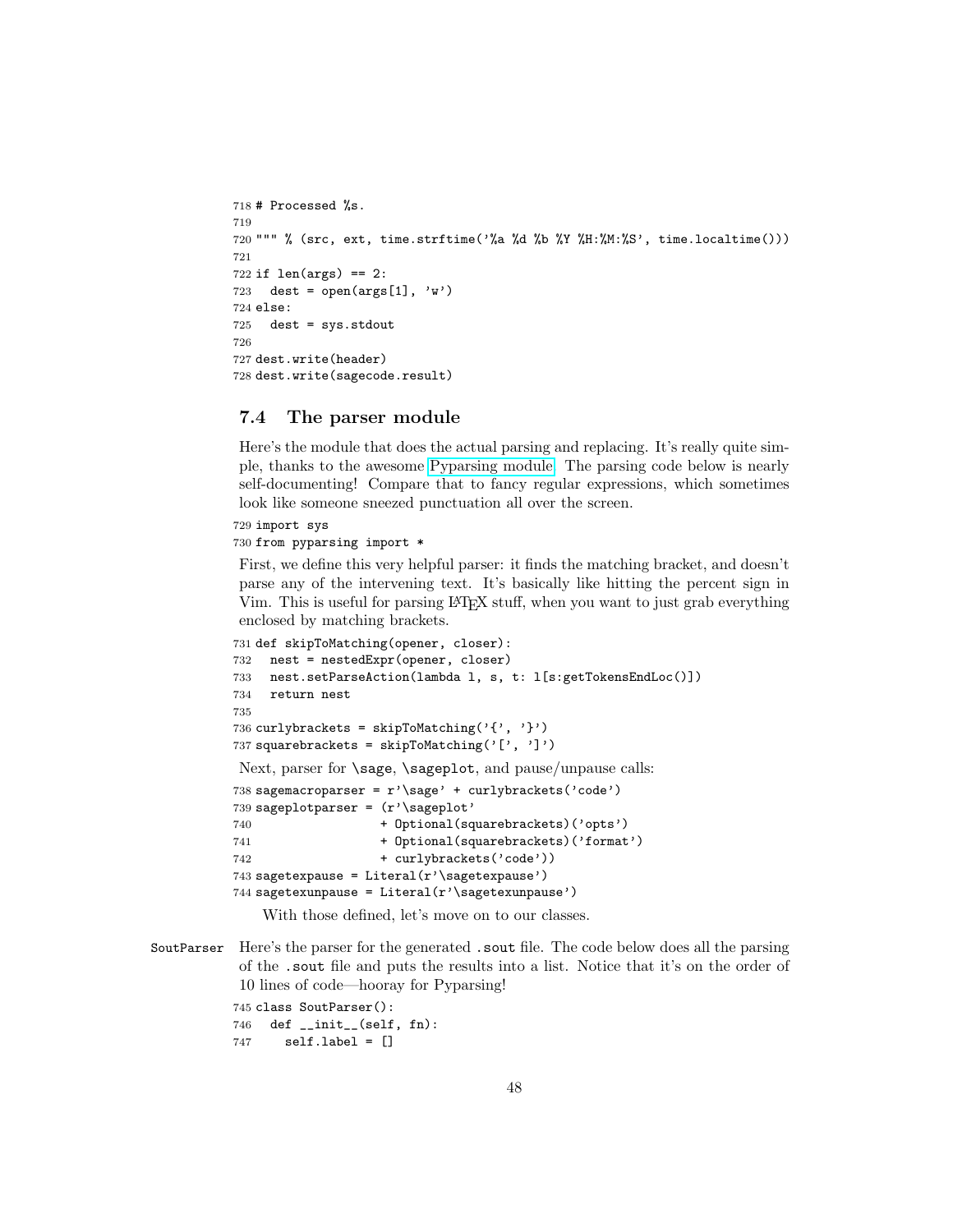A label line looks like

\newlabel{@sageinline\integer\}{{\bunch of  $BTFX \ code$ }{}{}{}{}}

which makes the parser definition below pretty obvious. We assign some names to the interesting bits so the newlabel method can make the  $\langle integer \rangle$  and  $\langle bunch \rangle$ of  $BTFX \ code$  into the keys and values of a dictionary. The DeSageTeX class then uses that dictionary to replace bits in the .tex file with their Sage-computed results.

```
748 parselabel = (r')\neq 748749 + Word(nums)('num')
750 + '}{'
751 + curlybrackets('result')
752 + '{}{}{}{}}')
```
We tell it to ignore comments, and hook up the list-making method.

```
753 parselabel.ignore('%' + restOfLine)
754 parselabel.setParseAction(self.newlabel)
```
A .sout file consists of one or more such lines. Now go parse the file we were given.

```
755 try:
756 OneOrMore(parselabel).parseFile(fn)
757 except IOError:
758 print('Error accessing {}; exiting. Does your .sout file exist?'.format(fn))
759 sys.exit(1)
```
Pyparser's parse actions get called with three arguments: the string that matched, the location of the beginning, and the resulting parse object. Here we just add a new key-value pair to the dictionary, remembering to strip off the enclosing brackets from the "result" bit.

```
760 def newlabel(self, s, l, t):
761 self.label.append(t.result[1:-1])
```
DeSageTeX Now we define a parser for LATEX files that use  $\text{SageTFX}$  commands. We assume that the provided fn is just a basename.

```
762 class DeSageTex():
763 def __init__(self, fn):
764 self.sagen = 0
765 self.plotn = 0
766 self.fn = fn
767 self.sout = SoutParser(fn + '.sagetex.sout')
```
Parse \sage macros. We just need to pull in the result from the .sout file and increment the counter—that's what self.sage does.

```
768 smacro = sagemacroparser
769 smacro.setParseAction(self.sage)
```
Parse the \usepackage{sagetex} line. Right now we don't support commaseparated lists of packages.

770 usepackage = (r'\usepackage'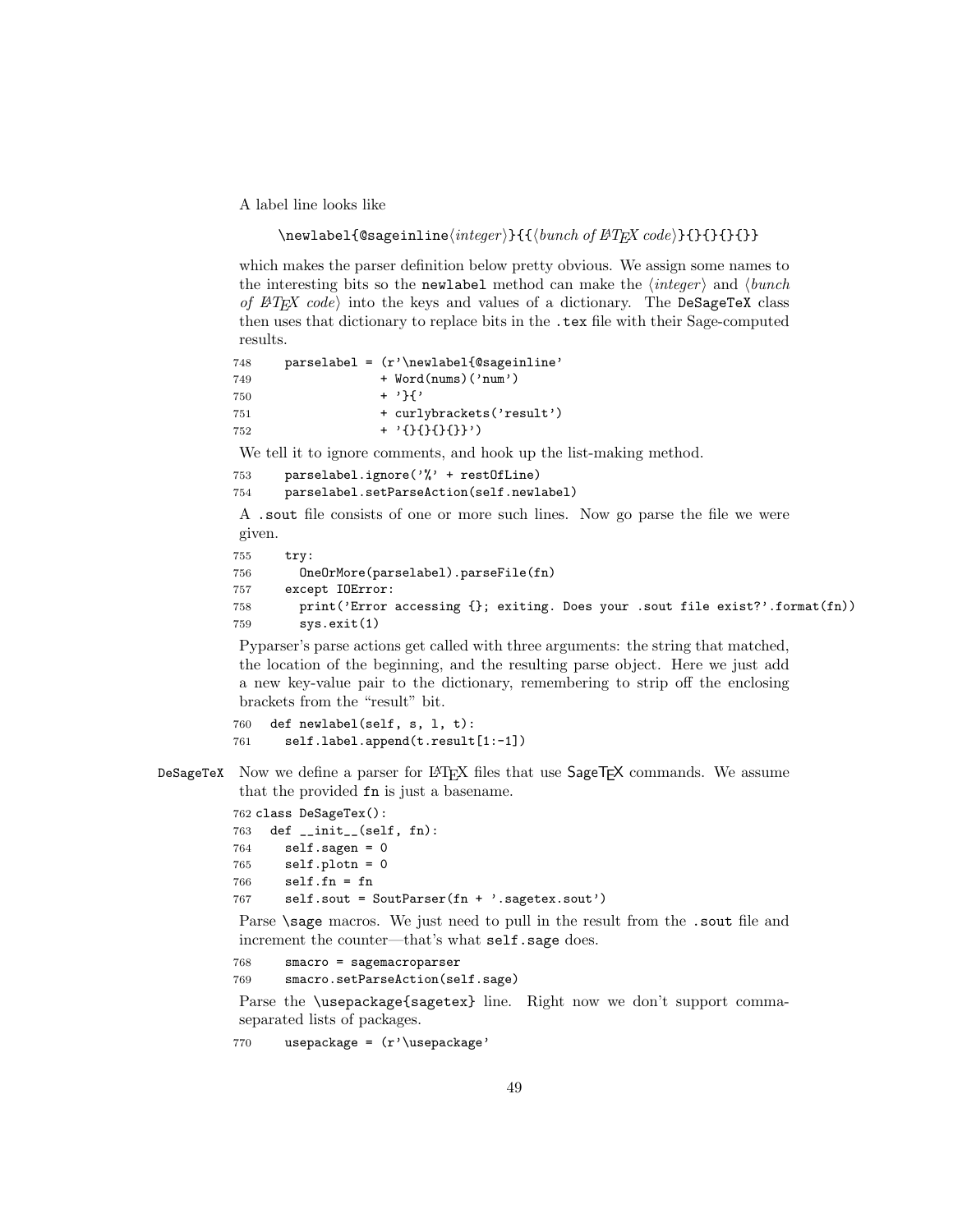```
771 + Optional (squarebrackets)
772 + '{sagerex}'773 usepackage.setParseAction(replaceWith(r"""% "\usepackage{sagetex}" line was here:
774 \RequirePackage{verbatim}
775 \RequirePackage{graphicx}
776 \newcommand{\sagetexpause}{\relax}
777 \newcommand{\sagetexunpause}{\relax}"""))
Parse \sageplot macros.
778 splot = sageplotparser
779 splot.setParseAction(self.plot)
```
The printed environments (sageblock and sageverbatim) get turned into verbatim environments.

```
780 beginorend = oneOf('begin end')
781 blockorverb = 'sage' + oneOf('block verbatim')
782 blockorverb.setParseAction(replaceWith('verbatim'))
783 senv = \sqrt{\ } + beginorend + \{' + blockorverb + '}'
```
The non-printed sagesilent environment gets commented out. We could remove all the text, but this works and makes going back to SageTEX commands (de-de-SageT<sub>F</sub>Xing?) easier.

```
784 silent = Literal('sagesilent')
785 silent.setParseAction(replaceWith('comment'))
786 ssilent = \sqrt{}' + beginorend + \sqrt{}' + silent + \sqrt{}'
```
The \sagetexindent macro is no longer relevant, so remove it from the output ("suppress", in Pyparsing terms).

787 stexindent = Suppress( $r'$ \setlength{\sagetexindent}' + curlybrackets) Now we define the parser that actually goes through the file. It just looks for any one of the above bits, while ignoring anything that should be ignored.

```
788 doit = smacro | senv | ssilent | usepackage | splot | stexindent
789 doit.ignore('%' + restOfLine)
790 doit.ignore(r'\begin{verbatim}' + SkipTo(r'\end{verbatim}'))
791 doit.ignore(r'\begin{comment}' + SkipTo(r'\end{comment}'))
792 doit.ignore(r'\sagetexpause' + SkipTo(r'\sagetexunpause'))
```
We can't use the parseFile method, because that expects a "complete grammar" in which everything falls into some piece of the parser. Instead we suck in the whole file as a single string, and run transformString on it, since that will just pick out the interesting bits and munge them according to the above definitions.

```
793 str = '''.join(open(fn + '.tex', 'r').readlines())794 self.result = doit.transformString(str)
```
That's the end of the class constructor, and it's all we need to do here. You access the results of parsing via the result string.

We do have two methods to define. The first does the same thing that  $\ref$ does in your LATEX file: returns the content of the label and increments a counter.

```
795 def sage(self, s, l, t):
796 self.sagen += 1
797 return self.sout.label[self.sagen - 1]
```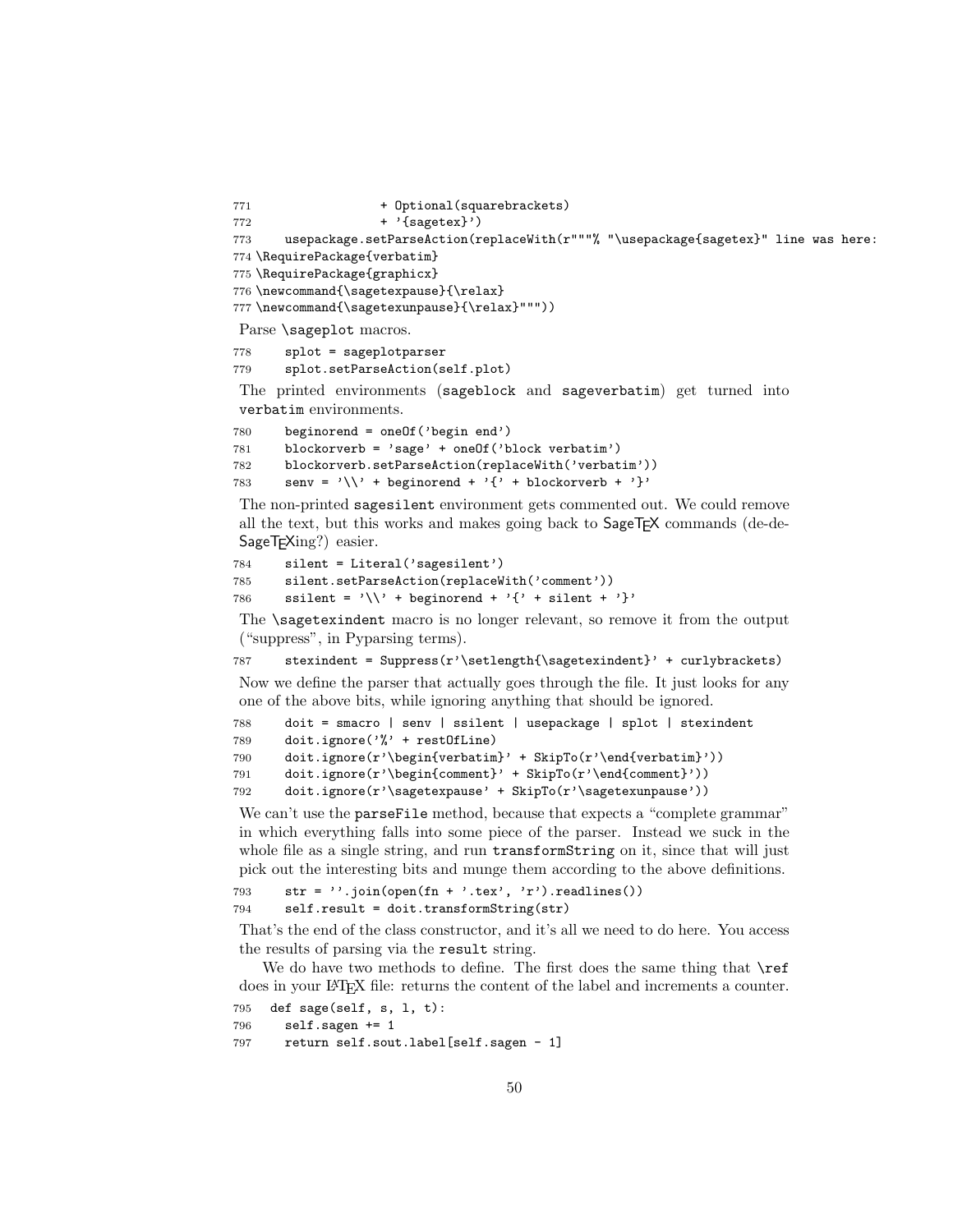The second method returns the appropriate \includegraphics command. It does need to account for the default argument.

```
798 def plot(self, s, l, t):
799 self.plotn += 1
800 if len(t.opts) == 0:
801 opts = r'[width=.75\textwidth]'
802 else:
803 opts = t.opts[0]
804 return (r'\includegraphics%s{sage-plots-for-%s.tex/plot-%s}' %
805 (opts, self.fn, self.plotn - 1))
```
SageCodeExtractor This class does the opposite of the first: instead of removing Sage stuff and leaving only LATEX, this removes all the LATEX and leaves only Sage.

```
806 class SageCodeExtractor():
807 def __init__(self, fn):
808 smacro = sagemacroparser
809 smacro.setParseAction(self.macroout)
810
811 splot = sageplotparser
812 splot.setParseAction(self.plotout)
```
Above, we used the general parsers for **\sage** and **\sageplot**. We have to redo the environment parsers because it seems too hard to define one parser object that will do both things we want: above, we just wanted to change the environment name, and here we want to suck out the code. Here, it's important that we find matching begin/end pairs; above it wasn't. At any rate, it's not a big deal to redo this parser.

```
813 env_names = oneOf('sageblock sageverbatim sagesilent')
814 senv = r' \begin{pmatrix} ' & ' & ' & ' \end{pmatrix} + \begin{pmatrix} ' & ' & ' & ' \end{pmatrix}' + \begin{pmatrix} ' & ' & ' & ' \end{pmatrix}'815 r' \end{r' + matchPrevious<sup>Expr(env_name) + '}')('code')</sup>
816 senv.leaveWhitespace()
817 senv.setParseAction(self.envout)
818
819 spause = sagetexpause
820 spause.setParseAction(self.pause)
821
822 sunpause = sagetexunpause
823 sunpause.setParseAction(self.unpause)
824
825 doit = smacro | splot | senv | spause | sunpause
826
827 str = ', join(open(fn + '.tex', 'r').readlines())
828 self.result = ''
829
830 doit.transformString(str)
831
832 def macroout(self, s, l, t):
833 self.result += '# \\sage{} from line %s\n' % lineno(1, s)
834 self.result += t.code[1:-1] + '\n\times
```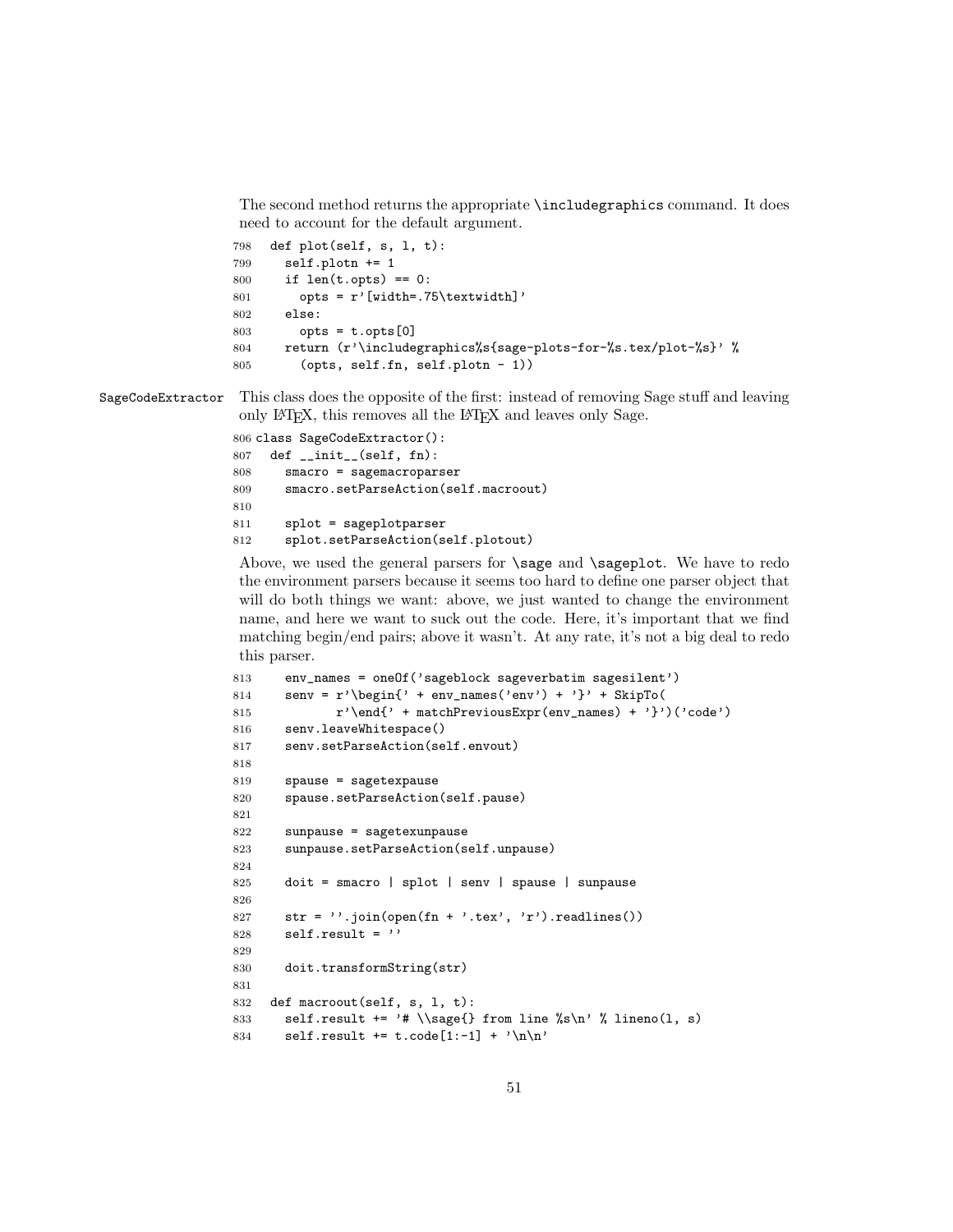```
835
836 def plotout(self, s, l, t):
837 self.result += '# \\sageplot{} from line \Ss:\n' % lineno(1, s)
838 if t.format is not '':
839 self.result += '# format: \%s' % t.format[0][1:-1] + '\n'
840 self.result += t.\text{code}[1:-1] + ' \n\ln'841
842 def envout(self, s, l, t):
843 self.result += '# %s environment from line %s:' % (t.env,
844 lineno(l, s))
845 self.result += t.code[0] + '\n\846
847 def pause(self, s, l, t):
848 self.result += ('# SageTeX (probably) paused on input line %s.\n\n' %
849 (lineno(1, s)))
850
851 def unpause(self, s, l, t):
852 self.result += ('# SageText (probably) unpaused on input line %s.\n\n<math>\sqrt{n}</math>853 (lineno(l, s)))
```
# 8 The remote-sagetex script

Here we describe the Python code for remote-sagetex.py. Since its job is to replicate the functionality of using Sage and sagetex.py, there is some overlap with the Python module.

The #!/usr/bin/env python line is provided for us by the .ins file's preamble, so we don't put it here.

```
854 from __future__ import print_function
855 import json
856 import sys
857 import time
858 import re
859 import urllib
860 import hashlib
861 import os
862 import os.path
863 import shutil
864 import getopt
865 from contextlib import closing
866
867 #########################################################################
868 # You can provide a filename here and the script will read your login #
869 # information from that file. The format must be: \#870 \text{ H} 4 \text{ H}871 # server = 'http://foo.com:8000' #
872 \text{#} username = \text{'my\_name'} \text{#}873 \# password = 's33krit' \#874 # ^{4}
```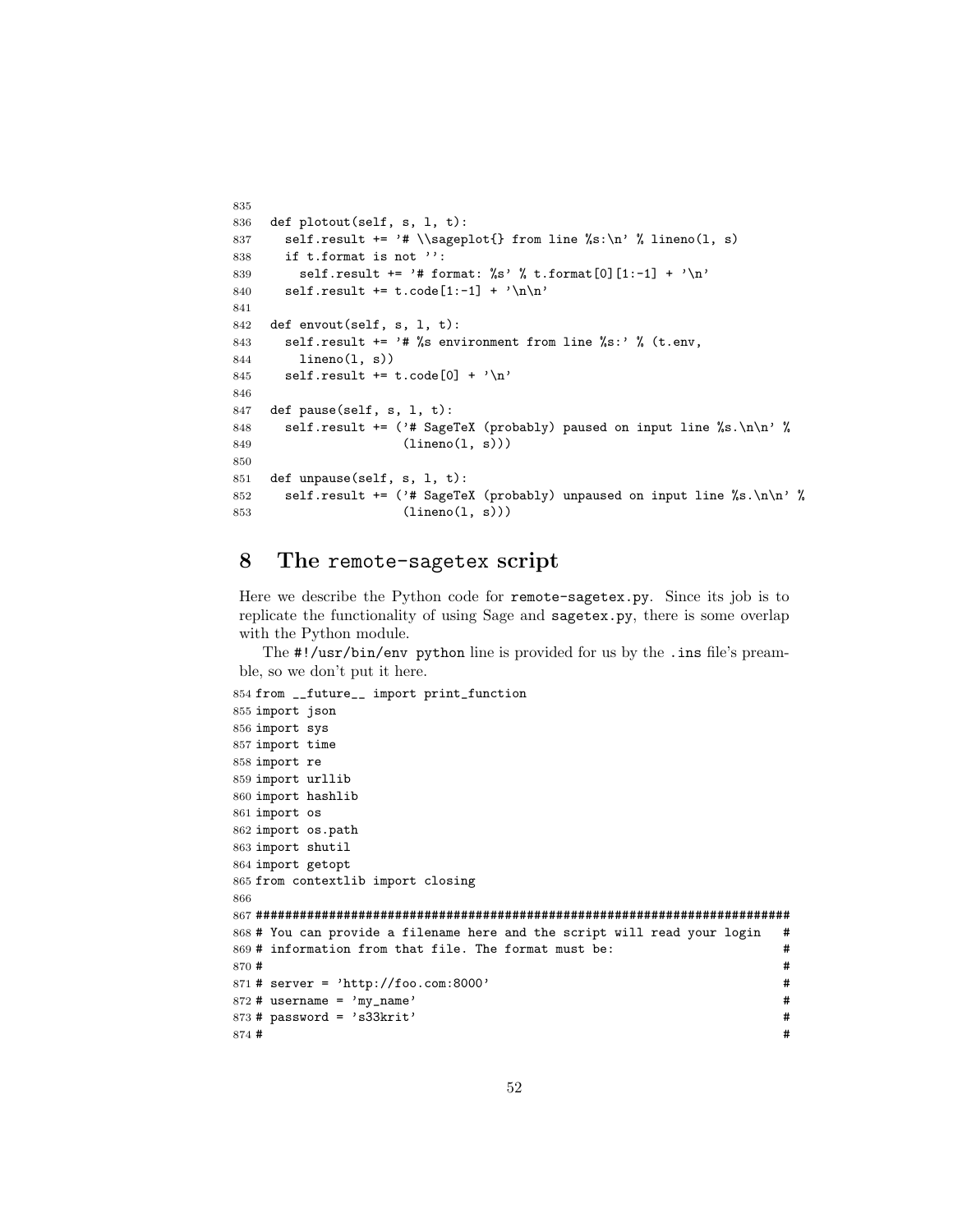```
875 # You can omit one or more of those lines, use " quotes, and put hash #
876 # marks at the beginning of a line for comments. Command-line args #
877 # take precedence over information from the file. \#878 #########################################################################
879 login\_info\_file = None # e.g. '/home/foo/Private/sagetex-login.txt'
880
881
882 usage = """Process a SageTeX-generated .sage file using a remote Sage server.
883
884 Usage: {0} [options] inputfile.sage
885
886 Options:
887
888 -h, --help: print this message
889 -s, --server: the Sage server to contact
890 -u, --username: username on the server<br>891 -p, --password: your password
891 -p, --password:
892 -f, --file: get login information from a file
893
894 If the server does not begin with the four characters 'http', then
895 'https://' will be prepended to the server name.
896
897 You can hard-code the filename from which to read login information into
898 the remote-sagetex script. Command-line arguments take precedence over
899 the contents of that file. See the SageTeX documentation for formatting
900 details.
901
902 If any of the server, username, and password are omitted, you will be
903 asked to provide them.
904
905 See the SageTeX documentation for more details on usage and limitations
906 of remote-sagetex.""".format(sys.argv[0])
907
908 server, username, password = (None,) * 3
909
910 try:
911 opts, args = getopt.getopt(sys.argv[1:], 'hs:u:p:f:',
912 ['help', 'server=', 'user=', 'password=', 'file='])
913 except getopt.GetoptError as err:
914 print(str(err), usage, sep='\n\n')
915 sys.exit(2)
916
917 for o, a in opts:
918 if o in ('-h', '--help'):
919 print(usage)
920 sys.exit()
921 elif o in ('-s', '--server'):
922 server = a
923 elif o in ('-u', '--user'):
924 username = a
```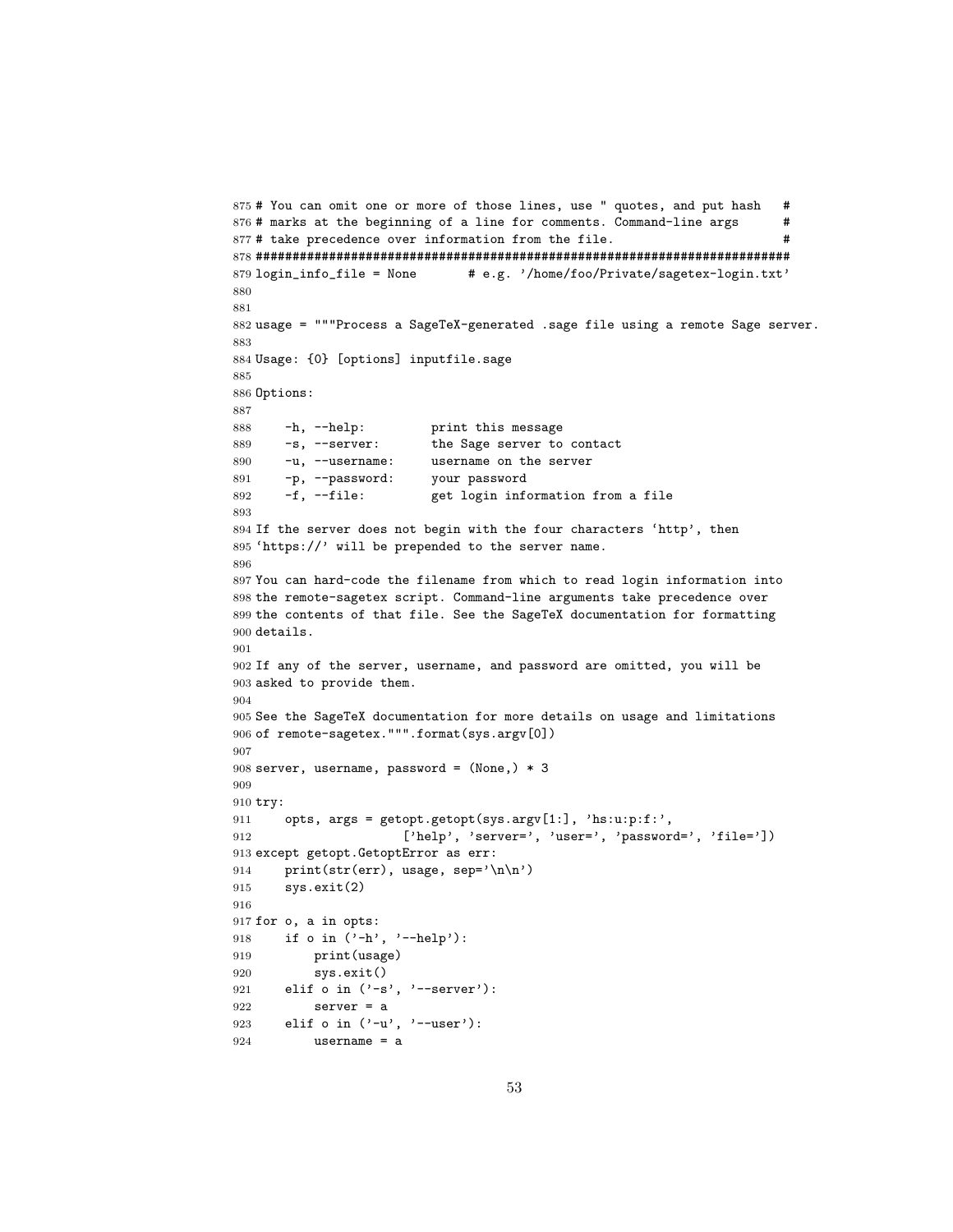```
925 elif o in ('-p', '--password'):
926 password = a
927 elif o in ('-f', '--file'):
928 login_info_file = a
929
930 if len(args) != 1:
931 print ('Error: must specify exactly one file. Please specify options first.',
932 usage, \text{sep} = \ln \ln \ln933 sys.exit(2)
934
```
935 jobname = os.path.splitext(args[0])[0]

When we send things to the server, we get everything back as a string, including tracebacks. We can search through output using regexps to look for typical traceback strings, but there's a more robust way: put in a special string that changes every time and is printed when there's an error, and look for that. Then it is massively unlikely that a user's code could produce output that we'll mistake for an actual traceback. System time will work well enough for these purposes. We produce this string now, and we it when parsing the .sage file (we insert it into code blocks) and when parsing the output that the remote server gives us.

936 traceback\_str = 'Exception in SageTeX session {0}:'.format(time.time())

parsedotsage To figure out what commands to send the remote server, we actually read in the .sage file as strings and parse it. This seems a bit strange, but since we know exactly what the format of that file is, we can parse it with a couple flags and a handful of regexps.

```
937 def parsedotsage(fn):
938 with open(fn, 'r') as f:
```
Here are the regexps we use to snarf the interesting bits out of the .sage file. Below we'll use the re module's match function so we needn't anchor any of these at the beginning of the line.

| 939 | inline = re.compile(r" _st_.inline\((?P <num>\d+), (?P<code>.*)\)")</code></num> |
|-----|----------------------------------------------------------------------------------|
| 940 | plot = re.compile(r" _st_.plot\((?P <num>\d+), (?P<code>.*)\)")</code></num>     |
| 941 | $\text{goboom} = \text{re.compile(r''_st\_goboom}((?P<num>d+))")$                |
| 942 | pausemsg = re.compile(r"print.'(?P <msg>SageTeX (un)?paused.*)'")</msg>          |
| 943 | blockbegin = $re.compile(r"_st_, blockbegin\()$ ")                               |
| 944 | $ignore = re.compile(r"(try:)   (except):")$                                     |
| 945 | $in_{\text{comment}}$ = False                                                    |
| 946 | in block = False                                                                 |
| 947 | $cmds = \Box$                                                                    |
|     |                                                                                  |

Okay, let's go through the file. We're going to make a list of dictionaries. Each dictionary corresponds to something we have to do with the remote server, except for the pause/unpause ones, which we only use to print out information for the user. All the dictionaries have a type key, which obviously tells you type they are. The pause/unpause dictionaries then just have a msg which we toss out to the user. The "real" dictionaries all have the following keys:

• type: one of inline, plot, and block.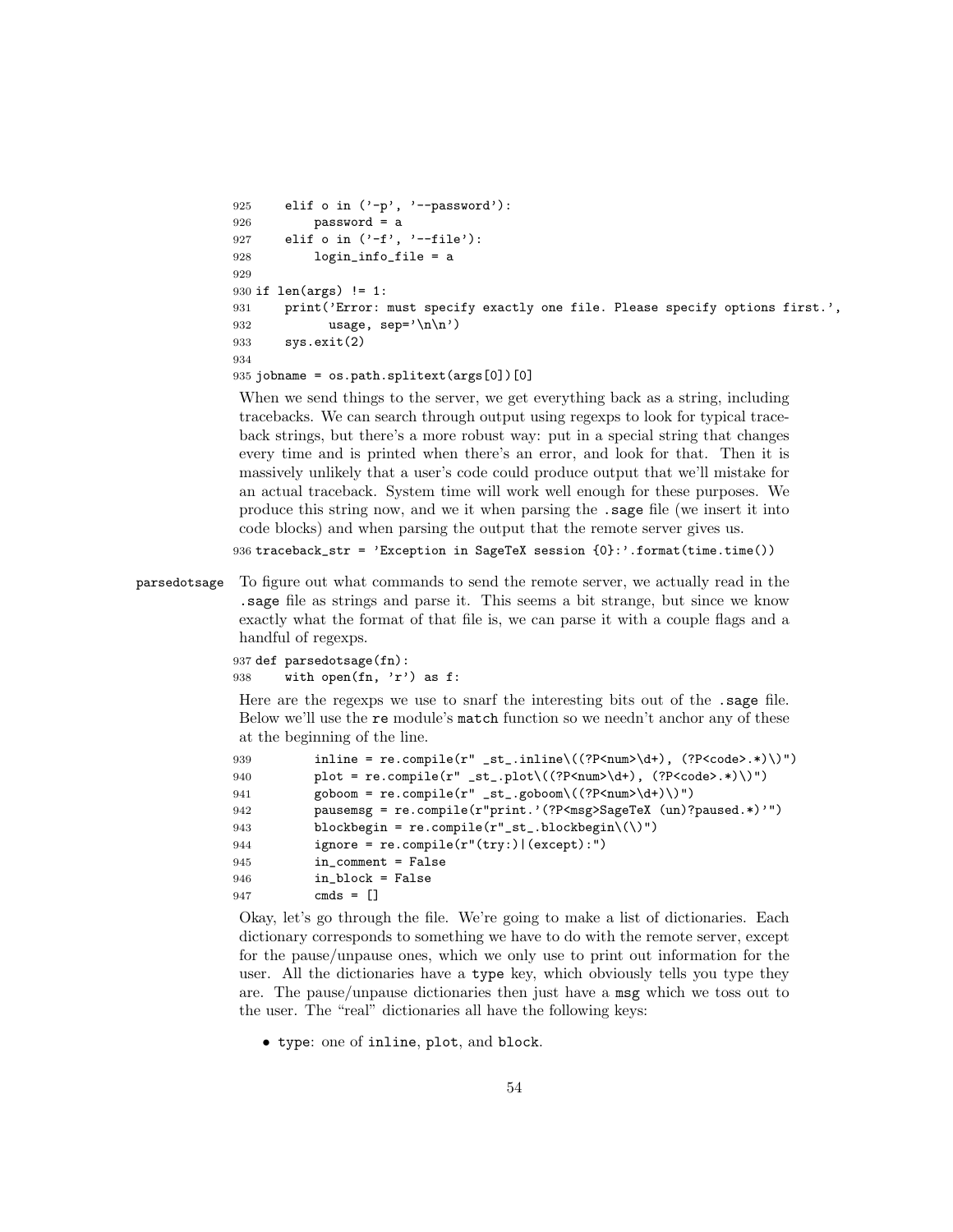- goboom: used to help the user pinpoint errors, just like the goboom function (page [41\)](#page-40-0) does.
- code: the code to be executed.

Additionally, the inline and plot dicts have a num key for the label we write to the .sout file.

Here's the whole parser loop. The interesting bits are for parsing blocks because there we need to accumulate several lines of code.

```
948 for line in f.readlines():
949 if line.startswith('"""'):
950 in_comment = not in_comment
951 elif not in_comment:
952 m = pausemsg.match(line)
953 if m:
954 cmds.append({'type': 'pause',
955 'msg': m.group('msg')})
956 m = inline.match(line)
957 if m:
958 cmds.append({'type': 'inline',
959 'num': m.group('num'),
960 'code': m.group('code')})
961 m = plot.match(line)
962 if m:
963 cmds.append({'type': 'plot',
964 'num': m.group('num'),
965 'code': m.group('code')})
```
The order of the next three "if"s is important, since we need the "goboom" line and the "blockbegin" line to not get included into the block's code. Note that the lines in the .sage file already have some indentation, which we'll use when sending the block to the server—we wrap the text in a try/except.

| 966 | $m =$ goboom.match(line)                |  |  |
|-----|-----------------------------------------|--|--|
| 967 | if m:                                   |  |  |
| 968 | cmds $[-1]$ ['goboom'] = m.group('num') |  |  |
| 969 | if in_block:                            |  |  |
| 970 | in block = False                        |  |  |
| 971 | if in_block and not ignore.match(line): |  |  |
| 972 | cmds $[-1]$ $\lceil$ 'code'] += line    |  |  |
| 973 | if blockbegin.match(line):              |  |  |
| 974 | cmds.append({'type': 'block',           |  |  |
| 975 | $'code': ''\}$                          |  |  |
| 976 | in block = True                         |  |  |
| 977 | return cmds                             |  |  |

Parsing the .sage file is simple enough so that we can write one function and just do it. Interacting with the remote server is a bit more complicated, and requires us to carry some state, so let's make a class.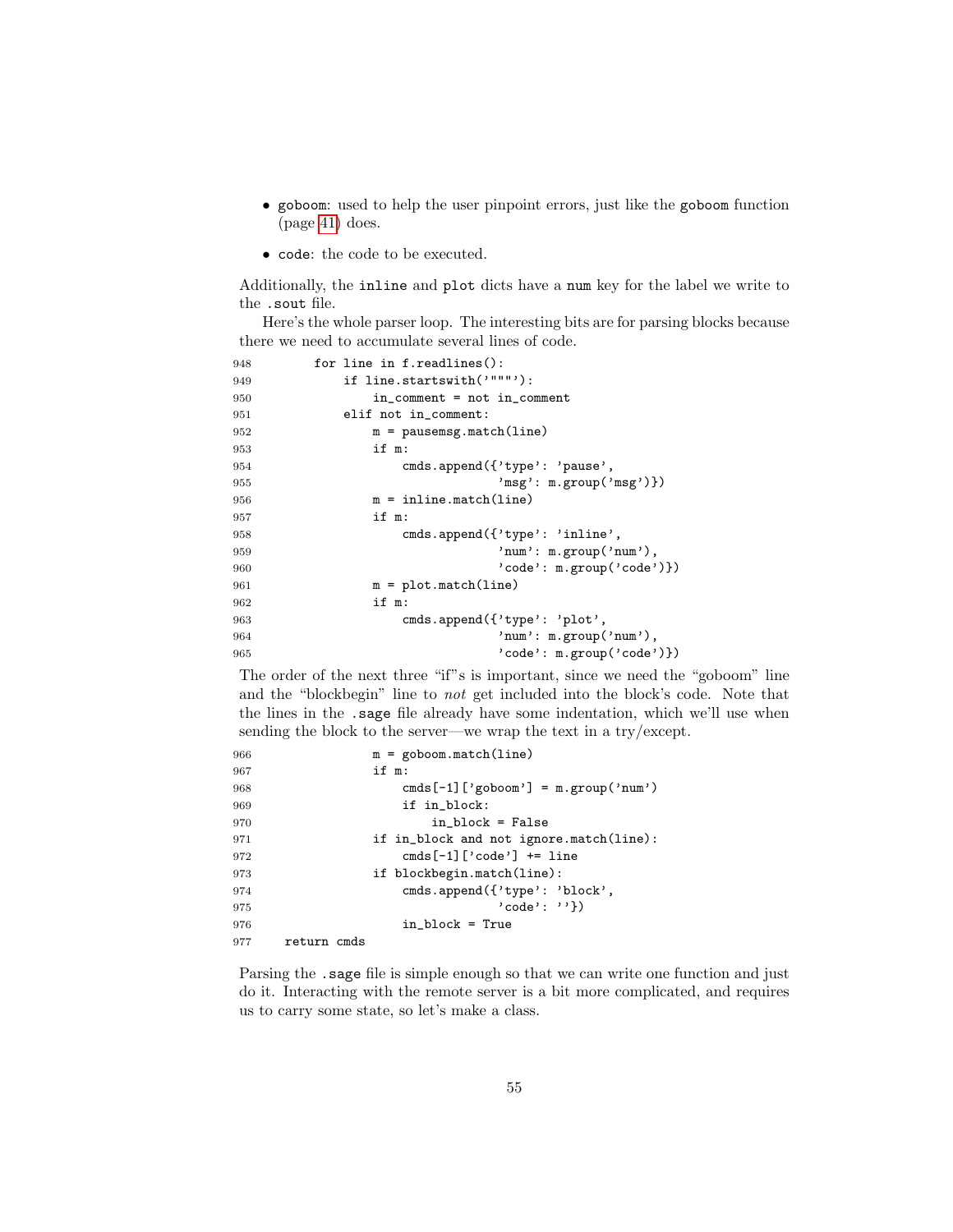```
RemoteSage This is pretty simple; it's more or less a translation of the examples in
         sage/server/simple/twist.py.
        978 debug = False
        979 class RemoteSage:
        980 def __init__(self, server, user, password):
        981 self._srv = server.rstrip('')982 \text{sep} = '_{---}S_A_G_E_{---}'983 self._response = re.compile('(?P<header>.*)' + sep +
        984 '\n*(?P<output>.*)', re.DOTALL)
        985 self._404 = re.compile('404 Not Found')
        986 self._session = self._get_url('login',
        987 urllib.urlencode({'username': user,
        988 'password':
        989 password}))['session']
```
In the string below, we want to do "partial formatting": we format in the traceback string now, and want to be able to format in the code later. The double braces get ignored by format() now, and are picked up by format() when we use this later.

```
990 self._codewrap = """try:
991 {{0}}
992 except:
993 print('{0}')
994 traceback.print_exc()""".format(traceback_str)
995 self.do_block("""
996 import traceback
997 def __st_plot__(counter, _p_, format='notprovided', **kwargs):
998 if format == 'notprovided':
999 formats = ['eps', 'pdf']1000 else:
1001 formats = [format]1002 for fmt in formats:
1003 plotfilename = 'plot-%s.%s' % (counter, fmt)
1004 _p_.save(filename=plotfilename, **kwargs)""")
1005
1006 def _encode(self, d):
1007 return 'session={0}&'.format(self._session) + urllib.urlencode(d)
1008
1009 def _get_url(self, action, u):
1010 with closing(urllib.urlopen(self._srv + '/simple/' + action +
1011 '?' + u)) as h:
1012 data = self._response.match(h.read())
1013 result = json.loads(data.group('header'))
1014 result['output'] = data.group('output').rstrip()
1015 return result
1016
1017 def _get_file(self, fn, cell, ofn=None):
1018 with closing(urllib.urlopen(self._srv + '/simple/' + 'file' + '?' +
1019 self._encode({'cell': cell, 'file': fn}))) as h:
1020 myfn = ofn if ofn else fn
```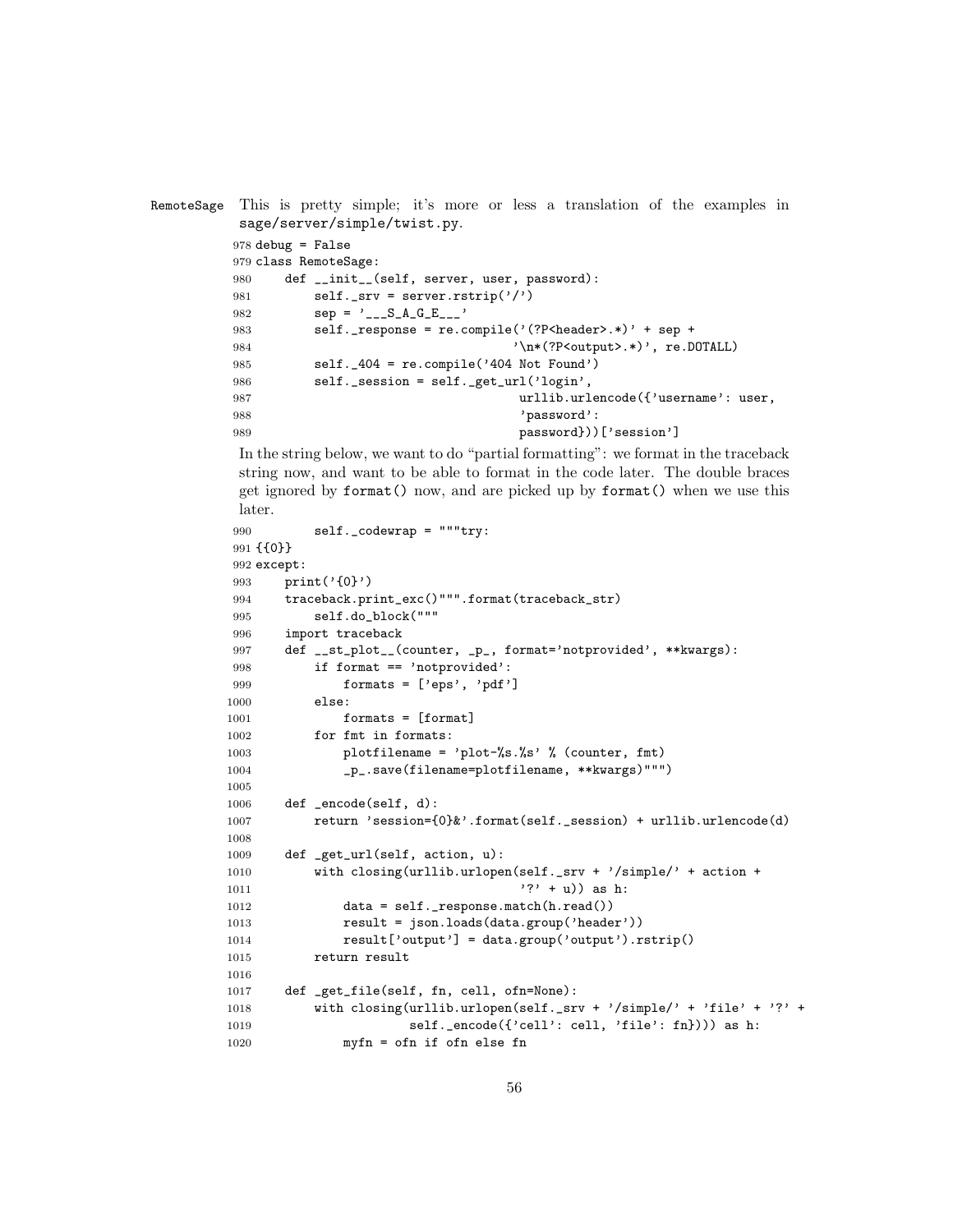```
1021 data = h.read()
1022 if not self._404.search(data):
1023 with open(myfn, 'w') as f:
1024 f.write(data)
1025 else:
1026 print('Remote server reported {0} could not be found:'.format(
1027 fn))
1028 print(data)
 The code below gets stuffed between a try/except, so make sure it's indented!
1029 def _do_cell(self, code):
1030 realcode = self._codewrap.format(code)
1031 result = self._get_url('compute', self._encode({'code': realcode}))
1032 if result['status'] == 'computing':
1033 cell = result['cell_id']
1034 while result['status'] == 'computing':
1035 sys.stdout.write('working...')
1036 sys.stdout.flush()
1037 time.sleep(10)
1038 result = self._get_url('status', self._encode({'cell': cell}))
1039 if debug:
1040    print('cell: <<<', realcode, '>>>', 'result: <<<',
1041 result['output'], '>>>', sep='\n')
1042 return result
1043
1044 def do_inline(self, code):
1045 return self._do_cell(' print(latex({0}))'.format(code))
1046
1047 def do_block(self, code):
1048 result = self._do_cell(code)
1049 for fn in result['files']:
1050 self._get_file(fn, result['cell_id'])
1051 return result
1052
1053 def do_plot(self, num, code, plotdir):
1054 result = self._do_cell(' __st_plot__({0}, {1})'.format(num, code))
1055 for fn in result['files']:
1056 self._get_file(fn, result['cell_id'], os.path.join(plotdir, fn))
1057 return result
 When using the simple server API, it's important to log out so the server doesn't
```
accumulate idle sessions that take up lots of memory. We define a close() method and use this class with the closing context manager that always calls close() on the way out.

```
1058 def close(self):
1059 sys.stdout.write('Logging out of {0}...'.format(server))
1060 sys.stdout.flush()
1061 self._get_url('logout', self._encode({}))
1062 print('done')
```
Next we have a little pile of miscellaneous functions and variables that we want to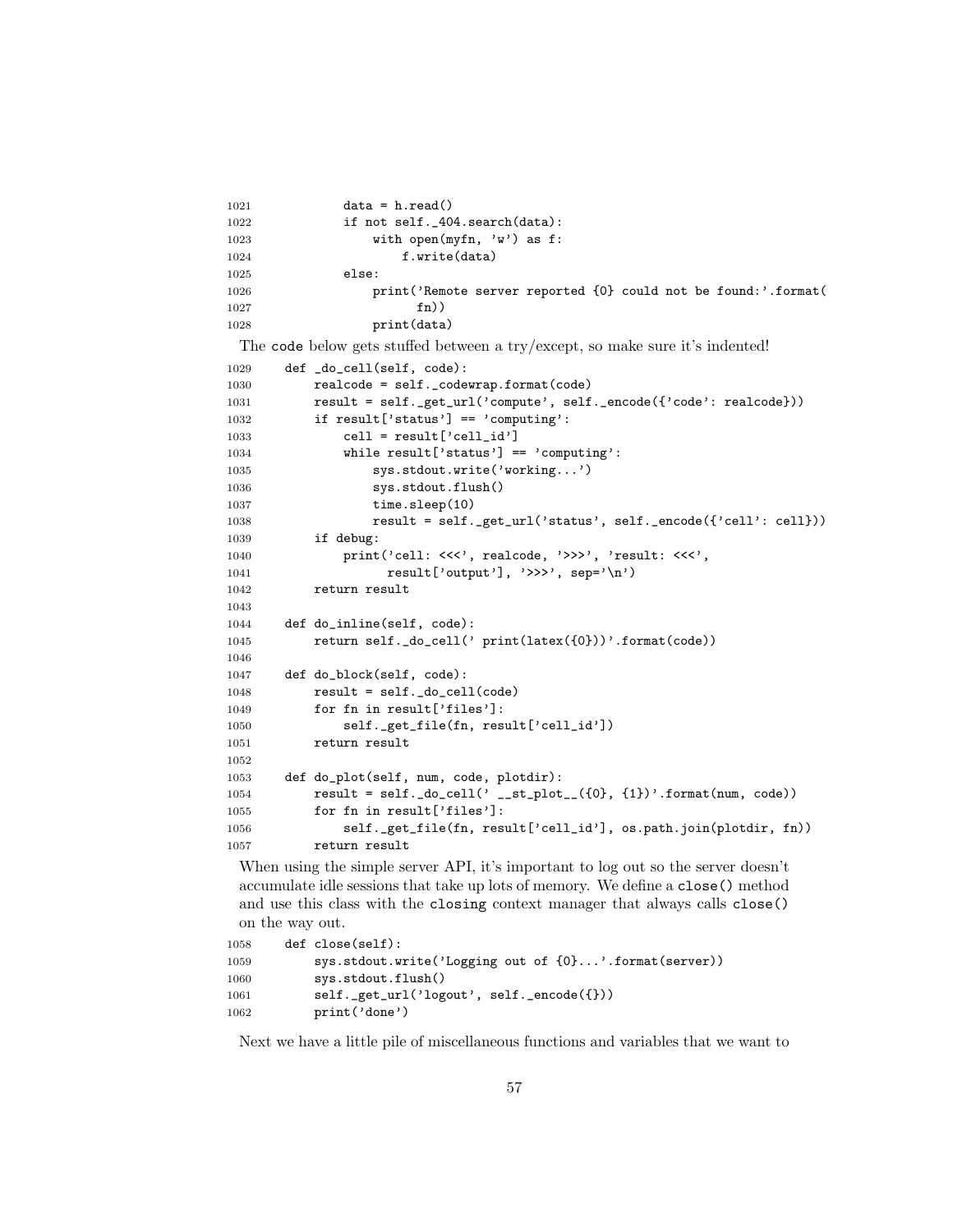have at hand while doing our work. Note that we again use the traceback string in the error-finding regular expression.

```
1063 def do_plot_setup(plotdir):
1064 printc('initializing plots directory...')
1065 if os.path.isdir(plotdir):
1066 shutil.rmtree(plotdir)
1067 os.mkdir(plotdir)
1068 return True
1069
1070 did_plot_setup = False
1071 plotdir = 'sage-plots-for-' + jobname + '.tex'
1072
1073 def labelline(n, s):
1074 return r'\newlabel{@sageinline' + str(n) + '}{{' + s + '}{}{}{}}\n'
1075
1076 def print(s):
1077 print(s, end='')
1078 sys.stdout.flush()
1079
1080 error = re.compile("(^" + traceback_str + ")|(^Syntax Error:)", re.MULTILINE)
1081
1082 def check_for_error(string, line):
1083 if error.search(string):
1084 print("""
1085 **** Error in Sage code on line {0} of {1}.tex!
1086 {2}
1087 **** Running Sage on {1}.sage failed! Fix {1}.tex and try again.""".format(
1088 1ine, jobname, string))
1089 sys.exit(1)
 Now let's actually start doing stuff.
1090 print('Processing Sage code for {0}.tex using remote Sage server.'.format(
1091 jobname))
1092
1093 if login_info_file:
1094 with open(login_info_file, 'r') as f:
1095 print('Reading login information from {0}.'.format(login_info_file))
1096 get_val = lambda x: x.split('=')[1].strip().strip('\'"')
1097 for line in f:
1098 print(line)
1099 if not line.startswith('#'):
1100 if line.startswith('server') and not server:
1101 server = get_val(line)
1102 if line.startswith('username') and not username:
1103 username = get_val(line)
1104 if line.startswith('password') and not password:
1105 password = get_val(line)
1106
1107 if not server:
1108 server = raw_input('Enter server: ')
```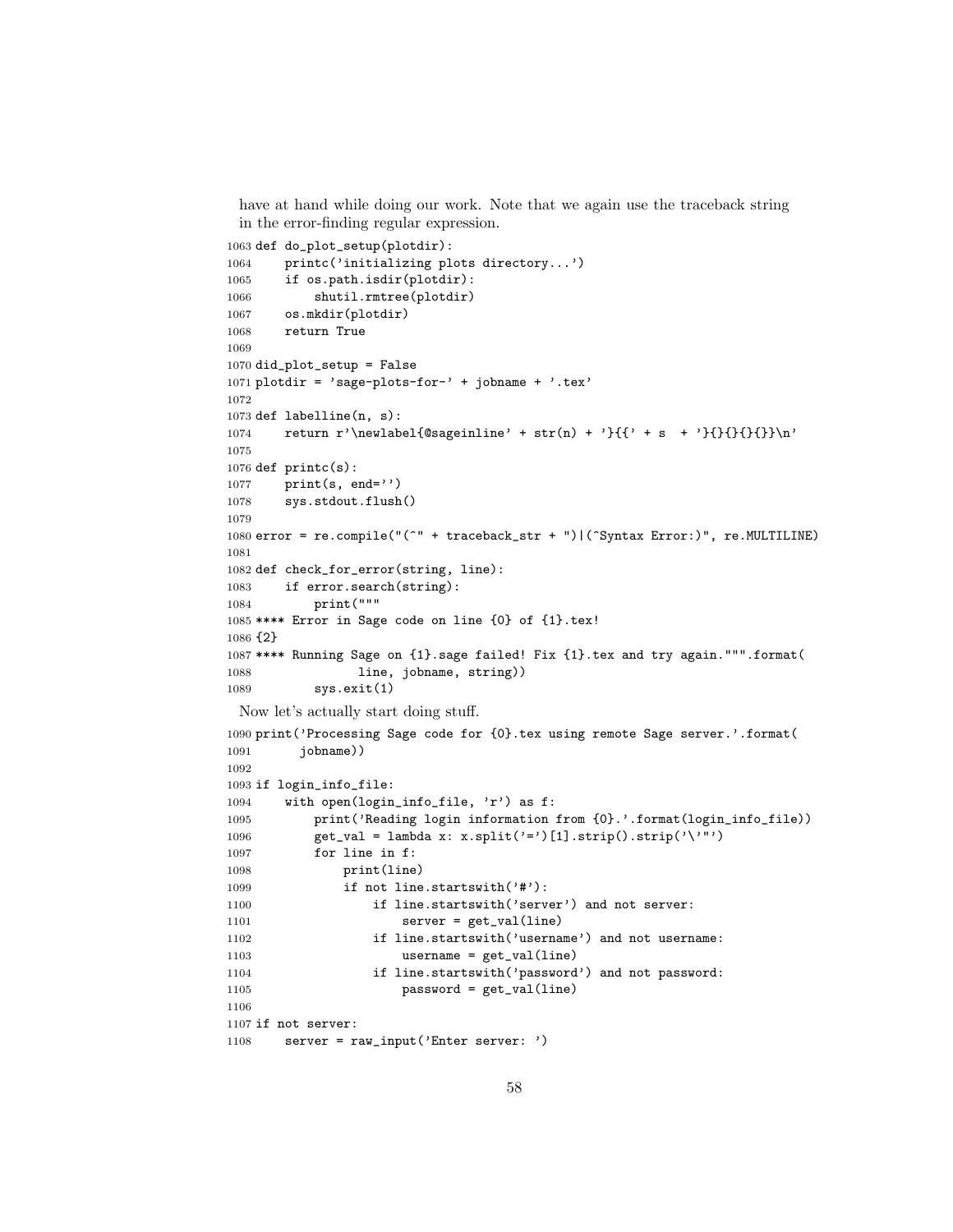```
1109
1110 if not server.startswith('http'):
1111 server = 'https://' + server
1112
1113 if not username:
1114 username = raw_input('Enter username: ')
1115
1116 if not password:
1117 from getpass import getpass
1118 password = getpass('Please enter password for user {0} on {1}: '.format(
1119 username, server))
1120
1121 printc('Parsing {0}.sage...'.format(jobname))
1122 cmds = parsedotsage(jobname + '.sage')
1123 print('done.')
1124
1125 sout = \% This file was *autogenerated* from the file \{0\}. sage.\n'.format(
1126 os.path.splitext(jobname)[0])
1127
1128 printc('Logging into {0} and starting session...'.format(server))
1129 with closing(RemoteSage(server, username, password)) as sage:
1130 print('done.')
1131 for cmd in cmds:
1132 if cmd['type'] == 'inline':
1133 printc('Inline formula {0}...'.format(cmd['num']))
1134 result = sage.do_inline(cmd['code'])
1135 check_for_error(result['output'], cmd['goboom'])
1136 sout += labelline(cmd['num'], result['output'])
1137 print('done.')
1138 if cmd['type'] == 'block':
1139 printc('Code block begin...')
1140 result = sage.do_block(cmd['code'])
1141 check_for_error(result['output'], cmd['goboom'])
1142 print('end.')
1143 if cmd['type'] == 'plot':1144 printc('Plot {0}...'.format(cmd['num']))
1145 if not did_plot_setup:
1146 did_plot_setup = do_plot_setup(plotdir)
1147 result = sage.do_plot(cmd['num'], cmd['code'], plotdir)
1148 check_for_error(result['output'], cmd['goboom'])
1149 print('done.')
1150 if cmd['type'] == 'pause':
1151 print(cmd['msg'])
1152 if int(time.time()) % 2280 == 0:
1153 printc('Unscheduled offworld activation; closing iris...')
1154 time.sleep(1)
1155 print('end.')
1156
1157 with open(jobname + '.sage', 'r') as sagef:
1158 h = hashlib.md5()
```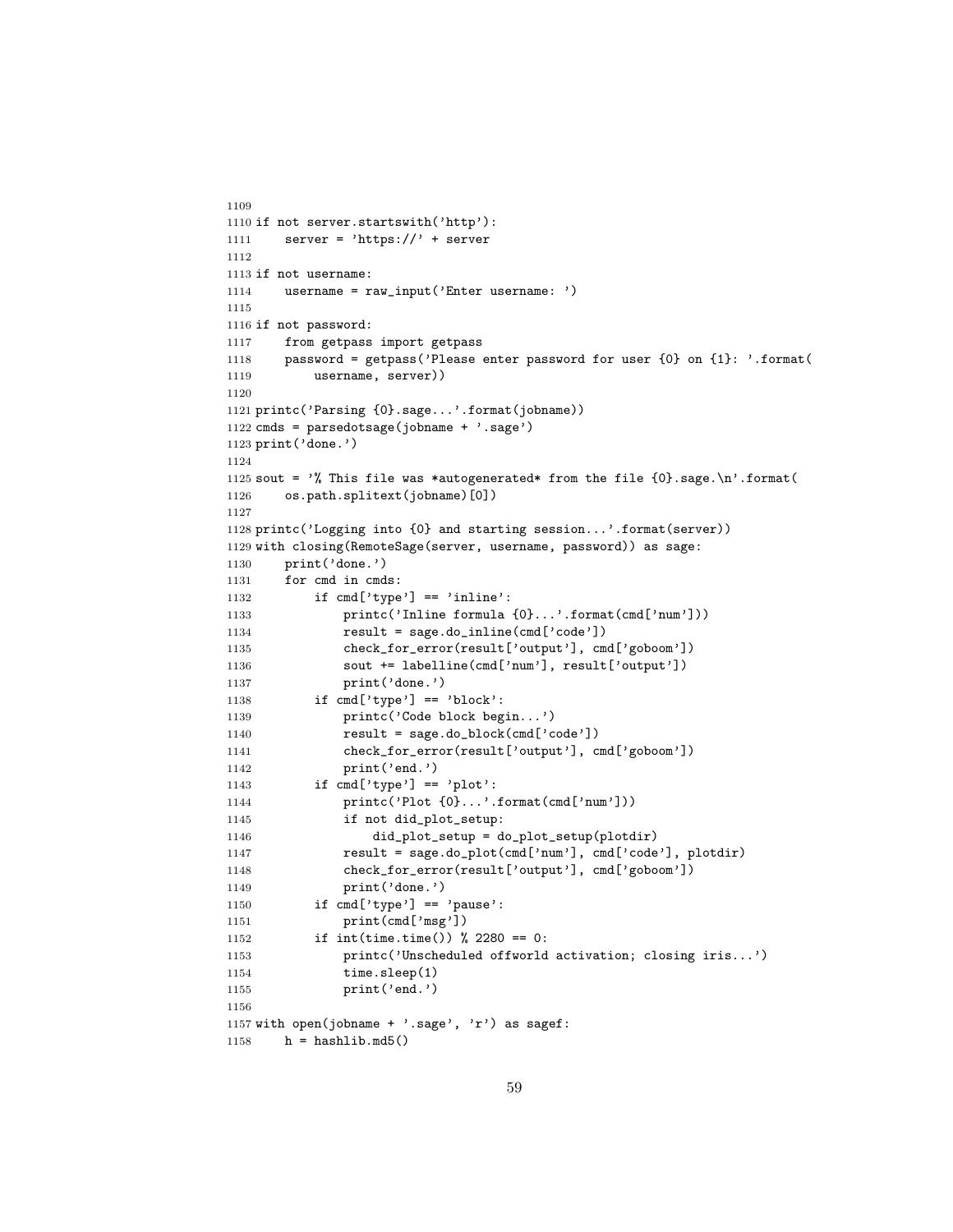| 1159 | for line in sagef:                          |
|------|---------------------------------------------|
| 1160 | if (not line.startswith(' _st_.goboom') and |
| 1161 | not line.startswith("print('SageT")):       |
| 1162 | h.update(bytearray(line, 'utf8'))           |

Putting the {1} in the string, just to replace it with %, seems a bit weird, but if I put a single percent sign there, Docstrip won't put that line into the resulting .py file—and if I put two percent signs, it replaces them with \MetaPrefix which is ## when this file is generated. This is a quick and easy workaround.

```
1163 sout += """%{0}% md5sum of corresponding .sage file
1164 {1} (minus "goboom" and pause/unpause lines)
1165 """.format(h.hexdigest(), '%')
1166
1167 printc('Writing .sout file...')
1168 with open(jobname + '.sout', 'w') as soutf:
1169 soutf.write(sout)
1170 print('done.')
1171 print('Sage processing complete. Run LaTeX on {0}.tex again.'.format(jobname))
```
# 9 Credits and acknowledgments

According to the original README file, this system was originally done by Gonzalo Tornaria and Joe Wetherell. Later Harald Schilly made some improvements and modifications. Many of the examples in the example.tex file are from Harald.

Dan Drake rewrote and extended the style file (there is effectively zero original code there), made significant changes to the Python module, put both files into Docstrip format, and wrote all the documentation and extra Python scripts.

Many thanks to Jason Grout for his numerous comments, suggestions, and feedback. Thanks to Nicolas Thiéry for the initial code and contributions to the sageexample environment and Volker Braun for the sagecommandline environment.

# 10 Copying and licenses

If you are unnaturally curious about the current state of the SageT<sub>F</sub>X package, you can visit <https://github.com/sagemath/sagetex>. (The old Bitbucket and Github dandrake repositories are deprecated.)

As for the terms and conditions under which you can copy and modify Sage T<sub>F</sub>X:

The source code of the SageT<sub>F</sub>X package may be redistributed and/or modified under the terms of the GNU General Public License as published by the Free Software Foundation, either version 2 of the License, or (at your option) any later version. To view a copy of this license, see <http://www.gnu.org/licenses/> or send a letter to the Free Software Foundation, Inc., 51 Franklin Street, Fifth Floor, Boston, MA 02110-1301, USA.

The *documentation* of the SageT<sub>E</sub>X package is licensed under the Creative Commons Attribution-Share Alike 3.0 License. To view a copy of this license,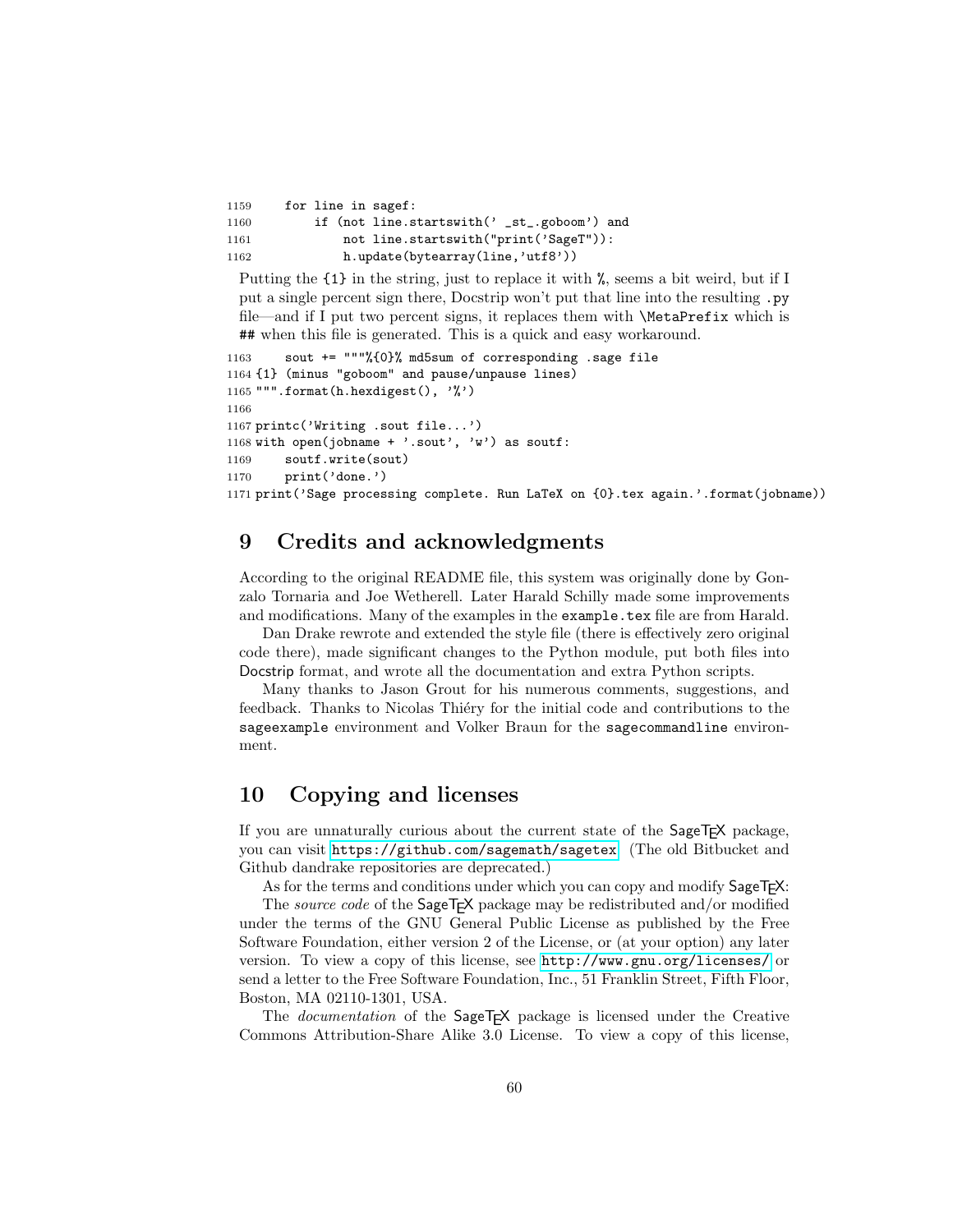visit <http://creativecommons.org/licenses/by-sa/3.0/> or send a letter to Creative Commons, 171 Second Street, Suite 300, San Francisco, California, 94105, USA.

I am not terribly dogmatic about these licenses, so if you would like to do something with SageTEX that's not possible under these license conditions, please contact me. I will likely be receptive to suggestions.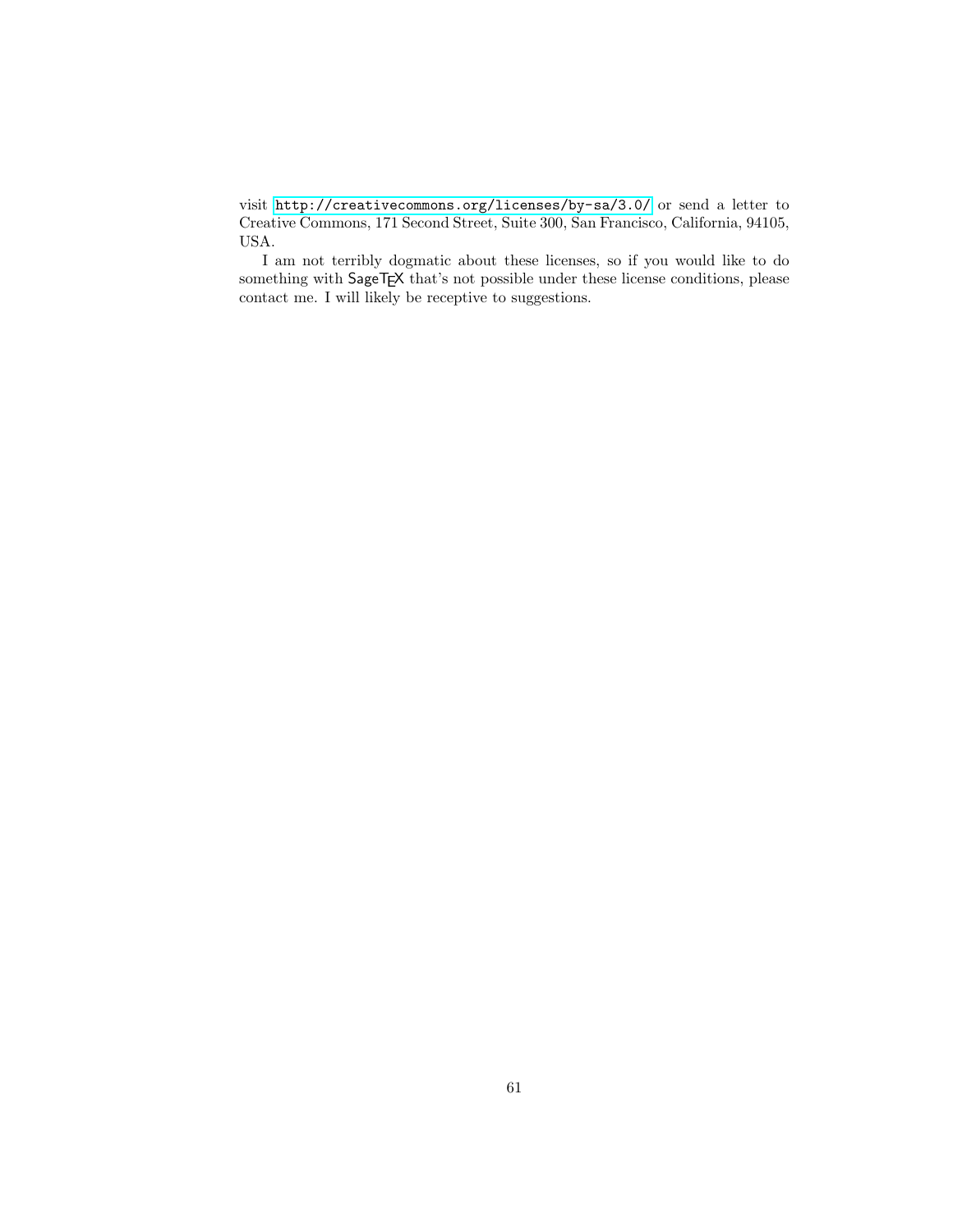# Change History

| v1.0                                                             |  |
|------------------------------------------------------------------|--|
| General: Initial version<br>1                                    |  |
| v1.1                                                             |  |
| General: Wrapped user-provided                                   |  |
| Sage code in try/except                                          |  |
| clauses; plotting now has                                        |  |
| optional format argument<br>1<br>$\cdots$                        |  |
| v1.2                                                             |  |
| General: Imagemagick option;                                     |  |
| better documentation<br>1                                        |  |
| $_{\rm v1.3}$                                                    |  |
| \sageplot: Iron out warnings, cool                               |  |
| $TikZ$ flowchart $\ldots \ldots \ldots$<br>24                    |  |
| v1.3.1                                                           |  |
| General: Internal variables                                      |  |
| renamed; fixed typos  1                                          |  |
| v1.4                                                             |  |
| General: MD5 fix, percent sign                                   |  |
| macro, CTAN upload $\ldots \ldots 1$                             |  |
|                                                                  |  |
| v2.0                                                             |  |
| \ST@sageplot: Change to use only                                 |  |
| keyword arguments: see issue 2                                   |  |
| on bitbucket tracker<br>25                                       |  |
| General: Add epstopdf option<br>22                               |  |
| Add final option<br>22<br>$\alpha$ , and $\alpha$ , and $\alpha$ |  |
| External Python scripts for                                      |  |
| parsing SageTeX-ified                                            |  |
| documents, tons of                                               |  |
| documentation improvements,                                      |  |
| sagetex.py refactored, include                                   |  |
| in Sage as spkg $\dots \dots \dots$<br>1                         |  |
| Fixed up installation section,                                   |  |
| final final $2.0$<br>3                                           |  |
| Miscellaneous fixes, final 2.0                                   |  |
| version $\ldots \ldots \ldots \ldots \ldots$<br>1                |  |
| v2.0.1                                                           |  |
| General: Add TEXShop info<br>4                                   |  |
| v2.0.2                                                           |  |
| goboom: Make sure sys.exit sees a                                |  |
| Python integer $\dots \dots \dots$<br>42                         |  |
| v2.1                                                             |  |
| General: Add pausing support<br>1                                |  |
| Get version written to .py file<br>1                             |  |
| v2.1.1                                                           |  |
| \ST@sage: Add ST@sage, sagestr,                                  |  |
| and refactor. $\dots \dots \dots \dots$<br>23                    |  |
|                                                                  |  |

| General: Add typeout if .sout file       |     |
|------------------------------------------|-----|
| not found                                | 23  |
| endofdoc: Fix bug in finding md5         |     |
| sum introduced by pause                  |     |
| facility                                 | 43  |
| v2.2                                     |     |
| General: Add remote-sagetex.py           |     |
| script $\dots\dots\dots\dots\dots\dots$  | 1   |
| Update parser module to handle           |     |
| $pause/unpause \dots$<br>1.1.1.1.1.1     | 48  |
| v2.2.1                                   |     |
| RemoteSage: Fix stupid bug in            |     |
| do_inline() so that we                   |     |
| actually write output to .sout           |     |
| file $\dots \dots$<br>.                  | 55  |
| v2.2.3                                   |     |
| General: Rewrote installation            |     |
| section to reflect inclusion as          |     |
| standard spkg $\dots \dots \dots \dots$  | -3  |
| v2.2.4                                   |     |
| \ST@wsf: Add version mismatch            |     |
| checking.                                | 21  |
| sageexample: Add first support for       |     |
|                                          | 29  |
| sageexample environment<br>v2.2.5        |     |
|                                          |     |
| \ST@dodfsetup: Write                     |     |
| sage<br>example environment              |     |
| contents to a separate file,             |     |
| formatted for doctesting                 | 21  |
| doctest: Fix up spacing in               |     |
| sage<br>example displaymath envs         | 39  |
| v2.3                                     |     |
| General: Add sagecommandline             |     |
| environment<br>$\mathbf{r}$              | - 1 |
| v2.3.1                                   |     |
| General: Handle filenames with           |     |
| spaces in SageTeXProcessor               |     |
| and sagecommandline env.                 | 33  |
| v2.3.2                                   |     |
| \sageplot: Remove ".75                   |     |
| textwidth" default option $\ldots$       | 25  |
| General: Improve version mismatch        |     |
| check. Fixes trac ticket 8035.<br>$\sim$ | 33  |
| v2.3.3                                   |     |
| \ST@wsf: Improve version                 |     |
| mismatch checking, include               |     |
|                                          |     |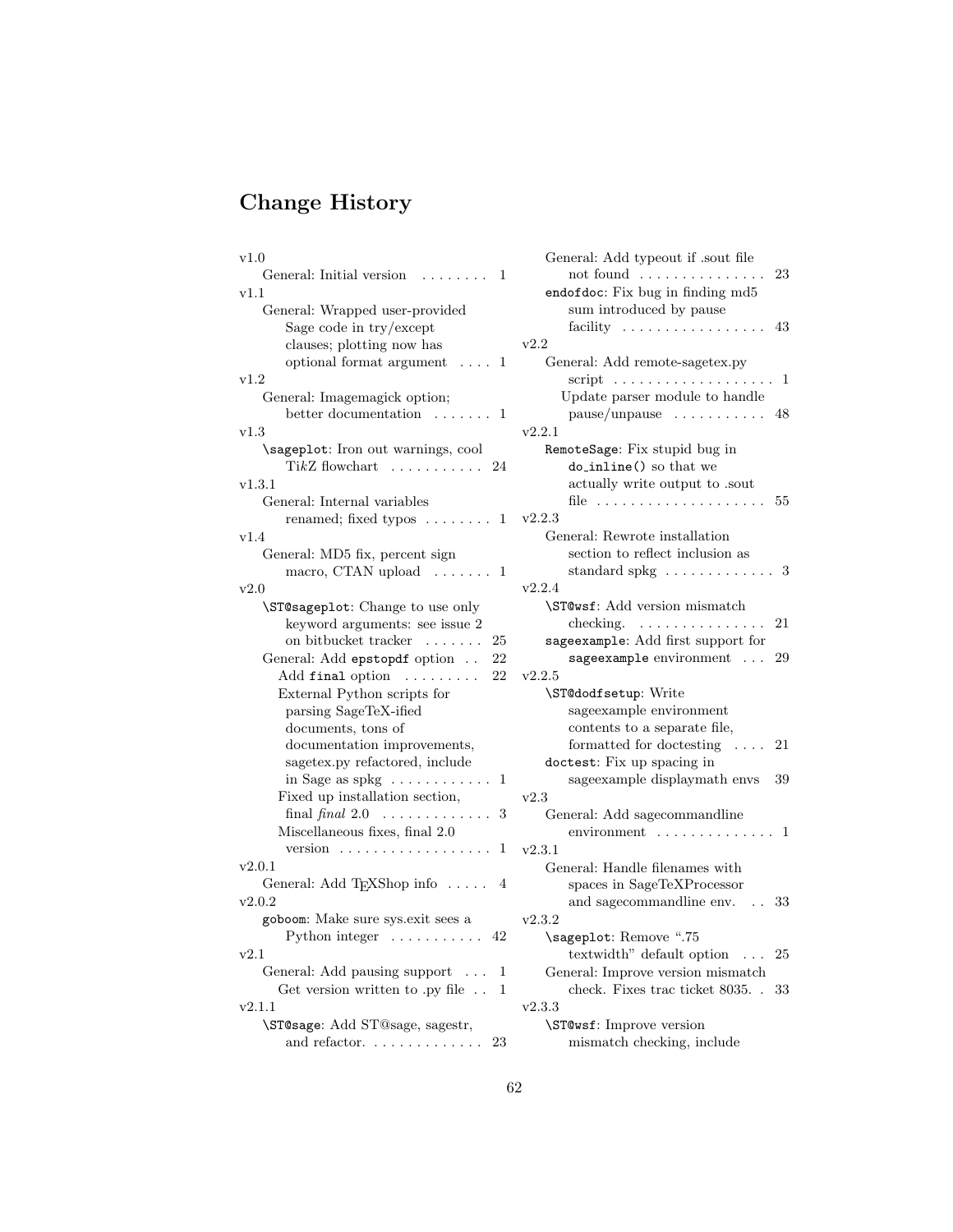| Mercurial revision in version                   | v3.0                                  |
|-------------------------------------------------|---------------------------------------|
| string. $\ldots \ldots \ldots \ldots \ldots 21$ | doctest: sage example and             |
|                                                 | sagecommandline now require           |
| inline: check label name when                   | ":" for continuation lines.           |
| comparing against maximum                       | not ""; matches the actual            |
| counter seen; trac ticket 12267 35              | Sage interpreter $\dots\dots\dots 39$ |

# Index

Numbers written in italic refer to the page where the corresponding entry is described; numbers underlined refer to the code line of the definition; numbers in roman refer to the code lines where the entry is used.

| <b>Symbols</b>                                  | 469, 790, 791, 814                                                                       | sageexample $\ldots$ 200                        |
|-------------------------------------------------|------------------------------------------------------------------------------------------|-------------------------------------------------|
| $\sqrt{2}$ 129, 131                             | $\begin{bmatrix} \begin{array}{ccc} \text{begin} \text{array} \end{array} \end{bmatrix}$ | sagesilent $192$                                |
| $\vee$<br>. 1096                                | $\big\{\text{b}fseries \dots 24, 26, 27\right\}$                                         | sageverbatim $\ldots$ 196                       |
| $\ldots$ 584, 939–941, 943<br>\ (               | $\boldsymbol{\lambda}$ 383                                                               | $\text{equal} \dots \dots \quad 141, 144$       |
| $\setminus$ 939–941, 943                        | $\boldsymbol{\lambda} \ldots \ldots \frac{383}{}$                                        |                                                 |
| $\lambda$ . 389, 390                            | $\boldsymbol{\lambda}$ 140                                                               | $\mathbf{F}$                                    |
| \@bsphack . 180, 209, 243                       |                                                                                          | $\text{161}$                                    |
| \@esphack . 195, 219, 253                       | $\mathbf C$                                                                              | \fi 125, 172, 178, 229,                         |
| $\verb+\@ifnextchar +\dots 135$                 | $\text{29},$                                                                             | 263, 269, 273, 276                              |
| $\text{Qifundefined}$ 65, 77,                   | 131, 183, 211, 245                                                                       | $\setminus$ footnotesize  18                    |
| 101, 105, 124,                                  | $\text{color}$ $25-27, 33-35$                                                            | $\frac{b}{x}$ 133                               |
| 146, 228, 262, 278                              | \commandline $\dots \dots$ 445                                                           |                                                 |
| \@makeother 183, 210, 244<br>$\setminus$ [  568 | D                                                                                        | G                                               |
| $11 \ldots 432, 459,$                           | $\frac{1}{939-941}$                                                                      | $\qquad \qquad 89, 124,$                        |
| 783, 786, 833, 837                              | \DeclareOption                                                                           | 157, 177, 228, 262                              |
| $\setminus$ ] 568                               | $\ldots$ 92, 98, 103, 108                                                                | $\qquad \qquad \ldots \ldots 512$               |
| $\setminus$ 183, 211, 245                       | \def 136, 188,                                                                           |                                                 |
|                                                 | 193, 197, 212, 246                                                                       | н                                               |
|                                                 | $\definecolor 43-45$                                                                     | $\hbox{\tt hspace} \ldots 189, 197$             |
| $\setminus$ 509, 510,                           | $\Delta$ PeSageTeX  762                                                                  | L                                               |
| 513, 516, 535, 716                              | $\{do \dots 183, 210, 244$                                                               | \IfFileExists                                   |
|                                                 | $\lambda$ doctest  419                                                                   | 50, 94, 147, 163, 165                           |
| A                                               | $\text{dospecials}$ 183, 210, 244                                                        | $\left\{\text{indf}\right.\dots\dots\dots\ 166$ |
| \abovedisplayshortskip                          |                                                                                          | \ifST@paused $\ldots$ 63,                       |
| . 438                                           | Е                                                                                        | 120, 160, 224,                                  |
| \abovedisplayskip . 437                         | \else $122, 162,$                                                                        | 258, 266, 270, 274                              |
| \active  183, 211, 245                          | 168, 226, 260, 266                                                                       | $\left\{ \right. 140, 141, 144 \right\}$        |
| \AtBeginDocument                                | \end 123, 227, 261, 441,<br>471, 790, 791, 815                                           | $\{immediate \ldots 67\}$                       |
| $\ldots$ 65, 100, 104, 113                      | $\end{group}$ 220, 254                                                                   | 68, 79, 80, 88, 91                              |
| \AtEndDocument                                  | $\endofdoc \ldots \ldots \frac{523}{ }$                                                  | \includegraphics                                |
| $\ldots$ $88, 94, 274$                          | \endverbatim  191, 199                                                                   | $\ldots \ldots 164, 804$                        |
| B                                               | environments:                                                                            | $\infty$ 358                                    |
| \begin  123, 227,                               | sageblock $\ldots \ldots \frac{187}{2}$                                                  | $\infty$ 364                                    |
| 261, 425, 439,                                  | sagecommandline<br>232                                                                   | \InputIfFileExists . 111                        |
|                                                 |                                                                                          |                                                 |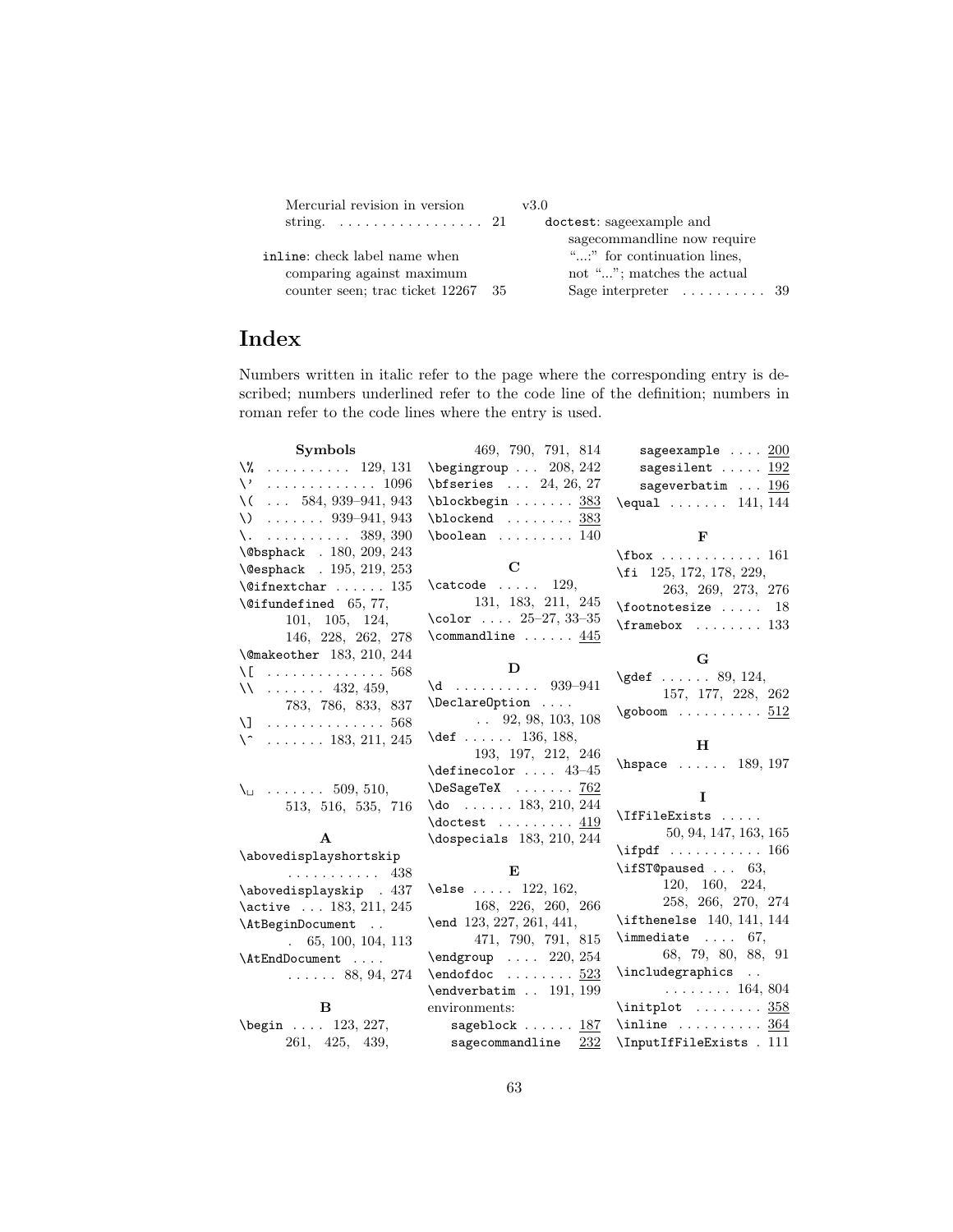| \inputlineno<br>116,                           | $\parbox{ 189, 197}$                                                  | \setlength 62, 234, 787                        |
|------------------------------------------------|-----------------------------------------------------------------------|------------------------------------------------|
| 119, 137,<br>139,                              | $\text{parsedotsage} \dots 937$                                       | \SoutParser $745$                              |
| 181, 186,<br>204,                              | \percent $\dots\dots \cdot 129$                                       | \space 150, 155, 170, 175                      |
| 207, 223, 238,                                 |                                                                       | \splitsagecmds  387                            |
| 241, 257, 267, 271                             | $\PrecessOptions \dots 110$                                           | \ST@beginsfbl                                  |
|                                                | \progress $352$                                                       | $\ldots$ 179, 187, 192                         |
| J                                              | \provideenvironment<br>113                                            | $\setminus$ ST@df  78—80, 88, 91               |
| \jobname<br>67,                                |                                                                       | $\S T@diddfsetup \dots 89$                     |
| 71, 74, 79, 81,                                | R                                                                     | \ST@dodfsetup                                  |
| 83, 84, 94, 95,                                | \ref 123, 227, 261                                                    | $\ldots$ 76, 206, 240                          |
| 111, 112, 132,                                 | $\texttt{relax} \dots 75, 90,$                                        | \ST@endsfbl 184, 191, 195                      |
| 267, 271, 275, 281                             | 110, 266, 776, 777                                                    | $\sqrt{STCfinal}$ 93                           |
|                                                | \RemoteSage  978                                                      | \ST@inclgrfx  142,                             |
| L                                              | $\gamma$ 109                                                          | 143, 145, 158, 160                             |
| \let  183, 210, 244                            | $\verb+\RequirePackage 1-4+$                                          | \ST@missingfilebox.                            |
| $\lambda$ 3.7                                  | $46-49, 51, 774, 775$                                                 | $\frac{133}{133}$ , 148, 153, 173              |
| \lstdefinestyle                                | $\texttt{rule} \dots \dots \quad 133, 161$                            | $\S$ T@pausedfalse 64, 272                     |
| $\ldots$ 9, 21, 29, 37, 40                     |                                                                       | \ST@pausedtrue  268                            |
| \lstinputlisting  454                          | S                                                                     | $\S$ T@plotdir  132,                           |
| м                                              | $\S$ 317                                                              | 147, 150, 155,                                 |
| $\mbox{mbox} \ldots$ 121, 225, 259             | $\s$ 388-390                                                          | $163-165, 170, 175$                            |
|                                                | $\simeq$<br>127,738                                                   | $\S$ T@rerun  124,                             |
| ${\bf N}$                                      | sageblock (environ-                                                   | 157, 177, 228, 262                             |
| \n<br>319, 345, 376, 378,                      | ment) $\ldots \ldots$ 187                                             | \ST@sage $\ldots$ $\frac{114}{127}$ , 128      |
| 388, 391, 392,                                 | \SageCodeExtractor . 806                                              | \ST@sageplot . 135, 136                        |
| 401, 417,<br>432,                              | sagecommandline (envi-                                                | $\S$ T@sf  66–68                               |
| 433, 444, 457,                                 | ronment) $\ldots$ 232                                                 | \ST@useimagemagick . 99                        |
| 476, 513,<br>516,                              | \sagecommandlineskip                                                  | \ST@ver  72, 74, 82                            |
| 536, 652, 662,                                 | $\ldots$ 233, 234, 452                                                |                                                |
| 706, 833,<br>834,                              | $\verb \sagecommandlinetext  output \verb \ST@versioncheck  $         |                                                |
| 837, 839,<br>840,                              | $\cdots \cdots \cdots 232, 256$                                       | $\ldots$ . 74, 107, 109                        |
| 852,<br>845, 848,                              | sageexample (environ-                                                 | $\S$ T@wdf $91, 207, 214,$                     |
| 914, 932,<br>984,                              | $ment) \dots \dots$<br>200                                            | 230, 241, 248, 264                             |
| 1041, 1074, 1125                               | $\verb \sageexample  including \verb textout  by E@wsf 68, 102, 106,$ |                                                |
| $\neq 53$                                      | $\cdots \cdots 200, 222$                                              | 114, 136, 180,<br>185, 188,<br>193,            |
| $\neq$ $55-57$                                 | $\simeq$ 134, 739                                                     | 202, 213,<br>221,                              |
| 63                                             | sagesilent (environ-                                                  | 236, 247,<br>255,                              |
| \newlabel 375, 748, 1074                       | ment) $\ldots \ldots$ 192                                             | 267, 271, 275, 277                             |
| $\neq$ lewlength  61, 233                      | $\verb \sagestr \dots\ldots\ldots\; \underline{128}$                  |                                                |
| $\text{newwrite} \dots 66, 78$                 | $\simeq$ $\ldots$                                                     | $\setminus$ stepcounter<br>.126, 159, 231, 265 |
|                                                | 61, 62, 189, 197, 787                                                 |                                                |
| O                                              | \sagetexpause . 266,                                                  | т                                              |
| $\omega$ 67, 79                                | 266, 743, 776, 792                                                    | $\text{TeX}$ . 121, 161, 225, 259              |
| . 140<br>\or                                   | \sagetexunpause 270,                                                  |                                                |
| $\mathbf{P}$                                   | 270, 744, 777, 792                                                    | $\text{textbf} \ldots \ldots 133$              |
|                                                | sageverbatim (environ-                                                | $\text{textwidth} \dots \dots 801$             |
| <b>\PackageWarning</b><br>$\sim$ $\sim$ $\sim$ | ment) $\ldots \ldots$ 196                                             | \thepage<br>. 150, 155, 170, 175               |
| . 149, 154, 169, 174                           | $\simeq 377$                                                          |                                                |

. 149, 154, 169, 174

\PackageWarningNoLine ........  $94, 280$  \setcounter .....  $58-60$ 

64

 $\setminus$ setboolean ....... 54

\theST@cmdline ....  $\ldots$  239, 261, 262